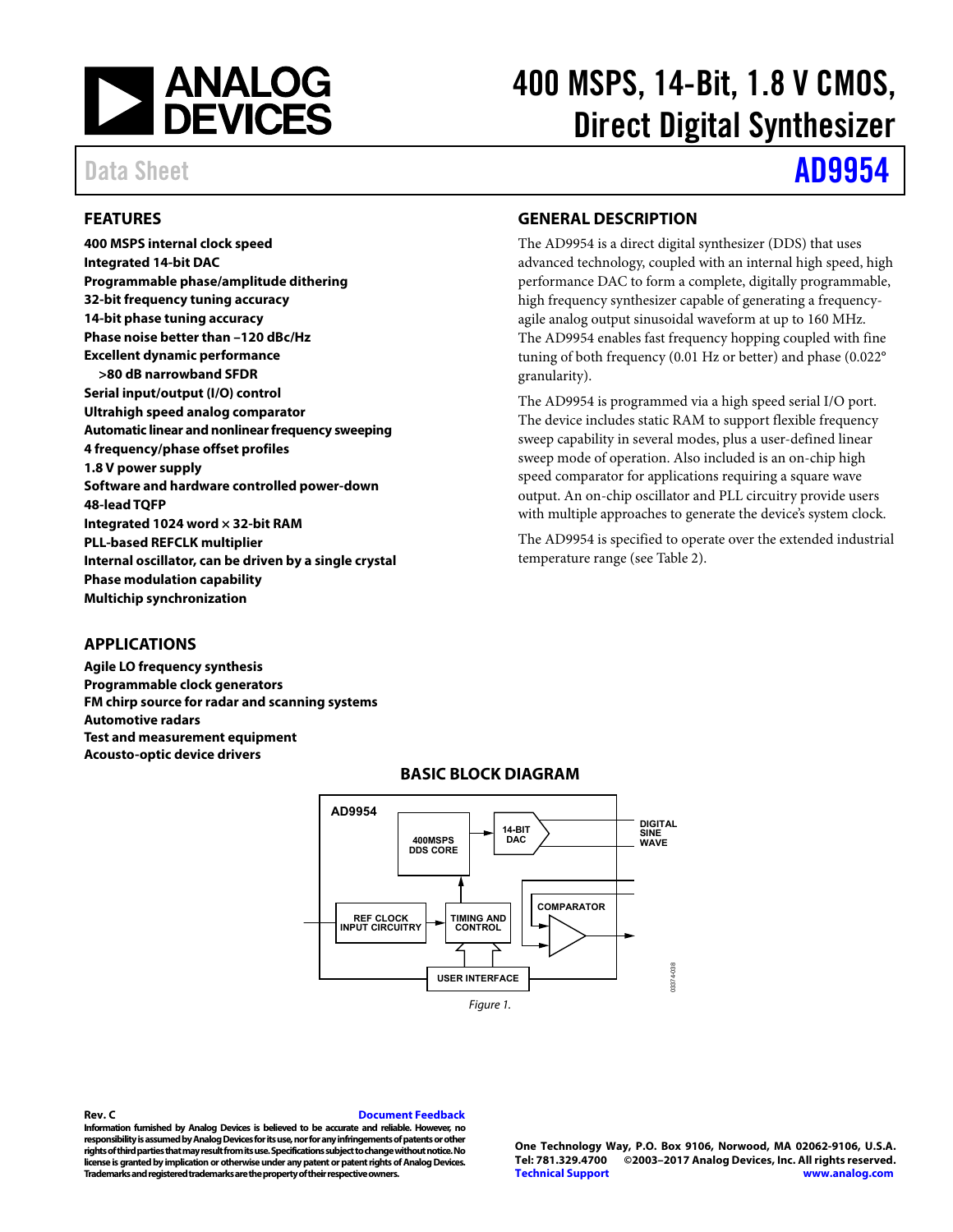# TABLE OF CONTENTS

| Synchronization-Register Updates (I/O UPDATE)  21 |
|---------------------------------------------------|
|                                                   |
|                                                   |

# <span id="page-1-0"></span>**REVISION HISTORY**

| $2/2017$ —Rev. B to Rev. C |  |
|----------------------------|--|
|                            |  |

# **5/2009—Rev. A to Rev. B**

# **1/2007—Rev. 0 to Rev. A**

| Changes to Features, General Description, and Figure 1 1 |  |
|----------------------------------------------------------|--|
|                                                          |  |
|                                                          |  |
|                                                          |  |
|                                                          |  |
|                                                          |  |
|                                                          |  |
| Deleted Figure 19; Renumbered Sequentially 12            |  |
|                                                          |  |
|                                                          |  |
|                                                          |  |
|                                                          |  |

| Changes to Modes of Operation Section and Table 8  16         |
|---------------------------------------------------------------|
|                                                               |
| Changes to Synchronization; Register Updates (I/O UPDATE)     |
|                                                               |
|                                                               |
| Changes to Serial Interface Port Pin Description Section,     |
| MSB/LSB Transfers Section, and RAM I/O Via Serial Port        |
|                                                               |
| Inserted Figure 29 and Figure 30; Renumbered Sequentially  24 |
| Changes to Instruction Byte Section, Register Maps and        |
|                                                               |
|                                                               |
|                                                               |
| Added Single-Tone Mode Section, Linear Sweep Mode Section,    |
|                                                               |
|                                                               |
|                                                               |
|                                                               |
|                                                               |
|                                                               |
|                                                               |

**10/2003—Revision 0: Initial Version**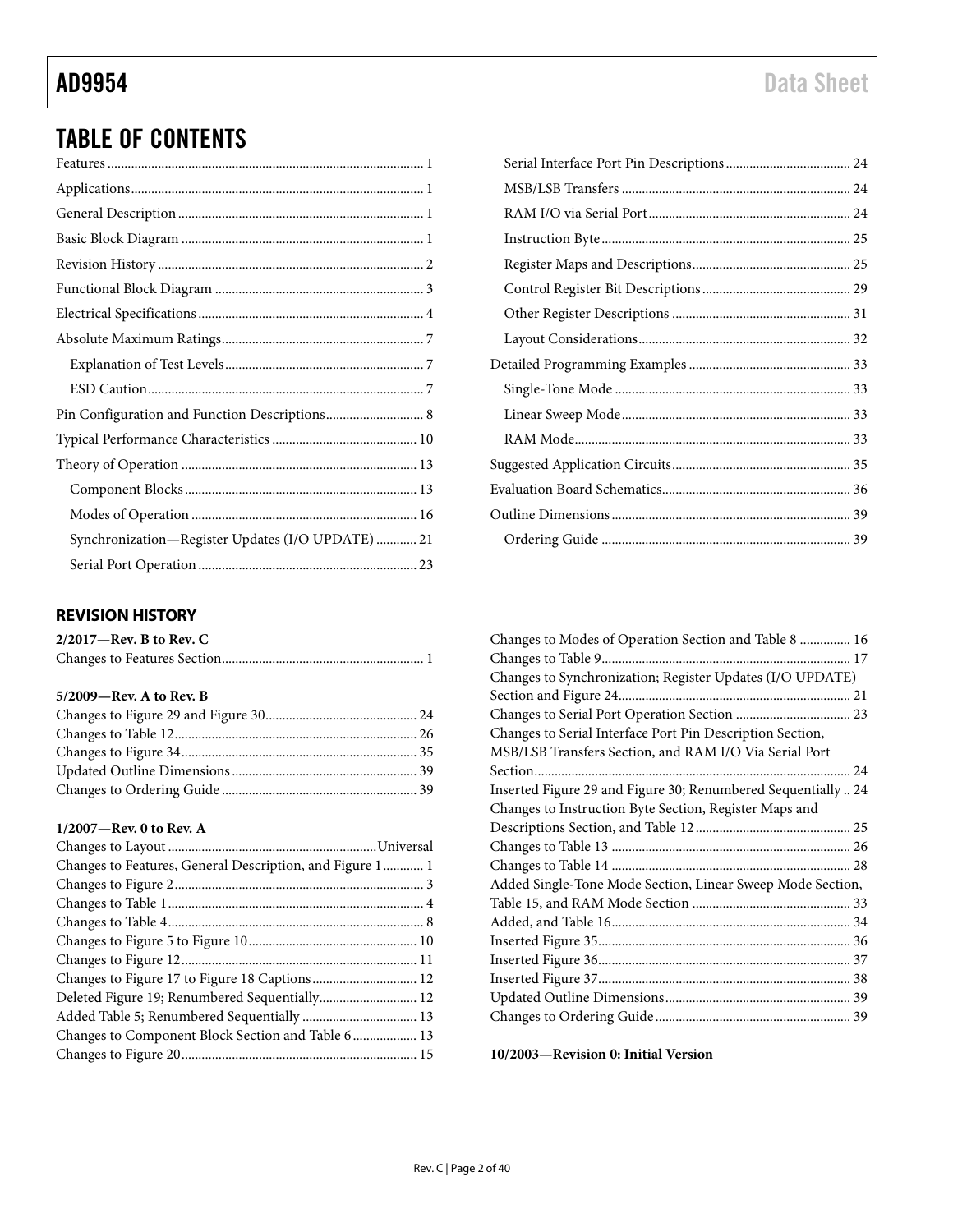# <span id="page-2-0"></span>FUNCTIONAL BLOCK DIAGRAM

<span id="page-2-1"></span>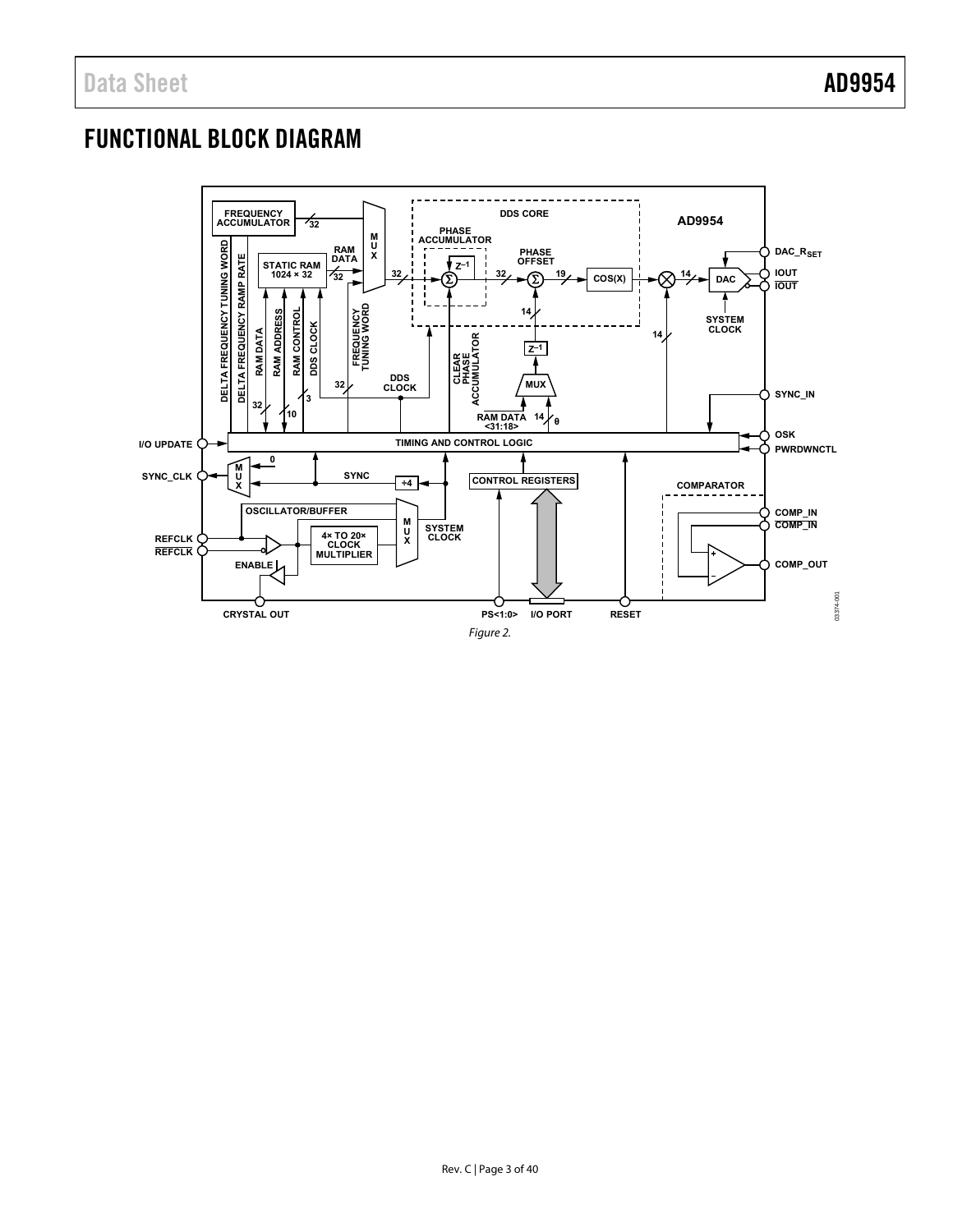# <span id="page-3-0"></span>ELECTRICAL SPECIFICATIONS

Unless otherwise noted, AVDD, DVDD = 1.8 V ± 5%, DVDD\_I/O = 3.3 V ± 5%, RsET = 3.92 k $\Omega$ , external reference clock frequency = 400 MHz. DAC output must be referenced to AVDD, not AGND.

<span id="page-3-1"></span>**Table 1.** 

|                                                           |                                  | <b>Test</b>  |              |                |              |            |
|-----------------------------------------------------------|----------------------------------|--------------|--------------|----------------|--------------|------------|
| <b>Parameter</b>                                          | <b>Temp</b>                      | Level        | Min          | <b>Typ</b>     | Max          | Unit       |
| REF CLOCK INPUT CHARACTERISTICS                           |                                  |              |              |                |              |            |
| <b>Frequency Range</b>                                    |                                  |              |              |                |              |            |
| <b>REFCLK Multiplier Disabled</b>                         | Full                             | VI           | 1            |                | 400          | <b>MHz</b> |
| REFCLK Multiplier Enabled at 4x                           | Full                             | VI           | 20           |                | 100          | <b>MHz</b> |
| REFCLK Multiplier Enabled at 20x                          | Full                             | VI           | 4            |                | 20           | MHz        |
| <b>Crystal Oscillator Operating Frequency</b>             | Full                             | IV           | 20           |                | 30           | <b>MHz</b> |
| Input Capacitance                                         | $25^{\circ}$ C                   | V            |              | 3              |              | pF         |
| Input Impedance                                           | $25^{\circ}$ C                   | V            |              | 1.5            |              | kΩ         |
| Duty Cycle                                                | $25^{\circ}$ C                   | V            |              | 50             |              | $\%$       |
| Duty Cycle with REFCLK Multiplier Enabled                 | $25^{\circ}$ C                   | V            | 35           |                | 65           | $\%$       |
| <b>REFCLK Input Voltage Swing</b>                         | Full                             | IV           | 100          |                | 1000         | mV p-p     |
| DAC OUTPUT CHARACTERISTICS                                |                                  |              |              |                |              |            |
| <b>Full-Scale Output Current</b>                          | $25^{\circ}$ C                   |              | 5            | 10             | 15           | mA         |
| <b>Gain Error</b>                                         | $25^{\circ}$ C                   | T            | $-10$        |                | $+10$        | %FS        |
| Output Offset                                             | $25^{\circ}$ C                   | $\mathbf{I}$ |              |                | 0.6          | μA         |
| <b>Differential Nonlinearity</b>                          | $25^{\circ}$ C                   | V            |              | 1              |              | <b>LSB</b> |
| <b>Integral Nonlinearity</b>                              | $25^{\circ}$ C                   | v            |              | $\overline{2}$ |              | <b>LSB</b> |
| <b>Output Capacitance</b>                                 | $25^{\circ}$ C                   | v            |              | 5              |              | pF         |
| Residual Phase Noise @ 1 kHz Offset, 40 MHz Aout          |                                  |              |              |                |              |            |
| REFCLK Multiplier Enabled @ 20x                           | $25^{\circ}$ C                   | V            |              | $-105$         |              | dBc/Hz     |
|                                                           | $25^{\circ}$ C                   | v            |              | $-115$         |              | dBc/Hz     |
| REFCLK Multiplier Enabled @ 4x                            | $25^{\circ}$ C                   | v            |              | $-132$         |              | dBc/Hz     |
| <b>REFCLK Multiplier Disabled</b>                         | $25^{\circ}$ C                   |              | $AVDD - 0.5$ |                | $AVDD + 0.5$ | v          |
| Voltage Compliance Range                                  |                                  | $\mathbf{I}$ |              |                |              |            |
| <b>Wideband SFDR</b>                                      |                                  |              |              |                |              |            |
| 1 MHz to 10 MHz Analog Out                                | $25^{\circ}$ C                   | V            |              | 73             |              | dBc        |
| 10 MHz to 40 MHz Analog Out                               | $25^{\circ}$ C                   | v            |              | 67             |              | dBc        |
| 40 MHz to 80 MHz Analog Out                               | $25^{\circ}$ C                   | v            |              | 62             |              | dBc        |
| 80 MHz to 120 MHz Analog Out                              | $25^{\circ}$ C                   | V            |              | 58             |              | dBc        |
| 120 MHz to 160 MHz Analog Out                             | $25^{\circ}$ C                   | V            |              | 52             |              | dBc        |
| Narrow-Band SFDR                                          |                                  |              |              |                |              |            |
| 40 MHz Analog Out (±1 MHz)                                | $25^{\circ}$ C                   | V            |              | 87             |              | dBc        |
| 40 MHz Analog Out (±250 kHz)                              | $25^{\circ}$ C                   | v            |              | 89             |              | dBc        |
| 40 MHz Analog Out (±50 kHz)                               | $25^{\circ}$ C                   | V            |              | 91             |              | dBc        |
| 40 MHz Analog Out (±10 kHz)                               | $25^{\circ}$ C                   | V            |              | 93             |              | dBc        |
| 80 MHz Analog Out (±1 MHz)                                | $25^{\circ}$ C                   | v            |              | 85             |              | dBc        |
| 80 MHz Analog Out (±250 kHz)                              | $25^{\circ}$ C                   | V            |              | 87             |              | dBc        |
| 80 MHz Analog Out (±50 kHz)                               | $25^{\circ}$ C                   | ٧            |              | 89             |              | dBc        |
| 80 MHz Analog Out (±10 kHz)                               | $25^{\circ}$ C                   | V            |              | 91             |              | dBc        |
| 120 MHz Analog Out (±1 MHz)                               | $25^{\circ}$ C                   | ٧            |              | 83             |              | dBc        |
| 120 MHz Analog Out (±250 kHz)                             | $25^{\circ}$ C<br>85<br>v<br>dBc |              |              |                |              |            |
| $25^{\circ}$ C<br>120 MHz Analog Out (±50 kHz)<br>V<br>87 |                                  |              |              |                |              |            |
| 120 MHz Analog Out (±10 kHz)                              | $25^{\circ}$ C                   | ۷            |              | 89             |              | dBc        |
| 160 MHz Analog Out (±1 MHz)                               |                                  | dBc          |              |                |              |            |
| 160 MHz Analog Out (±250 kHz)                             | $25^{\circ}$ C                   | ٧            |              | 83             |              | dBc        |
| 160 MHz Analog Out (±50 kHz)                              | $25^{\circ}$ C                   | ٧            |              | 85             |              | dBc        |
| 160 MHz Analog Out (±10 kHz)                              | $25^{\circ}$ C                   | V            |              | 87             |              | dBc        |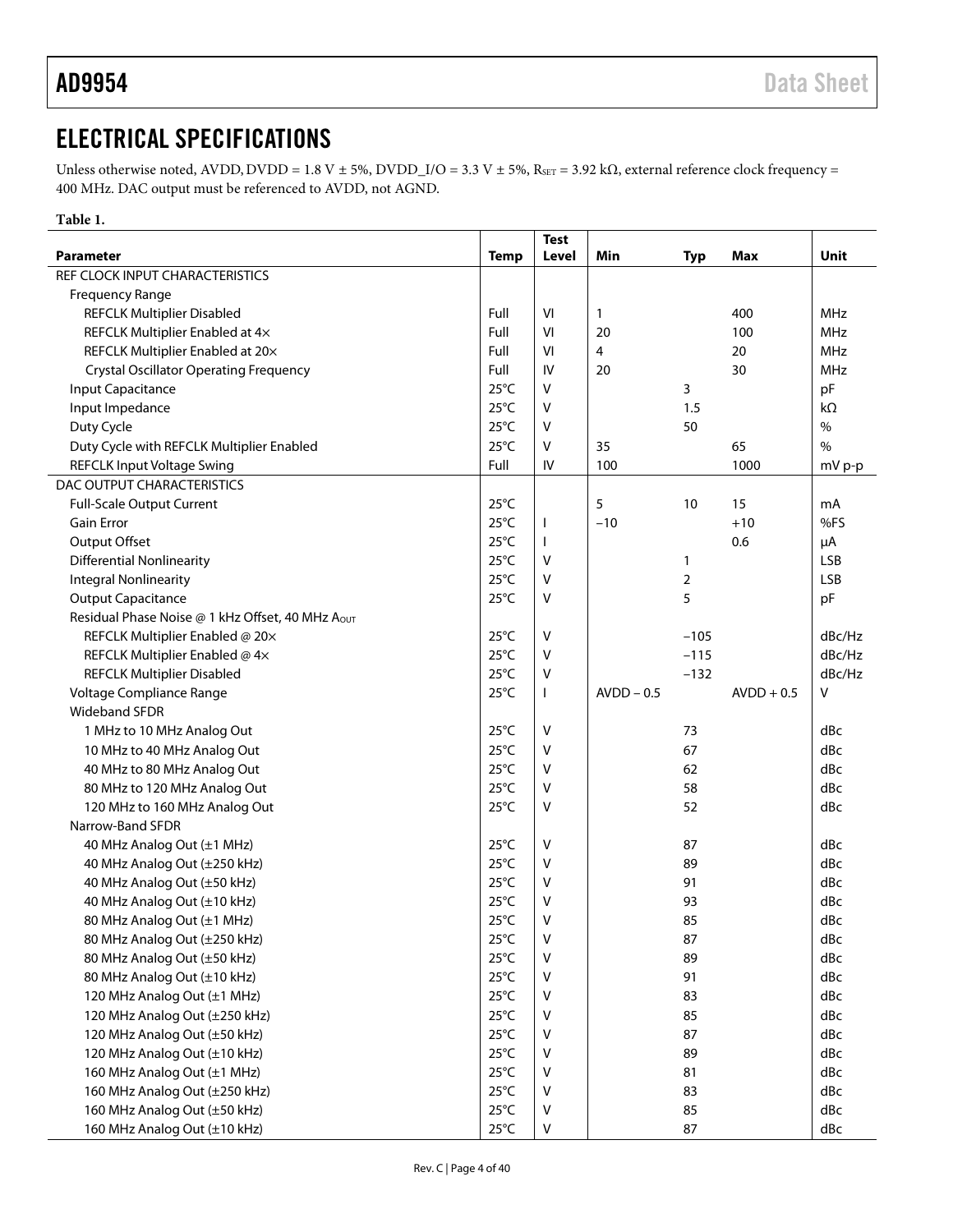# Data Sheet **AD9954**

|                                                               |                | <b>Test</b>          |     |            |            |                         |
|---------------------------------------------------------------|----------------|----------------------|-----|------------|------------|-------------------------|
| <b>Parameter</b>                                              | <b>Temp</b>    | Level                | Min | <b>Typ</b> | <b>Max</b> | Unit                    |
| <b>COMPARATOR INPUT CHARACTERISTICS</b>                       |                |                      |     |            |            |                         |
| Input Capacitance                                             | $25^{\circ}$ C | V                    |     | 3          |            | pF                      |
| Input Resistance                                              | $25^{\circ}$ C | IV                   |     | 500        |            | kΩ                      |
| <b>Input Current</b>                                          | $25^{\circ}$ C | $\mathbf{I}$         |     | ±12        |            | μA                      |
| Hysteresis                                                    | $25^{\circ}$ C | IV                   | 30  |            | 45         | mV                      |
| <b>COMPARATOR OUTPUT CHARACTERISTICS</b>                      |                |                      |     |            |            |                         |
| Logic 1 Voltage, High-Z Load                                  | Full           | VI                   | 1.6 |            |            | V                       |
| Logic 0 Voltage, High-Z Load                                  | Full           | VI                   |     |            | 0.4        | V                       |
| <b>Propagation Delay</b>                                      | $25^{\circ}$ C | IV                   |     | 3          |            | ns                      |
| Output Duty-Cycle Error                                       | $25^{\circ}$ C | IV                   |     | ±5         |            | $\frac{0}{0}$           |
| Rise/Fall Time, 5 pF Load                                     | $25^{\circ}$ C | IV                   |     |            | 1          | ns                      |
| Toggle Rate, High-Z Load                                      | $25^{\circ}$ C | IV                   | 200 |            |            | <b>MHz</b>              |
| Output Jitter <sup>1</sup>                                    | $25^{\circ}$ C | ${\sf IV}$           |     |            | 1          | ps rms                  |
| <b>COMPARATOR NARROW-BAND SFDR</b>                            |                |                      |     |            |            |                         |
| 10 MHz to 160 MHz Four                                        |                |                      |     |            |            |                         |
| Measured over a 1 MHz BW                                      | $25^{\circ}$ C | V                    |     | 80         |            | dBc                     |
| Measured over a 250 kHz BW                                    | $25^{\circ}$ C | $\vee$               |     | 85         |            | dBc                     |
| Measured over a 50 kHz BW                                     | $25^{\circ}$ C | $\vee$               |     | 90         |            | dBc                     |
| Measured over a 10 Hz BW                                      | $25^{\circ}$ C | V                    |     | 95         |            | dBc                     |
| <b>TIMING CHARACTERISTICS</b>                                 |                |                      |     |            |            |                         |
| <b>Serial Control Bus</b>                                     |                |                      |     |            |            |                         |
| Maximum Frequency                                             | Full           | IV                   |     | 25         |            | Mbps                    |
| Minimum Clock Pulse Width Low                                 | Full           | IV                   | 7   |            |            | ns                      |
| Minimum Clock Pulse Width High                                | Full           | IV                   | 7   |            |            | ns                      |
| Maximum Clock Rise/Fall Time                                  | Full           | IV<br>$\overline{2}$ |     |            |            |                         |
| Minimum Data Setup Time DVDD_I/O = 3.3 V                      | Full           | IV                   | 3   |            | ns         |                         |
| Minimum Data Setup Time DVDD_I/O = 1.8 V                      | Full           | IV                   | 5   |            |            | ns                      |
| Minimum Data Hold Time                                        | Full           | IV                   | 0   |            | ns         |                         |
| Maximum Data Valid Time                                       | Full           | IV                   |     |            | ns         |                         |
| Wake-Up Time <sup>2</sup>                                     | Full           | IV                   |     |            | ms         |                         |
| Minimum Reset Pulse Width High<br>Full<br>IV<br>5             |                |                      |     |            |            | <b>SYSCLK</b>           |
|                                                               |                |                      |     |            |            | cycles <sup>3</sup>     |
| I/O UPDATE, PS0, PS1 to SYNC_CLK Setup Time, DVDD_I/O = 3.3 V | Full           |                      | 4   |            |            | ns                      |
| I/O UPDATE, PS0, PS1 to SYNC_CLK Setup Time, DVDD_I/O = 1.8 V | Full           | H                    | 6   |            |            | ns                      |
| I/O UPDATE, PS0, PS1 to SYNC_CLK Hold Time                    | Full           |                      | 0   |            |            | ns                      |
| Latency                                                       |                |                      |     |            |            |                         |
| I/O UPDATE to Frequency Change Prop Delay                     | $25^{\circ}$ C | ${\sf IV}$           | 24  |            |            | <b>SYSCLK</b><br>cycles |
| I/O UPDATE to Phase Offset Change Prop Delay                  | $25^{\circ}$ C | IV                   | 24  |            |            | <b>SYSCLK</b>           |
|                                                               |                |                      |     |            |            | cycles                  |
| I/O UPDATE to Amplitude Change Prop Delay                     | $25^{\circ}$ C | ${\sf IV}$           | 16  |            |            | <b>SYSCLK</b>           |
|                                                               |                |                      |     |            |            | cycles                  |
| PS0, PS1 to RAM Driven Frequency Change Prop Delay            | $25^{\circ}$ C | IV                   | 28  |            |            | <b>SYSCLK</b>           |
|                                                               |                |                      |     |            |            | cycles                  |
| PS0, PS1 to RAM Driven Phase Change Prop Delay                | $25^{\circ}$ C | IV                   | 28  |            |            | <b>SYSCLK</b>           |
|                                                               |                |                      |     |            |            | cycles                  |
| PS0 to Linear Frequency Sweep Prop Delay                      | $25^{\circ}$ C | IV                   | 28  |            |            | <b>SYSCLK</b>           |
|                                                               |                |                      |     |            |            | cycles                  |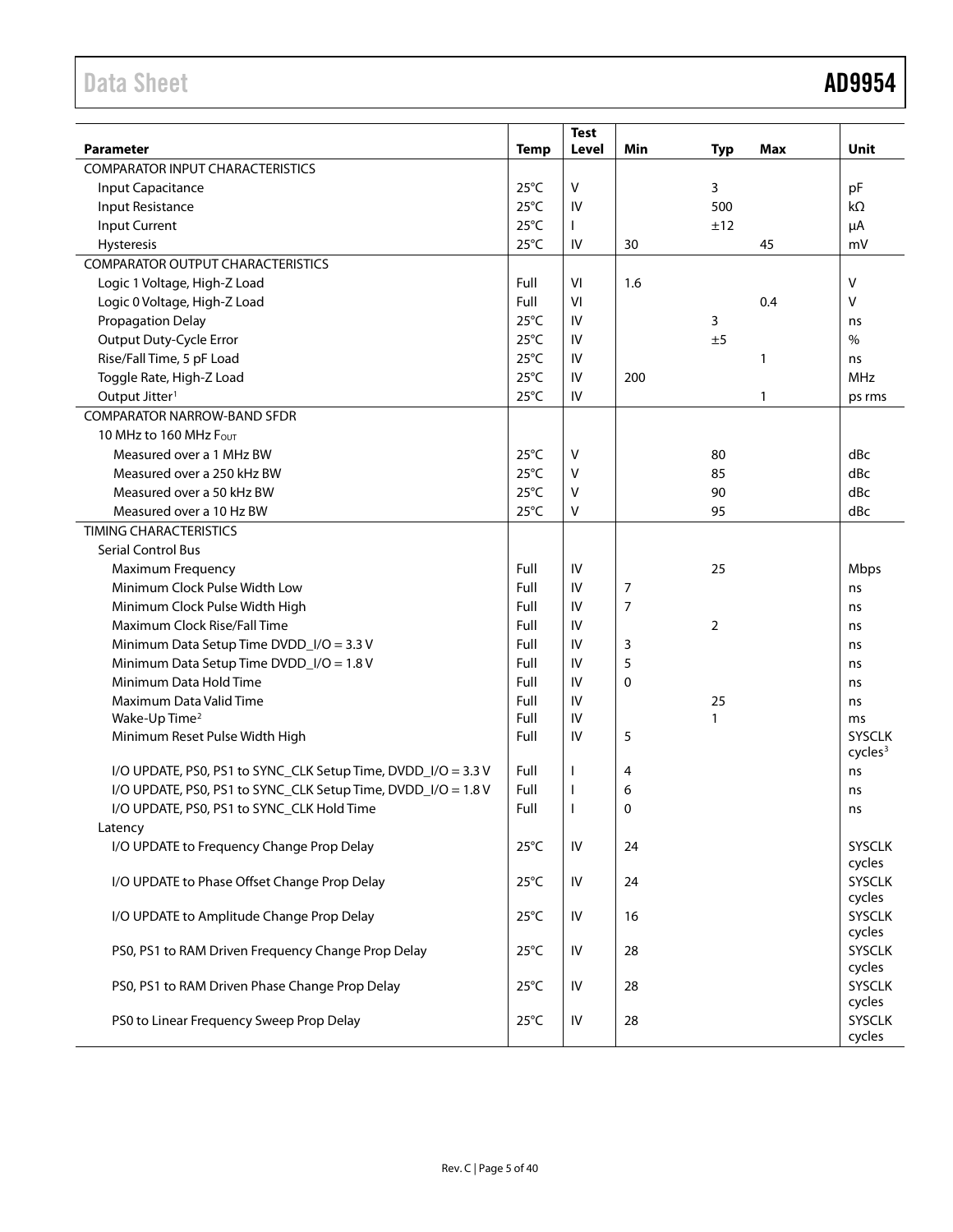<span id="page-5-0"></span>

|                                                   |                | <b>Test</b>  |      |            |            |               |
|---------------------------------------------------|----------------|--------------|------|------------|------------|---------------|
| <b>Parameter</b>                                  | <b>Temp</b>    | Level        | Min  | <b>Typ</b> | <b>Max</b> | <b>Unit</b>   |
| <b>CMOS LOGIC INPUTS</b>                          |                |              |      |            |            |               |
| Logic 1 Voltage @ DVDD_I/O (Pin 43) = $1.8$ V     | $25^{\circ}$ C |              | 1.25 |            |            | v             |
| Logic 0 Voltage @ DVDD $1/O$ (Pin 43) = 1.8 V     | $25^{\circ}$ C |              |      |            | 0.6        | v             |
| Logic 1 Voltage @ DVDD_I/O (Pin 43) = 3.3 V       | $25^{\circ}$ C |              | 2.2  |            |            | $\vee$        |
| Logic 0 Voltage @ DVDD_I/O (Pin 43) = 3.3 V       | $25^{\circ}$ C |              |      |            | 0.8        | V             |
| Logic 1 Current                                   | $25^{\circ}$ C | v            |      | 3          | 12         | μA            |
| Logic 0 Current                                   | $25^{\circ}$ C | v            |      |            | 12         | μA            |
| Input Capacitance                                 | $25^{\circ}$ C | V            |      | 2          |            | pF            |
| CMOS LOGIC OUTPUTS (1 mA Load) DVDD $I/O = 1.8 V$ |                |              |      |            |            |               |
| Logic 1 Voltage                                   | $25^{\circ}$ C |              | 1.35 |            |            | $\vee$        |
| Logic 0 Voltage                                   | $25^{\circ}$ C | $\mathbf{I}$ |      |            | 0.4        | $\vee$        |
| CMOS LOGIC OUTPUTS (1 mA Load) DVDD_I/O = 3.3 V   |                |              |      |            |            |               |
| Logic 1 Voltage                                   | $25^{\circ}$ C |              | 2.8  |            |            | v             |
| Logic 0 Voltage                                   | $25^{\circ}$ C |              |      |            | 0.4        | V             |
| POWER CONSUMPTION (AVDD = $DVDD = 1.8 V$ )        |                |              |      |            |            |               |
| Single-Tone Mode (Comparator Off)                 | $25^{\circ}$ C |              |      | 162        | 171        | mW            |
| With RAM or Linear Sweep Enabled                  | $25^{\circ}$ C |              |      | 175        | 190        | mW            |
| With Comparator Enabled                           | $25^{\circ}$ C |              |      | 180        | 190        | mW            |
| With RAM and Comparator Enabled                   | $25^{\circ}$ C |              |      | 198        | 220        | mW            |
| Rapid Power-Down Mode                             | $25^{\circ}$ C |              |      | 150        | 160        | mW            |
| Full-Sleep Mode                                   | $25^{\circ}$ C |              |      | 20         | 27         | mW            |
| SYNCHRONIZATION FUNCTION <sup>4</sup>             |                |              |      |            |            |               |
| Maximum Sync Clock Rate (DVDD_I/O = 1.8 V)        | $25^{\circ}$ C | VI           | 62.5 |            |            | <b>MHz</b>    |
| Maximum Sync Clock Rate (DVDD_I/O = 3.3 V)        | $25^{\circ}$ C | VI           | 100  |            |            | <b>MHz</b>    |
| SYNC_CLK Alignment Resolution <sup>5</sup>        | $25^{\circ}$ C | v            |      | ±1         |            | <b>SYSCLK</b> |
|                                                   |                |              |      |            |            | cycles        |

<sup>1</sup> Represents the cycle-to-cycle residual jitter from the comparator alone.

<sup>2</sup> Wake-up time refers to the recovery from analog power-down modes (see section on Power-Down Modes of Operation). The primary limiting factor is the settling time of the PLL multiplier in the reference circuitry. The wake-up time assumes there is no capacitor on DAC BP and that the recommended PLL loop filter values are used.

<sup>3</sup> SYSCLK cycle refers to the clock frequency used on-chip to drive the DDS core. This is equal to the frequency of the reference source times the value of the PLL-based reference clock multiplier.

<sup>4</sup> SYNC\_CLK = ¼ SYSCLK rate. Be sure the high speed sync enable bit, CFR2<11>, is programmed appropriately.

 $^5$  This parameter indicates that the digital synchronization feature cannot compensate for phase delays (timing skew) between system clock rising edges. If the system clock edges are aligned, the synchronization function should not increase the skew between the two edges.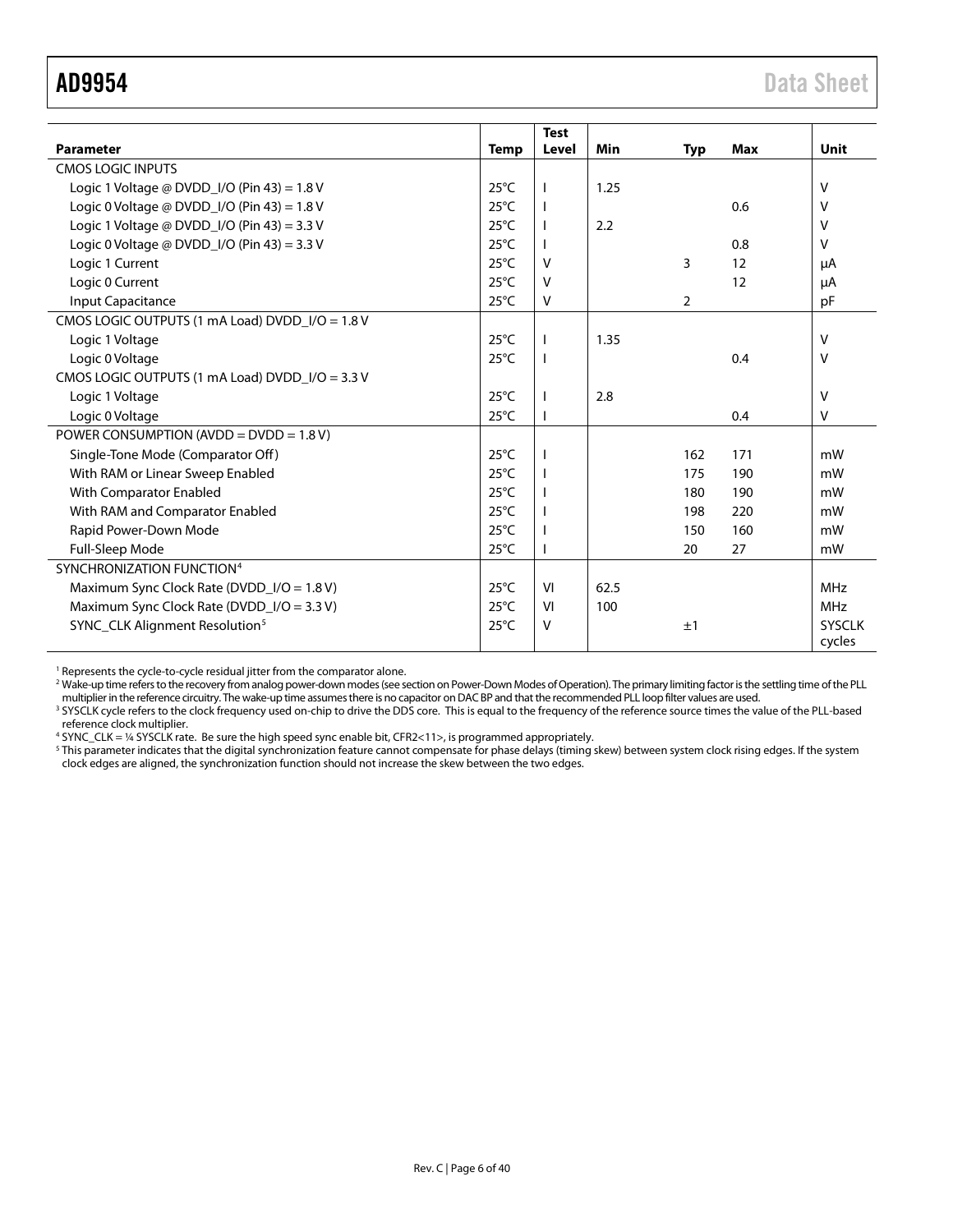# <span id="page-6-1"></span>ABSOLUTE MAXIMUM RATINGS

#### <span id="page-6-0"></span>**Table 2.**

| <b>Parameter</b>                           | Rating                              |
|--------------------------------------------|-------------------------------------|
| <b>Maximum Junction Temperature</b>        | $150^{\circ}$ C                     |
| DVDD I/O (Pin 43)                          | 4V                                  |
| AVDD, DVDD                                 | 2V                                  |
| Digital Input Voltage (DVDD_I/O = 3.3 V)   | $-0.7$ V to $+5.25$ V               |
| Digital Input Voltage (DVDD_I/O = $1.8$ V) | $-0.7$ V to $+2.2$ V                |
| Digital Output Current                     | 5 m A                               |
| Storage Temperature Range                  | $-65^{\circ}$ C to $+150^{\circ}$ C |
| Operating Temperature Range                | $-40^{\circ}$ C to $+105^{\circ}$ C |
| Lead Temperature (10 sec Soldering)        | $300^{\circ}$ C                     |
| $\theta$ ja                                | 38°C/W                              |
| $\theta$ ıc                                | $15^{\circ}$ C/W                    |

Stresses at or above those listed under Absolute Maximum Ratings may cause permanent damage to the product. This is a stress rating only; functional operation of the product at these or any other conditions above those indicated in the operational section of this specification is not implied. Operation beyond the maximum operating conditions for extended periods may affect product reliability.

# <span id="page-6-2"></span>**EXPLANATION OF TEST LEVELS**

- I 100% production tested.
- II 100% production tested at 25°C and sample tested at specified temperatures.
- III Sample tested only.
- IV Parameter is guaranteed by design and characterization testing.
- V Parameter is a typical value only.
- VI Devices are 100% production tested at 25°C and guaranteed by design and characterization testing for industrial operating temperature range.

# <span id="page-6-3"></span>**ESD CAUTION**



ESD (electrostatic discharge) sensitive device. Charged devices and circuit boards can discharge without detection. Although this product features patented or proprietary protection circuitry, damage may occur on devices subjected to high energy ESD. Therefore, proper ESD precautions should be taken to avoid performance degradation or loss of functionality.



*Figure 3. Equivalent Input and Output Circuits*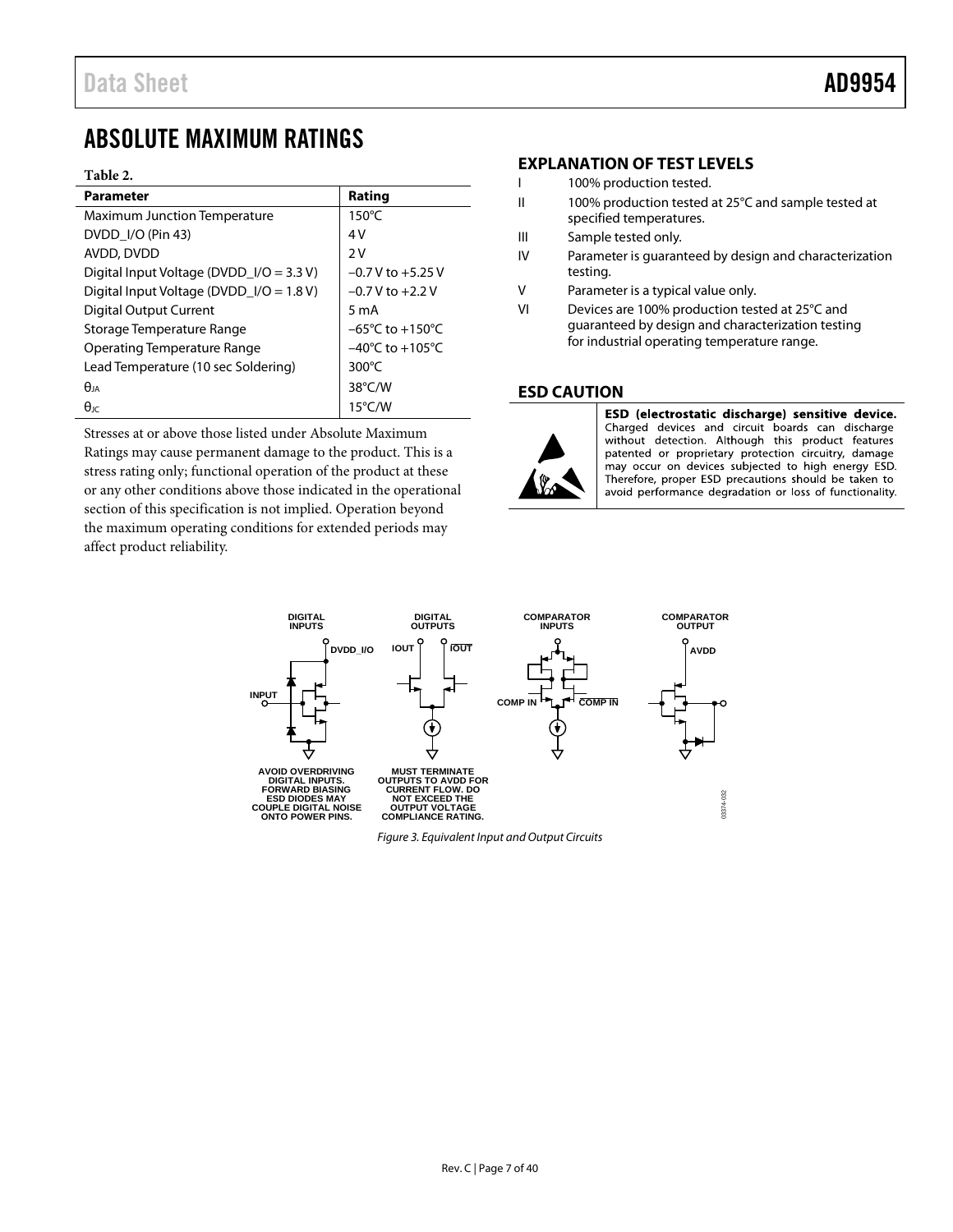# <span id="page-7-0"></span>PIN CONFIGURATION AND FUNCTION DESCRIPTIONS



**Note that the exposed paddle on the bottom of the package forms an electrical connection for the DAC and must be attached to analog ground. Note that Pin 43, DVDD\_I/O, can be powered to 1.8 V or 3.3 V. The DVDD pins (Pin 2 and Pin 34) must be powered to 1.8 V.**

| Pin No.                                | <b>Mnemonic</b>      | I/O          | <b>Description</b>                                                                                                                                                                                                           |
|----------------------------------------|----------------------|--------------|------------------------------------------------------------------------------------------------------------------------------------------------------------------------------------------------------------------------------|
|                                        | I/O UPDATE           | $\mathsf{I}$ | The rising edge transfers the contents of the internal buffer memory to the I/O registers.<br>See Synchronization-Register Updates (I/O UPDATE) section for details.                                                         |
| 2, 34                                  | <b>DVDD</b>          |              | Digital Power Supply Pins (1.8 V).                                                                                                                                                                                           |
| 3, 33, 42                              | <b>DGND</b>          |              | Digital Power Ground Pins.                                                                                                                                                                                                   |
| 4, 6, 13, 16,<br>18, 19, 25,<br>27, 29 | <b>AVDD</b>          |              | Analog Power Supply Pins (1.8 V).                                                                                                                                                                                            |
| 5, 7, 14, 15,<br>17, 22, 26,<br>32     | <b>AGND</b>          | H            | Analog Power Ground Pins.                                                                                                                                                                                                    |
| 8                                      | OSC/REFCLK           | $\mathbf{I}$ | Oscillator Input/Complementary Reference Clock. When the REFCLK port is operated in<br>single-ended mode, REFCLK should be decoupled to AVDD with a 0.1 $\mu$ F capacitor.                                                   |
| 9                                      | <b>OSC/REFCLK</b>    | $\mathbf{I}$ | Oscillator Input/Reference Clock. See Table 5 for details on the OSC/REFCLK operation.                                                                                                                                       |
| 10                                     | <b>CRYSTAL OUT</b>   | O            | Output of the Oscillator Section.                                                                                                                                                                                            |
| 11                                     | <b>CLKMODESELECT</b> | $\mathsf{I}$ | Control Pin for the Oscillator Section (1.8 V logic only). See REFCLK Input section for detailed<br>instructions.                                                                                                            |
| 12                                     | LOOP_FILTER          | $\mathbf{I}$ | This pin provides the connection for the external zero compensation network of the REFCLK<br>multiplier's PLL loop filter. The network varies based on the multiplication value in the PLL loop.<br>See Table 4 for details. |
| 20                                     | <b>IOUT</b>          | O            | Complementary DAC Output. Should be biased through a resistor to AVDD, not AGND.                                                                                                                                             |
| 21                                     | <b>IOUT</b>          | $\circ$      | DAC Output. Should be biased through a resistor to AVDD, not AGND.                                                                                                                                                           |
| 23                                     | <b>DACBP</b>         |              | DAC Band Gap Decoupling Pin. A 0.1 µF capacitor to AGND is recommended.                                                                                                                                                      |
| 24                                     | DAC_R <sub>SET</sub> |              | A resistor (3.92 k $\Omega$ nominal) connected from AGND to DAC_R <sub>SET</sub> establishes the reference<br>current for the DAC. See equation in DAC Output section.                                                       |
| 28                                     | COMP OUT             | O            | Comparator Output.                                                                                                                                                                                                           |
| 30                                     | COMP IN              |              | Comparator Input.                                                                                                                                                                                                            |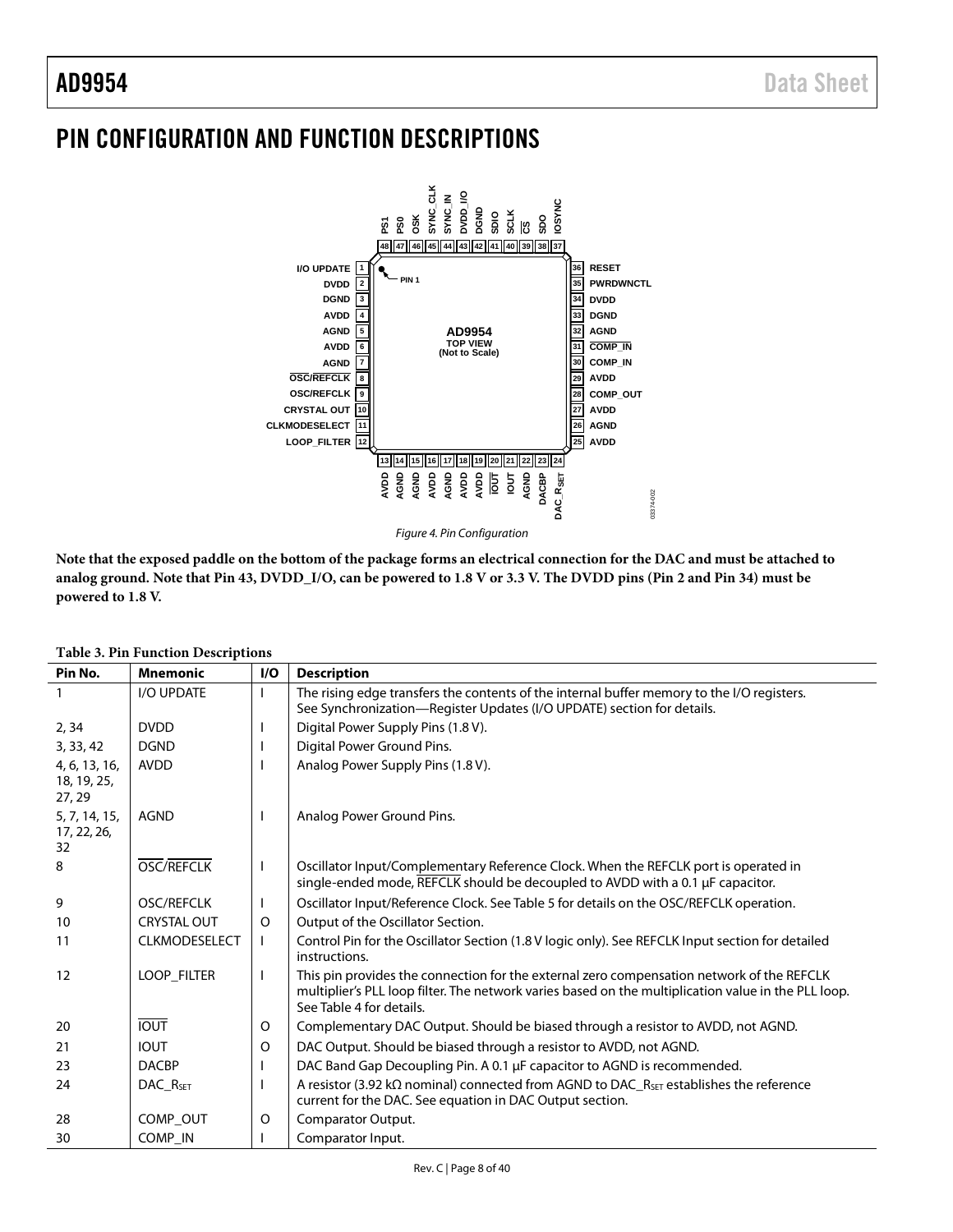# Data Sheet **AD9954**

| Pin No. | <b>Mnemonic</b>          | I/O | <b>Description</b>                                                                                                                                                                                                                                                                |
|---------|--------------------------|-----|-----------------------------------------------------------------------------------------------------------------------------------------------------------------------------------------------------------------------------------------------------------------------------------|
| 31      | COMP_IN                  |     | Comparator Complementary Input.                                                                                                                                                                                                                                                   |
| 35      | <b>PWRDWNCTL</b>         |     | Input Pin Used as an External Power-Down Control (see Table 9 for details).                                                                                                                                                                                                       |
| 36      | <b>RESET</b>             |     | Active High Hardware Reset Pin. Assertion of the RESET pin forces the AD9954 to the default<br>state, as described in the right-hand column of Table 12, which is the I/O port register map.                                                                                      |
| 37      | <b>IOSYNC</b>            |     | Asynchronous Active High Reset of the Serial Port Controller. When high, the current I/O<br>operation is immediately terminated, enabling a new I/O operation to commence once<br>IOSYNC is returned low. If unused, ground this pin; do not allow this pin to float.             |
| 38      | <b>SDO</b>               | 0   | See Serial Interface Port Pin Description section for details.                                                                                                                                                                                                                    |
| 39      | $\overline{\mathsf{CS}}$ |     | See Serial Interface Port Pin Description section for details.                                                                                                                                                                                                                    |
| 40      | <b>SCLK</b>              |     | See Serial Interface Port Pin Description section for details.                                                                                                                                                                                                                    |
| 41      | <b>SDIO</b>              | I/O | See Serial Interface Port Pin Description section for details.                                                                                                                                                                                                                    |
| 43      | DVDD_I/O                 |     | Digital Power Supply. This pin is for I/O cells only, 3.3 V.                                                                                                                                                                                                                      |
| 44      | SYNC IN                  |     | Input Signal Used to Synchronize Multiple AD9954s. This input is connected to the SYNC_CLK<br>output of a master AD9954.                                                                                                                                                          |
| 45      | SYNC CLK                 | O   | Clock Output Pin that Serves as a Synchronizer for External Hardware.                                                                                                                                                                                                             |
| 46      | <b>OSK</b>               |     | Input Pin Used to Control the Direction of the Shaped On-Off Keying Function When Programmed<br>for Operation. OSK is synchronous to the SYNC_CLK pin. When OSK is disabled, this pin should<br>be tied to DGND.                                                                  |
| 47, 48  | <b>PS0, PS1</b>          |     | Input Pins Used to Select One of the Internal Phase/Frequency Profiles. PS1 and PS0 are<br>synchronous to the SYNC_CLK pin. Change on these pins triggers a transfer of the contents of<br>the chosen internal buffer memory to the I/O registers (sends an internal I/O UPDATE). |
| <49>    | <b>AGND</b>              |     | The Exposed Paddle on the Bottom of the Package. It is a ground connection for the DAC and<br>must be attached to AGND in any board layout.                                                                                                                                       |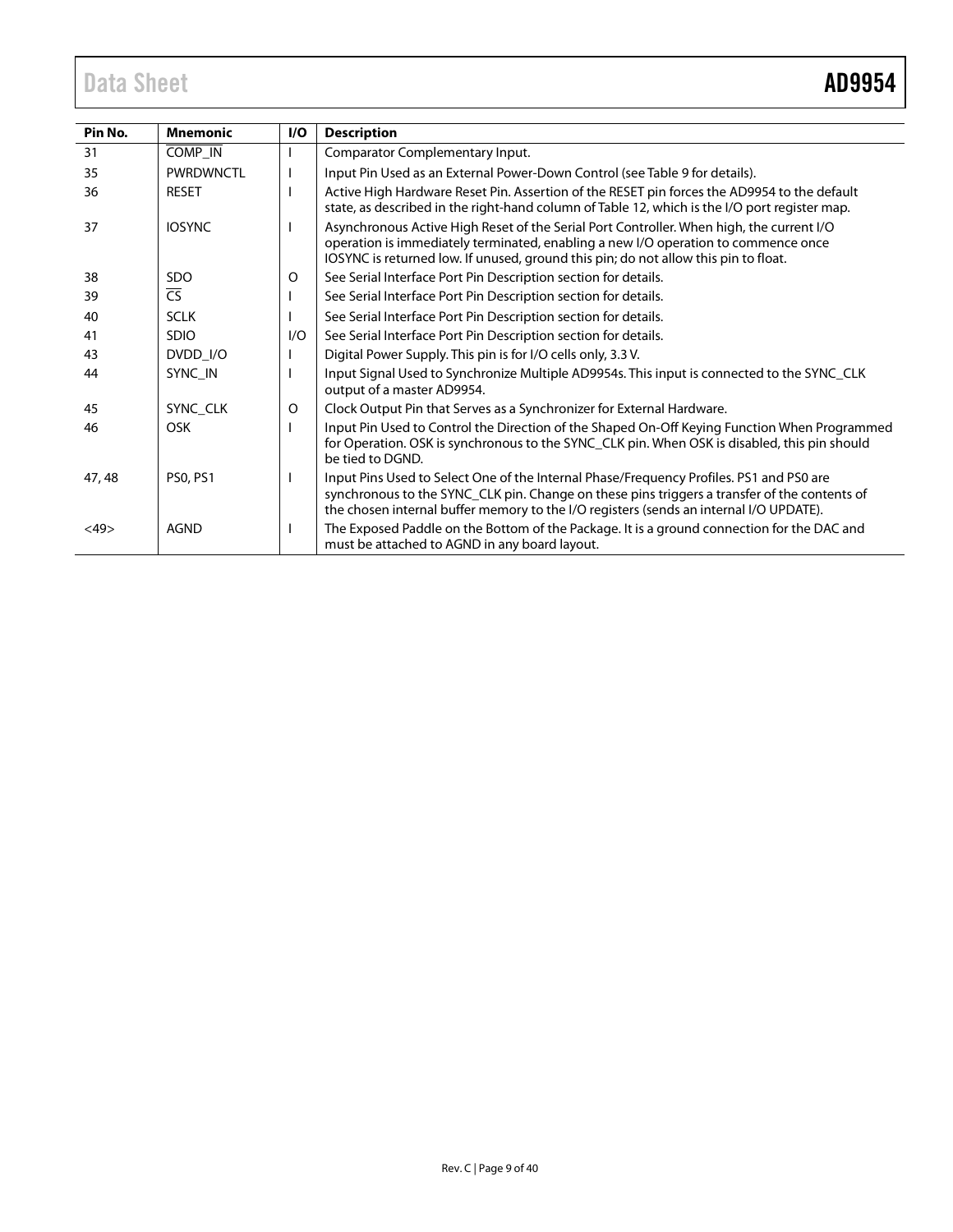# <span id="page-9-0"></span>TYPICAL PERFORMANCE CHARACTERISTICS



*Figure 5. f<sub>OUT</sub>* = 1 MHz,  $f_{CLK}$  = 400 MSPS, WBSFDR







*Figure 8. f<sub>OUT</sub>* = 80 MHz,  $f_{CLK}$  = 400 MSPS, WBSFDR



 $Figure 9$   $f_{OUT} = 120$  MHz,  $f_{CLK} = 400$  MSPS, WBSFDR

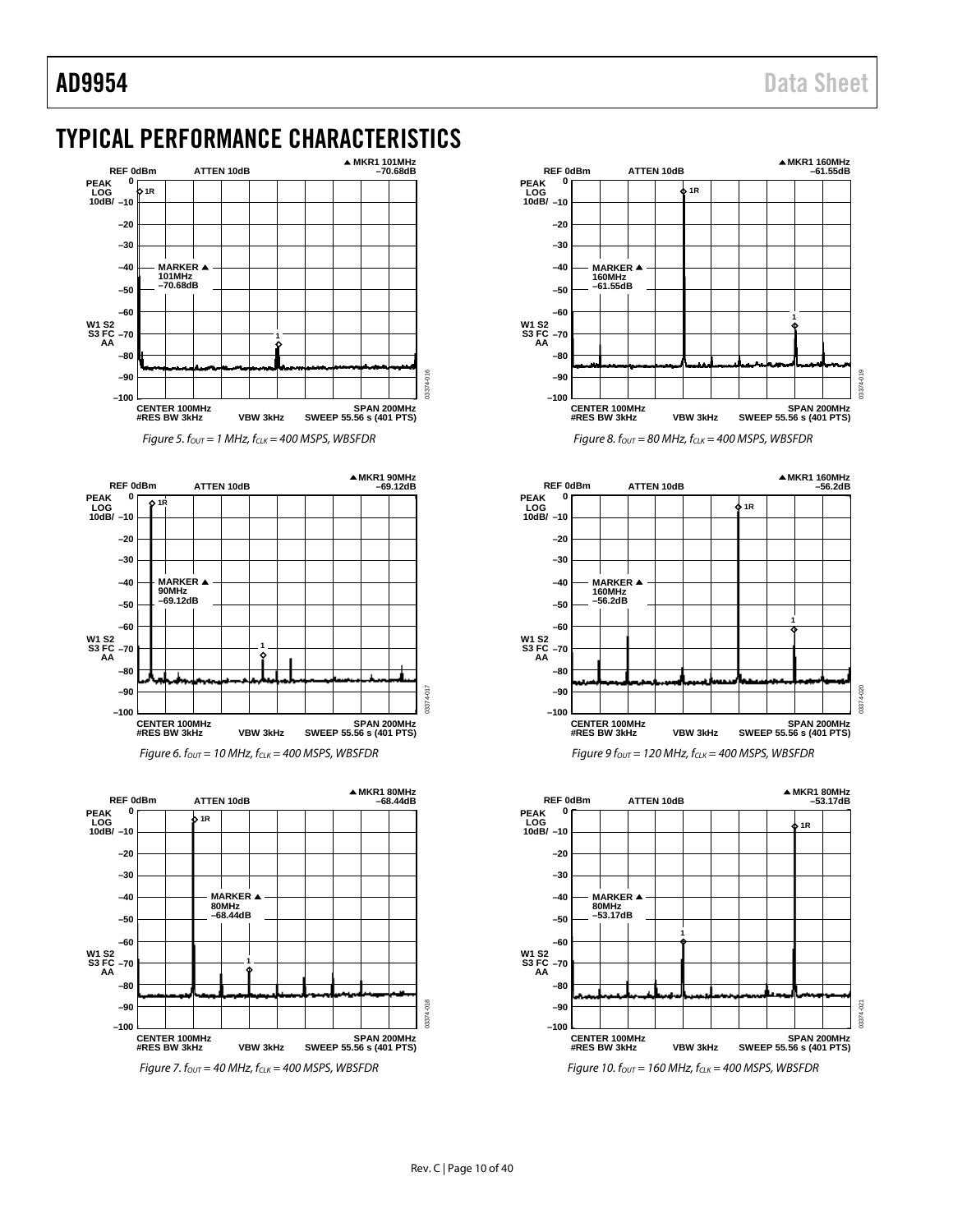# Data Sheet **AD9954**

















*Figure 16. f<sub>OUT</sub>* = 160 MHz,  $f_{CLK}$  = 400 MSPS, NBSFDR, ±1 MHz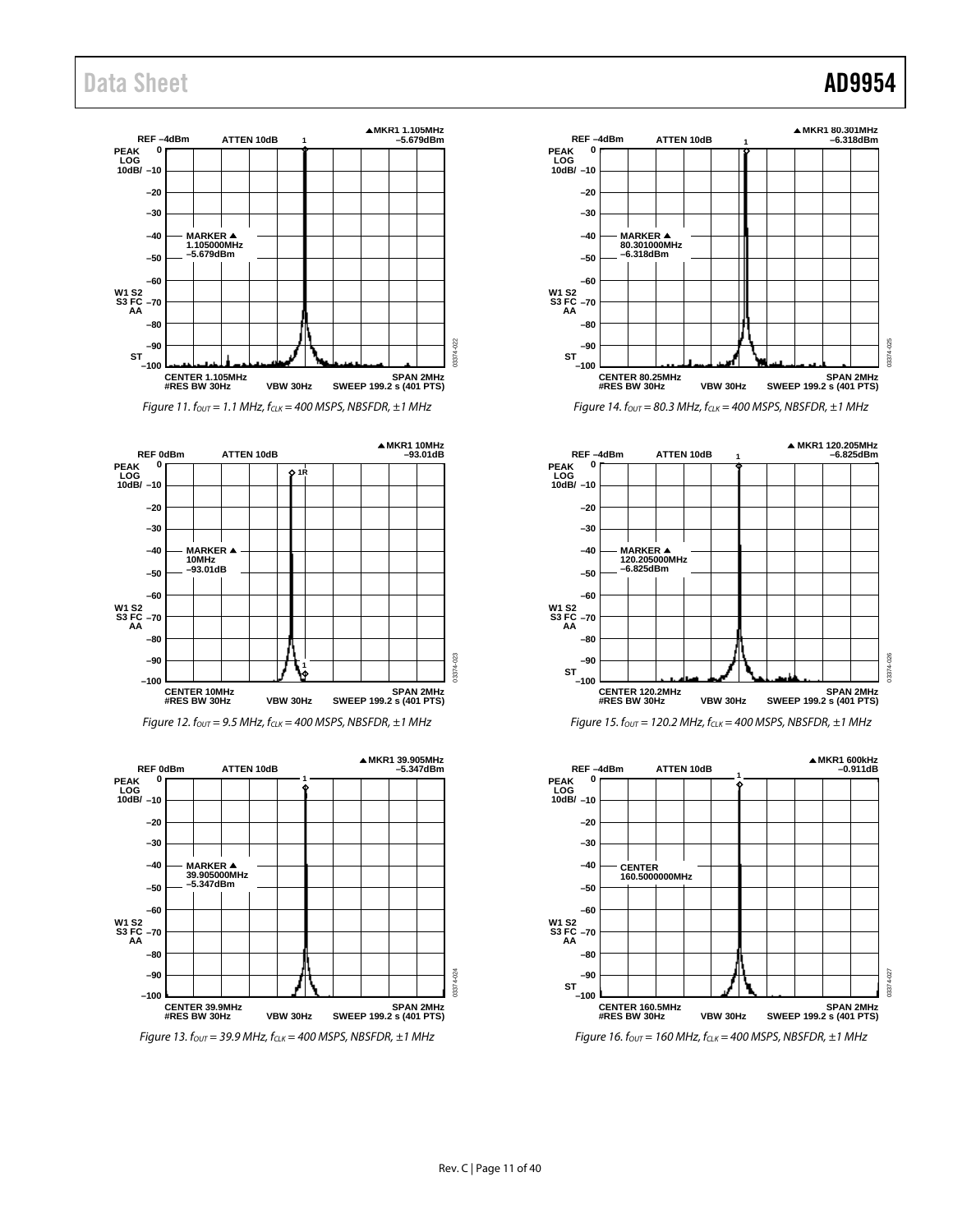

*Figure 17. Residual Phase Noise with f<sub>OUT</sub> = 159.5 MHz, fCLK = 400 MSPS; PLL Bypassed (Green), PLL Set to 4× (Red), and PLL Set to 20× (Blue)*



*Figure 18. Residual Phase Noise with*  $f_{OUT} = 9.5$  *MHz,*  $f_{CLK} = 400$  *MSPS; PLL Bypassed (Green), PLL Set to 4× (Red), and PLL Set to 20× (Blue)*



*Figure 19. Comparator Rise and Fall Time at 160 MHz*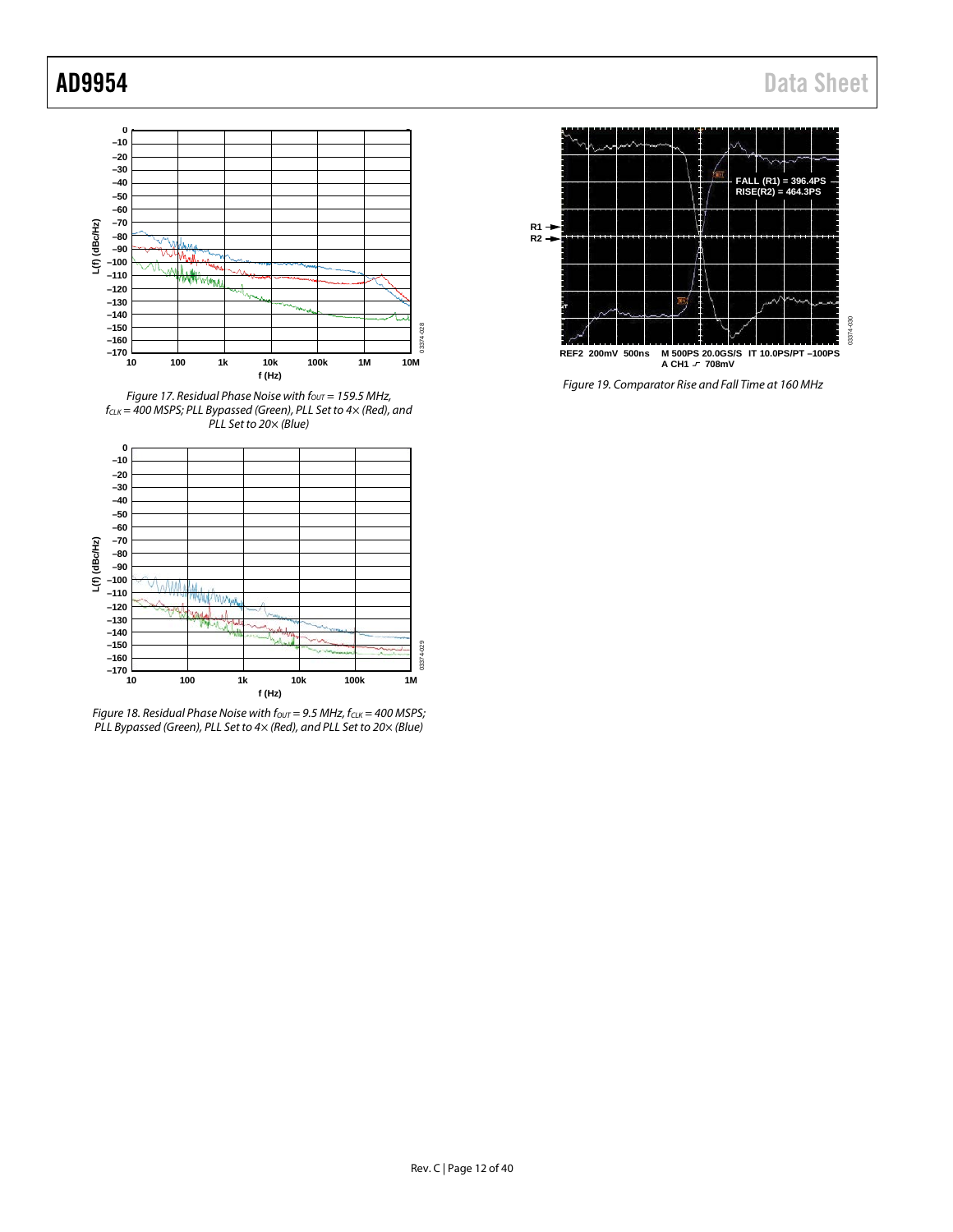# <span id="page-12-1"></span><span id="page-12-0"></span>THEORY OF OPERATION **COMPONENT BLOCKS** *REFCLK Input*

<span id="page-12-3"></span>The AD9954 supports several methods for generating the internal system clock. An on-chip oscillator circuit is available for initiating the low frequency reference signal by connecting a crystal to the clock input pins. The system clock can be generated using an internal, PLL-based reference clock multiplier, allowing the part to operate with a low frequency clock source while still providing a high sample rate for the DDS and DAC. For best phase noise performance, a clean, stable clock with a high slew rate should be used to drive the REFCLK pin and bypass the multiplier.

The available modes are configured using the CLKMODESELECT pin, CFR1<4> and CFR2<7:3>. Note that the CLKMODESELECT pin is a 1.8 V logic only and does not apply to 3.3 V logic. Pulling CLKMODESELECT high enables the on-chip crystal oscillator circuit. With the on-chip oscillator enabled, users of the AD9954 connect an external crystal to the REFCLK and REFCLK inputs to produce a low frequency reference clock (see [Table 1](#page-3-1) for the crystal frequency range supported). The signal generated by the oscillator is buffered, and then delivered to the rest of the chip. This buffered signal is provided on the CRYSTAL OUT pin.

When the internal oscillator is disabled, an external oscillator must provide the REFCLK and/or REFCLK signals. For differential operation, these pins are driven with complementary signals. For single-ended operation, a 0.1  $\mu$ F capacitor should be connected between the unused pin and the analog power supply. With the capacitor in place, the clock input pin bias voltage is 1.35 V. [Table 5](#page-12-2) summarizes the clock modes of operation. Note the PLL multiplier is controlled via the CFR2<7:3> bits, independent of the CFR1<4> bit.

# <span id="page-12-6"></span>*Clock Multiplier*

An on-board PLL allows multiplication of the REFCLK frequency. The multiplication factor is set using CFR2<7:3>. When programmed for values ranging from 0x04 to 0x14 (decimal 4 to 20), the PLL multiplies the REFCLK input frequency by the programmed value. The user must consider the specified maximum frequency for the PLL when programming. If the multiplication factor is changed, the user must allocate time to allow the PLL to lock (approximately 1 ms).

The PLL is bypassed by programming a value outside the range of 4 to 20 (decimal). When bypassed, the PLL is shut down to conserve power.

The VCO in the PLL has a selectable frequency range. Use the VCO

range bit (CFR2<2>) to set the appropriate range.

The PLL in the clock multiplier has a loop filter comprised of on-chip components as well as external components. Recommended values for the external resistor/capacitor are provided in [Table 4.](#page-12-4)

<span id="page-12-4"></span>

| <b>Multiply Value</b> | <b>Resistor Value</b> | Capacitor Value (µF) |
|-----------------------|-----------------------|----------------------|
| 4x                    | $0\Omega$             | 0.1                  |
| $10\times$            | 1 k $\Omega$          | 0.1                  |
| 20 $\times$           | 243 $\Omega$          | 0.01                 |

# <span id="page-12-5"></span>*DAC Output*

Unlike many DACs, the DAC output on the AD9954 is referenced to AVDD, not AGND.

Two complementary outputs provide a combined full-scale output current ( $I<sub>OUT</sub>$ ). Differential outputs reduce the amount of common-mode noise that may be present at the DAC output, resulting in a better signal-to-noise ratio. The full-scale current is controlled by means of an external resistor (RSET) connected between the DAC\_R<sub>SET</sub> pin and the DAC ground pin (Pin 49, the exposed paddle). The full-scale current is proportional to the resistor value by the equation

 $R_{SET} = (39.19/I_{OUT})\Omega$ 

The maximum full-scale output current of the combined DAC outputs is 15 mA. Limiting the output to 10 mA maximum provides the best spurious-free dynamic range (SFDR) performance. The DAC output compliance range is AVDD + 0.5 V to AVDD − 0.5 V. Voltages developed beyond this range result in excessive DAC distortion and could potentially damage the DAC output circuitry. Proper attention should be paid to the load termination to keep the output voltage within this compliance range.

| Table 5. Clock Hibut Modes of Operation |                     |                            |                              |                              |  |  |  |
|-----------------------------------------|---------------------|----------------------------|------------------------------|------------------------------|--|--|--|
| CLKMODESELECT                           | CFR2 < 7:3>         | <b>Oscillator Enabled?</b> | <b>System Clock</b>          | <b>Frequency Range (MHz)</b> |  |  |  |
| High                                    | $4 \le M \le 20$    | Yes                        | $f_{CLK} = f_{OSC} \times M$ | $80 < f_{CLK} < 400$         |  |  |  |
| High                                    | $M < 4$ or $M > 20$ | Yes                        | $f_{CLK} = f_{OSC}$          | $20 < f_{C1K} < 30$          |  |  |  |
| Low                                     | $4 \le M \le 20$    | No                         | $f_{CLK} = f_{OSC} \times M$ | $80 < f_{CLK} < 400$         |  |  |  |
| Low                                     | $M < 4$ or $M > 20$ | No                         | $f_{CLK} = f_{OSC}$          | $10 < f_{CLK} < 400$         |  |  |  |
| X                                       |                     | No                         | $f_{CLK} = 0$                | N/A                          |  |  |  |
|                                         |                     |                            |                              |                              |  |  |  |

<span id="page-12-2"></span>**Table 5. Clock Input Modes of Operation**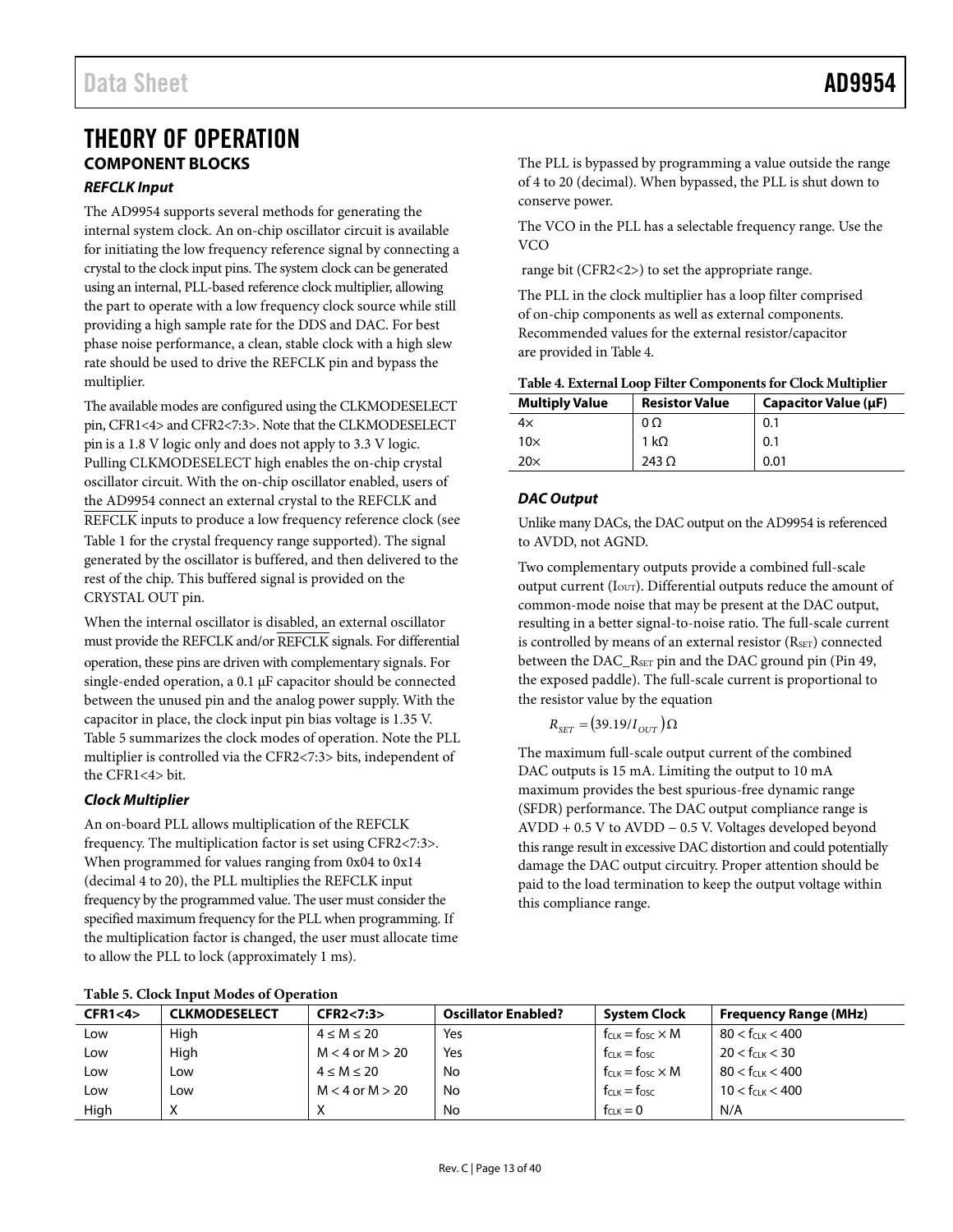# *Comparator*

Some applications (for example, clocking) prefer a square-wave signal rather than a sine wave. In support of such applications, the AD9954 includes an on-chip comparator. The comparator has a bandwidth greater than 200 MHz and a common-mode input range of 1.3 V to 1.8 V. The comparator can be turned off to reduce power consumption using the comparator powerdown bit, CFR1<6>.

# *Frequency Accumulator*

This block is used for linear sweep mode; transitioning from the start frequency (F0) to the terminal frequency (F1) is not instantaneous but instead is implemented in a swept or ramped fashion. This frequency ramping is accomplished by stepping through intermediate frequencies between F0 and F1.

The linear sweep block uses the falling and rising delta frequency tuning words, the falling and rising delta frequency ramp rates, and the frequency accumulator. The Linear Sweep Enable Bit CFR1<21> enables the linear sweep block. The linear sweep no dwell bit establishes the action to be performed upon reaching the terminal frequency in a sweep. See the [Modes of](#page-15-0)  [Operation](#page-15-0) section for more details.

# *DDS Core*

The output frequency  $(f<sub>0</sub>)$  of the DDS is a function of the frequency of system clock (SYSCLK), the value of the frequency tuning word (*FTW*), and the capacity of the phase accumulator (232, in this case). The exact relationship is given below with *fs* defined as the frequency of SYSCLK.

*f*<sub>O</sub> =  $(FTW)(f_s)/2^{32}$  *with* 0 ≤  $FTW$  ≤  $2^{31}$ 

*f*<sub>O</sub> = *f<sub>S</sub>* × (1 – (*FTW*/2<sup>32</sup>)) *with*  $2^{31}$  < *FTW* <  $2^{32}$  – 1

Each system clock cycle, the FTW is added to the value previously held in the phase accumulator. The value at the output of the phase accumulator is then summed with a userdefined, 14-bit phase offset value (POW). The most significant 19 bits of that summation are then translated to an amplitude value via the  $cos(x)$  functional block. Truncation of the LSBs is implemented to reduce the power consumption of the DDS core. This truncation does not reduce frequency resolution.

In certain applications, it is desirable to have the ability to force the output signal to zero phase. Simply setting the FTW to 0 does not accomplish this; it only stalls the core at its current phase value. A control bit is provided to force the phase accumulator output to zero.

At power-up, the clear phase accumulator bit is set to Logic 1, but the buffer memory for this bit is cleared (Logic 0). Therefore, upon power-up, the phase accumulator remains clear until the first I/O UPDATE is issued. I/O UPDATE transfers data from the input buffers to the active control registers. See the [Functionality of the SYNC\\_CLK and I/O UPDATE](#page-20-1) section for more details.

that are fed to the DDS core as the seed value for the phase accumulator: a frequency accumulator, the static RAM, and the registers of the control logic.

For applications where a static output frequency or more than four predefined output frequencies need to be switched between, in some variable or undefined order, the primary method of setting the FTW is by programming the desired value into the FTW0 register.

For applications where up to four specific sets of FTWs, or predefined series of FTWs are needed, the on-board RAM can be programmed with the desired FTWs, and the profile pins can be used to toggle between those sets/series.

For applications where a steady sweeping of frequency is desired, a second frequency accumulator is provided. The seed value and minimum/maximum numbers for the frequency accumulator are user programmable, although certain rules must be followed to avoid overflowing that accumulator.

# <span id="page-13-0"></span>*Phase Offset Word Mux*

As shown in [Figure 2,](#page-2-1) there are two sources for the POW that are fed to the DDS core as an adder to the output of the phase accumulator: the static RAM and the registers of the control logic. Using this feature enables synchronization of the DDS output to other system signals as well as phase modulation.

For applications where a static output phase or more than four predefined output phases need to be switched between, in some variable or undefined order, the primary method of setting the POW is by programming the desired value into the POW0 register.

For applications where up to four specific sets of POWs, or predefined series of POWs are needed, the on-board RAM can be programmed with the desired POWs, and the profile pins can be used to toggle between those sets/series.

The phase offset formula is

$$
\Phi = \left(\frac{POW}{2^{14}}\right) \!\!\times\! 360^{\circ}
$$

A digital delay block exists in the phase offset programming path to ensure matched latency with changes to the frequency tuning word. This enables users to easily program the device to change from one combined phase/frequency combination to another smoothly and seamlessly.

# **Continuous and Clear-and-Release Frequency and Phase Accumulator Clear Functions**

The AD9954 allows for a continuous zeroing of the frequency sweep logic and the phase accumulator as well as a clear and release or automatic zeroing function. The auto clear bits are CFR1<14:13>. The continuous clear bits are CFR1<11:10>.

# *Frequency Tuning Word Mux*

As shown in [Figure 2,](#page-2-1) there are three sources for the FTW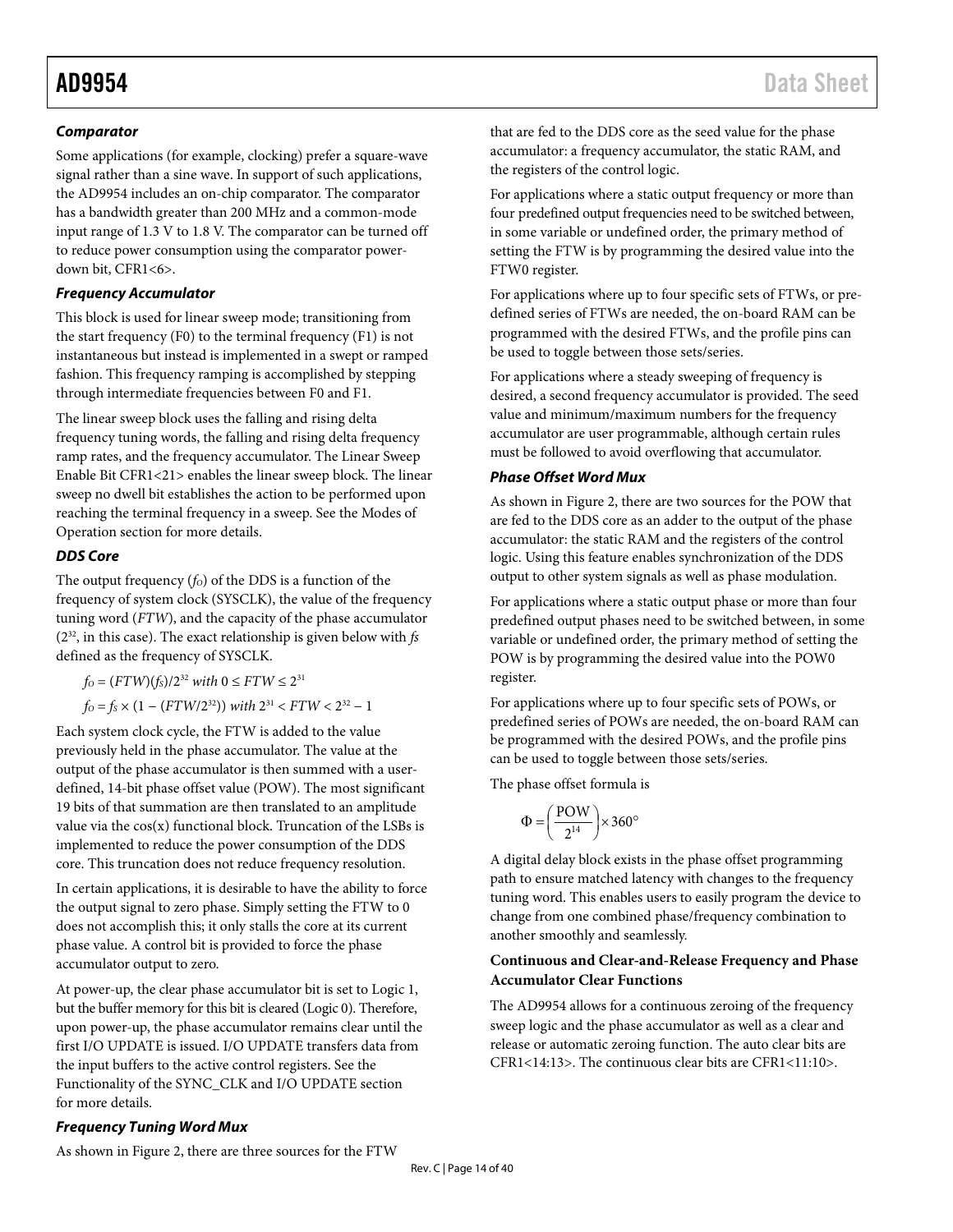# **Clear-and-Release Function**

When set for auto clearing, the corresponding accumulator is cleared and then begins to accumulate again upon receipt of an I/O update or change on one of the profile pins. This is repeated for every subsequent I/O update or change on one of the profile pins until the appropriate autoclear control bit is cleared. It is perfectly valid to have one accumulator set to autoclearing and the other set to continuous clear.

# <span id="page-14-3"></span>*Amplitude Control Options*

# <span id="page-14-2"></span>**Shaped On-Off Keying**

The shaped on-off keying function is enabled/disabled using the OSK enable bit (CFR1<25>). This function allows the user to control the ramp-up and ramp-down time when turning the DAC on or off. This function is primarily used in burst transmissions of digital data to reduce the adverse spectral impact of short, abrupt bursts of data.

Both auto and manual shaped on-off keying modes are supported. CFR1<24> is used to select between auto and manual on-off keying modes[. Figure 20](#page-14-0) shows the block diagram of the OSK circuitry.

# **Autoshaped On-Off Keying Mode Operation**

When autoshaped on-off keying mode is enabled, a single-scale factor is internally generated and applied to the multiplier input for scaling the output of the DDS core block (se[e Figure 20\)](#page-14-0). The scale factor is the output of a 14-bit counter that increments/ decrements at a rate determined by the contents of the 8-bit output ramp rate register. The scale factor increments if the OSK pin is high and decrements if the OSK pin is low. The scale factor is an unsigned value; all 0s multiply the DDS core output by 0 (decimal), and 0x3FFF multiplies the DDS core output by 16,383 (decimal).

[Table 6](#page-14-1) details the increment/decrement step size of the internally generated scale factor per the ASF<15:14> bits.

Note that the maximum amplitude allowed is limited by the

contents of the amplitude scale factor register, allowing the user to ramp to a value less than full scale.

<span id="page-14-1"></span>

| Table 6. Autoscale Factor Internal Step Size |  |
|----------------------------------------------|--|
|----------------------------------------------|--|

| <b>ASF&lt;15:14&gt; (Binary)</b> | <b>Increment/Decrement Size</b> |
|----------------------------------|---------------------------------|
| იი                               |                                 |
|                                  |                                 |
| 10                               |                                 |
|                                  | ጸ                               |
|                                  |                                 |

# **OSK Ramp Rate Timer**

The OSK ramp rate timer is a loadable down counter, which generates the clock signal to the 14-bit counter that generates the internal scale factor. The ramp rate timer is loaded with the value of the autoscale factor register (ASFR) every time the counter reaches 1 (decimal). This load and countdown operation continues for as long as the timer is enabled, unless the timer is forced to load before reaching a count of 1.

If the load ARR control bit (CFR1<26>) is set, the ramp rate timer is loaded upon an I/O update, upon a change in profile input, or upon reaching a value of 1. The ramp timer can be loaded before reaching a count of 1 by three methods.

The first method is by toggling the OSK pin or sending a rising edge to the I/O UPDATE pin (or changing the state of a profile pin). For this method, the ASFR value is loaded into the ramp rate timer, which then proceeds to count down as normal.

The second method is if the load ARR control bit (CFR1<26>) is set and an I/O update (or change in profile) is issued.

The last method is by setting the sweep enable bit. This switches from inactive autoshaped on-off keying mode to the active autoshaped on-off keying mode.

# **Manual Shaped On-Off Keying Mode Operation**

When configured for manual shaped on-off keying, the content of the ASFR sets the scale factor for the data path



<span id="page-14-0"></span>*Figure 20. On-Off Shaped Keying, Block Diagram*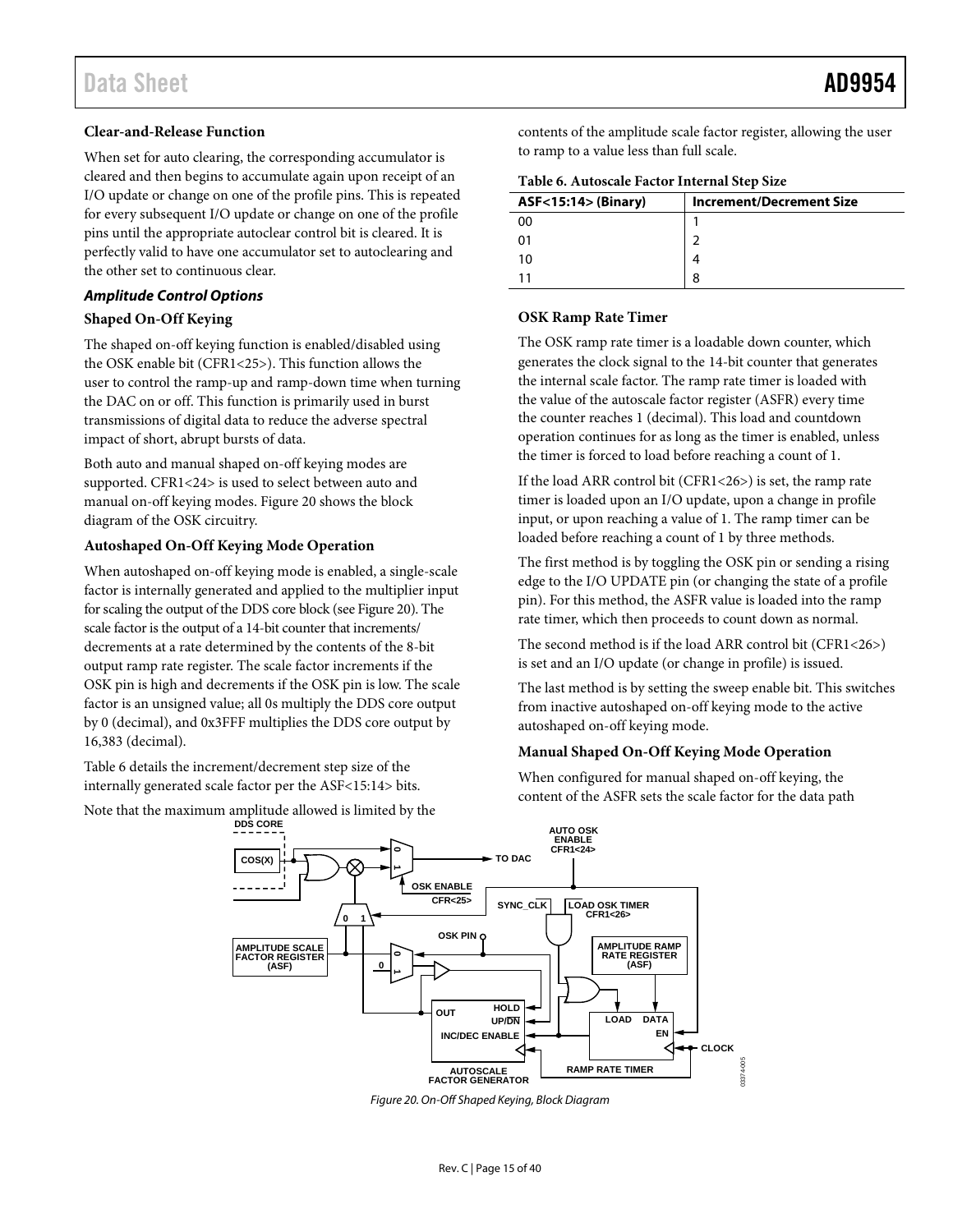# <span id="page-15-0"></span>**MODES OF OPERATION**

# *Single-Tone Mode*

In single-tone mode, the DDS core uses a static tuning word. Whatever value is stored in FTW0 is supplied to the phase accumulator. This value can only be changed manually by writing a new value to FTW0 and then by issuing an I/O update. Phase adjustments are made using the phase offset register.

# *RAM-Controlled Modes of Operation*

Three important points apply to the RAM-controlled modes:

- The user must ensure that the beginning address is lower than the final address.
- Changing profiles or issuing an I/O update automatically terminates the current sweep and starts the next sweep, unless otherwise stated.
- Setting the RAM destination bit true such that the RAM output drives the phase offset adder is valid. While the sections that follow describe frequency sweeps, phase sweep operation is also available. The RAM destination bit (CFR1<30>) controls whether the RAM output drives the phase accumulator (frequency) or the phase offset adder (phase).

The AD9954 offers five modes of RAM-controlled operation (see [Table 7\)](#page-15-1).

| RSCW<7:5>(Binary) | Mode                                | <b>Notes</b>                                                     |
|-------------------|-------------------------------------|------------------------------------------------------------------|
| 000               | Direct Switch                       | No sweeping, profiles<br>valid, no dwell ignored                 |
| 001               | Ramp Up                             | Sweeping, profiles valid,<br>no-dwell valid                      |
| 010               | Bidirectional<br>Ramp               | Sweeping, PS0 is a<br>direction control pin,<br>no-dwell ignored |
| 011               | Continuous<br>Bidirectional<br>Ramp | Sweeping, profiles valid,<br>no-dwell ignored                    |
| 100               | Continuous<br>Recirculation         | Sweeping, profiles valid,<br>no-dwell ignored                    |
| 101, 110, 111     | Invalid mode                        | Default to direct switch                                         |

# <span id="page-15-1"></span>**Table 7. RAM Modes of Operation**

# **Direct Switch Mode**

Direct switch mode enables frequency shift keying (FSK) or phase shift keying (PSK) modulation. The AD9954 is programmed for direct switch using the RAM enable bit (CFR1<31>) and programming the RAM segment mode control bits of each desired profile to 000(b). This mode simply reads the RAM contents at the RAM segment beginning address for the current profile. No address ramping occurs in this mode.

To perform 4-tone shift keying, the user programs each RAM segment control word for direct switch mode and a unique beginning address value. Program the RAM enable and RAM destination bits (CFR1<31:30>) to enable the RAM and direct the RAM output to be the FTW (FSK) or the POW (PSK). The PS1 and PS0 inputs are the 4-tone FSK/PSK data inputs. When the profile is changed, the data stored at the new profile is loaded into either the phase accumulator (FSK) or the phase offset adder (PSK). When set for PSK, Bits<17:0> of the RAM output are unused when the RAM destination bit is set. Twotone shift keying only uses one profile pin.

## **Ramp-Up Mode**

Ramp-up mode, in conjunction with the segmented RAM capability, allows up to four different sweep profiles to be programmed into the AD9954. The AD9954 is programmed for ramp-up mode by enabling the RAM using the RAM enable bit (CFR1<31>) and programming the RAM mode control bits of each profile to be used to 001(b).

When a sweep is initiated (via an I/O update or change in profile bits), the RAM address generator loads the RAM segment beginning address bits of the current RSCW, driving the RAM output from this address, and the ramp rate timer loads the RAM segment address ramp rate bits. When the ramp rate timer finishes a cycle, the RAM address generator increments to the next address, the timer reloads the ramp rate bits and begins a new countdown cycle. This sequence continues until the RAM address generator has incremented to an address equal to the RAM segment final address bits of the current RSCW. At this point, the next state is dependent upon whether no-dwell mode is active. See the no-dwell bit (CFR1<2>) in the register maps (see [Table 12](#page-25-0) and [Table 13\)](#page-27-0).

In this mode, asymmetrical FSK modulation can be implemented by configuring the RAM for two segments, and using the PS0 pin as the data input.

## **Bidirectional Ramp Mode**

Bidirectional ramp mode allows the AD9954 to offer a symmetrical sweep between two frequencies using the PS0 signal as the control input. The AD9954 is programmed for bidirectional ramp mode using the RAM enable bit (CFR1<31>) and programming the RAM segment mode control bits of each desired profile to 010(b). PS1 input is ignored; the PS0 input is the ramp direction indicator. The memory is not segmented, using only one beginning and one final address. The address registers for controlling RAM are located in the RAM segment control word (RSCW) associated with Profile 0.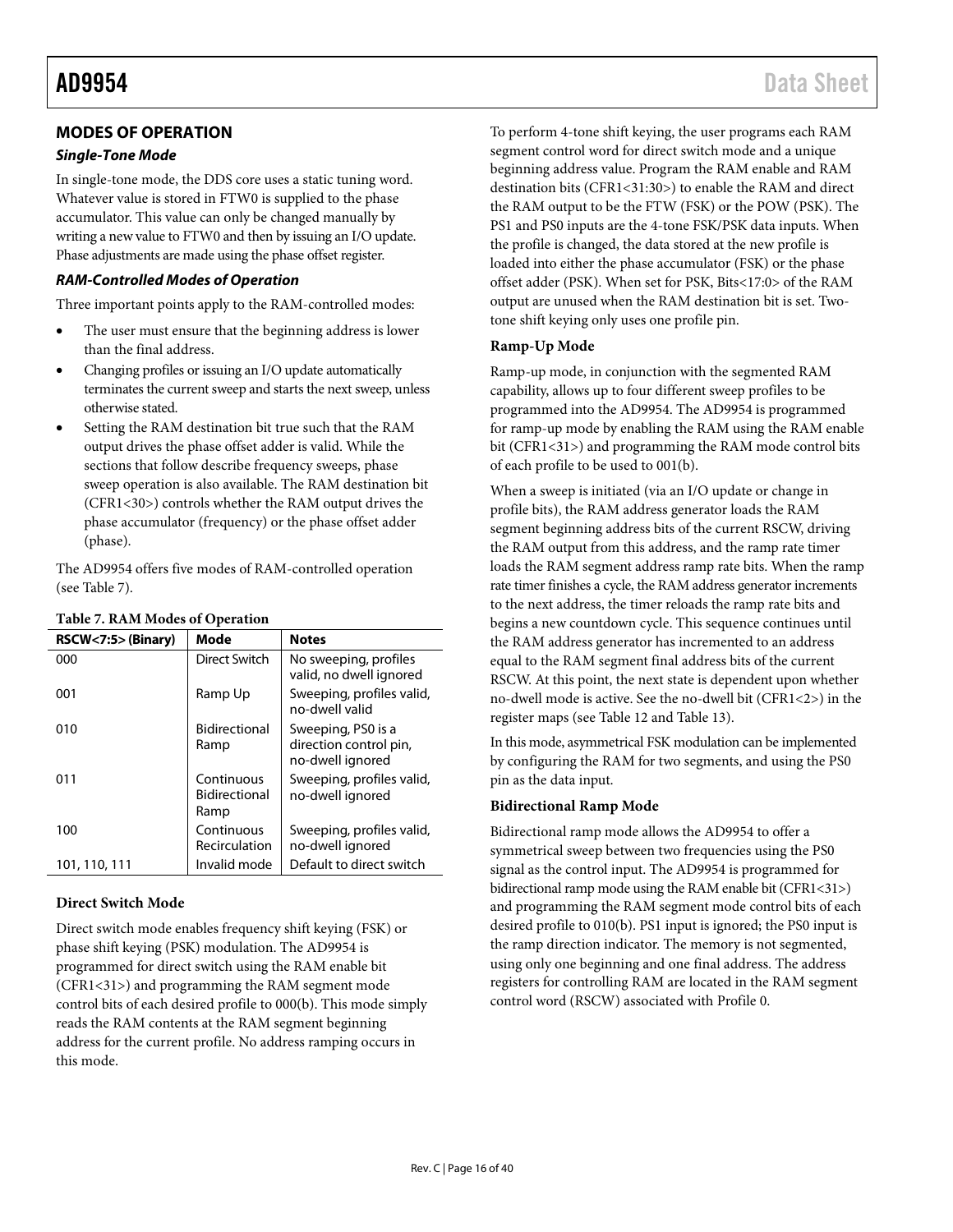# Data Sheet **AD9954**

Upon entering this mode (via an I/O update or changing the PS0 pin), the RAM address generator loads the RAM segment beginning address bits of RSCW0 and the ramp rate timer loads the RAM segment address ramp rate bits. The RAM drives data from the beginning address, and the ramp rate timer begins counting down to 1. When the timer reaches zero, the RAM address is incremented if PS0 is high and decrements if PS0 is low. Toggling the PS0 pin does not cause the device to generate an internal I/O update; transfers of data from the I/O buffers to the internal registers are only initiated by a rising edge on the I/O UPDATE pin.

RAM address control is now a function of the PS0 input. When polarity of the PS0 bit is changed, the RAM address generator increments/decrements to the next address and the ramp rate timer is reloaded. As in the ramp-up mode, this sequence continues until the RAM address generator has incremented/ decremented to an address equal to the final/beginning address as long as the PS0 input remains high/low. Once the final/ beginning address is reached, the sweep stalls until the polarity on PS0 is changed.

All data in the RAM segment control words associated with Profile 1, Profile 2, and Profile 3 are ignored. Only the information in the RAM segment control word for Profile 0 is used to control the RAM.

## **Continuous Bidirectional Ramp Mode**

Continuous bidirectional ramp mode allows the AD9954 to offer an automatic, symmetrical sweep between two frequencies. The AD9954 is programmed for continuous bidirectional ramp mode using the RAM enable bit (CFR1<31>) and programming the RAM segment mode control bits of each desired profile to 011(b). In general, this mode is identical in control to the bidirectional ramp mode, except the ramp up and down is automatic (no external control via the PS0 input), and switching profiles are valid. This mode enables generation of an automatic saw tooth sweep characteristic.

Upon entering this mode (via an I/O update or changing the PS1 or PS0 pins), the RAM address generator loads the RAM segment beginning address bits of the current RSCW and the ramp rate timer loads the RAM segment address ramp rate bits. The RAM drives data from the beginning address, and the ramp rate timer begins counting down to 1. When the ramp rate timer completes the countdown, the RAM address generator increments to the next address, and the timer reloads the ramp rate bits and continues counting down. This continues until the RAM address generator has incremented to an address equal to the RAM segment final address bits of the current RSCW. Upon reaching this final address, the RAM address generator begins decrementing each time the ramp rate timer completes a countdown cycle until it reaches the RAM segment beginning address. Upon reaching the beginning address, the entire sequence repeats until a new mode is selected.

# **Continuous Recirculation Mode**

Continuous recirculation mode allows the AD9954 to offer an automatic, continuous unidirectional sweep between two frequencies. The AD9954 is programmed for continuous recirculation mode using the RAM enable bit (CFR1<31>) and programming the RAM segment mode control bits of each desired profile to 100(b).

Upon entering this mode (via an I/O update or changing Pin PS1 or Pin PS0), the RAM address generator loads the RAM segment beginning address bits of the current RSCW and the ramp rate timer loads the RAM segment address ramp rate bits. The RAM drives data from the beginning address, and the ramp rate timer begins to count down to 1. When the ramp rate timer completes a cycle, the RAM address generator increments to the next address, and the timer reloads the ramp rate bits and continues counting down. This sequence continues until the RAM address generator has incremented to an address equal to the RAM segment final address bits of the current RSCW. Upon reaching this terminal address, the RAM address generator reloads the RAM segment beginning address bits and the sequence repeats until a new mode is selected.

# <span id="page-16-0"></span>**Internal Profile Control**

The AD9954 offers a mode in which a composite frequency sweep can be built with software-programmable timing control. Internal profile control capability disengages the PS1 pin and the PS0 pin and enables the AD9954 to take control of switching between profiles. Modes are defined that allow continuous or single-burst profile switches for three combinations of profile selection bits (see [Table 8\)](#page-17-0). Internal profile control mode is engaged using Bits CFR1<29:27> pe[r Table 8](#page-17-0) Internal profile control is only valid when the device is operating in RAM mode. There is no internal profile control for linear sweeping operations.

When the internal profile control mode is engaged, the RAM segment mode control bits are ignored; the device operates all profiles in ramp-up mode. Switching between profiles occurs when the RAM address generator has exhausted the memory contents for the current profile.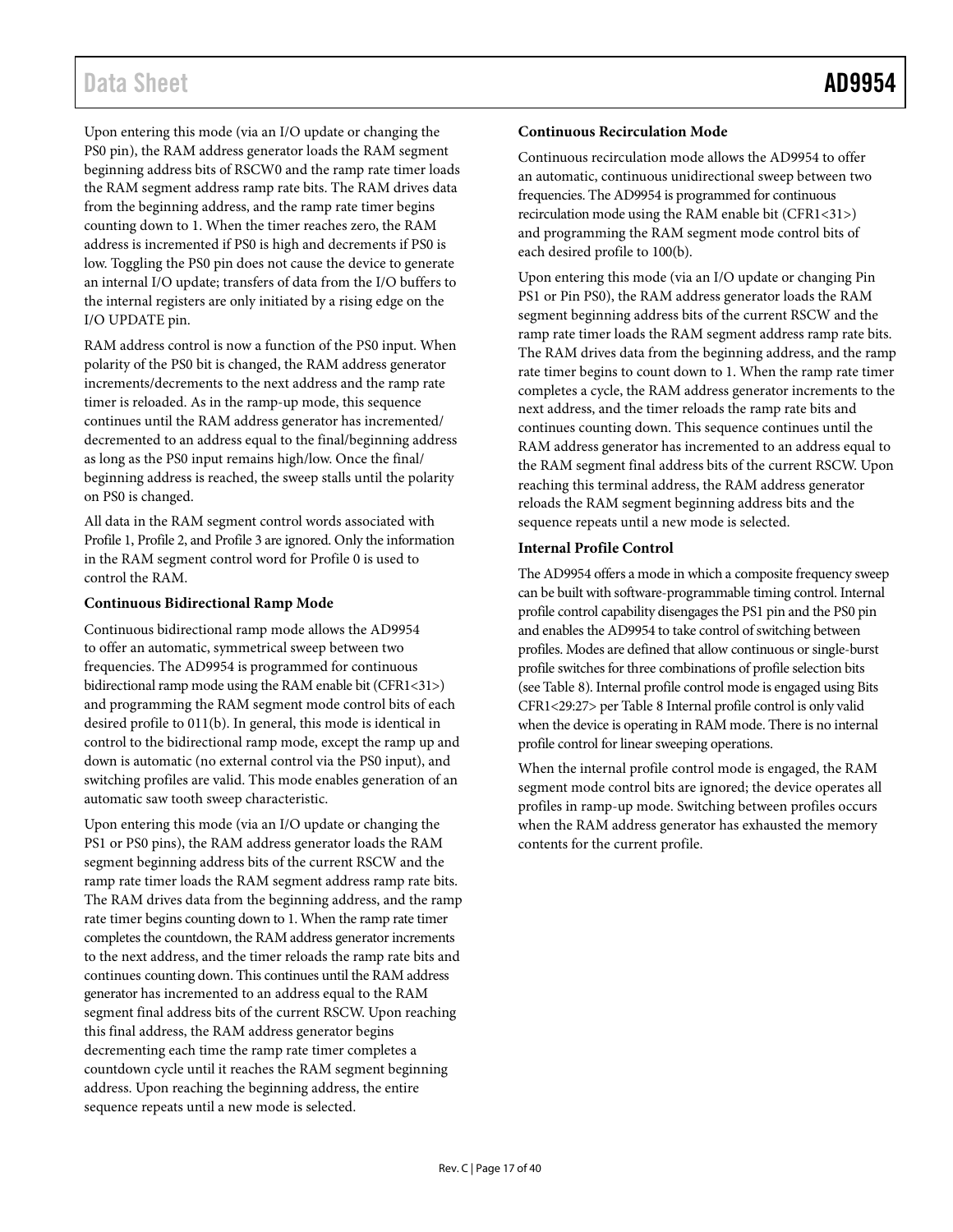### <span id="page-17-0"></span>**Table 8. Internal Profile Control**

| CFR1<29:27> |                                                                                                                                         |
|-------------|-----------------------------------------------------------------------------------------------------------------------------------------|
| (Binary)    | <b>Mode Description</b>                                                                                                                 |
| 000         | Internal control inactive                                                                                                               |
| 001         | Internal control active, single-burst, activate<br>Profile 0, then Profile 1, then stop                                                 |
| 010         | Internal control active, single-burst, activate<br>Profile 0, then Profile 1, then Profile 2, then stop                                 |
| 011         | Internal control active, single-burst, activate<br>Profile 0, then Profile 1, then Profile 2, then<br>Profile 3, then stop              |
| 100         | Internal control active, continuous, activate<br>Profile 0, then Profile 1, then Loop Starting 0                                        |
| 101         | Internal control active, continuous, activate<br>Profile 0, then Profile 1, then Profile 2, then<br>Loop Starting 0                     |
| 110         | Internal control active, continuous, activate<br>Profile 0, then Profile 1, then Profile 2, then<br>Profile 3, and then Loop Starting 0 |
| 111         | Invalid                                                                                                                                 |

A single-burst mode is one in which the composite sweep is executed once. For example, assume the device is programmed for ramp-up mode and the CFR1<29:27> bits are written to Logic 010(b). Upon receiving an I/O update, the internal control logic signals the device to begin executing the ramp-up mode sequence for Profile 0. Upon reaching the RAM segment final address value for Profile 0, the device jumps to the beginning address of Profile 1 and begins executing that ramp-up sequence. Upon reaching the RAM segment final address value for Profile 1, the device jumps to the beginning address of Profile 2 and begins executing that ramp-up sequence. When the RAM segment final address value for Profile 2 is reached, the sequence is over and the composite sweep has completed. Issuing another I/O update restarts the burst process.

A continuous internal profile control mode is one in which the composite sweep is continuously executed for as long as the device is programmed into that mode. Using the previous example, except programming the CFR1<29:27> bits to Logic 101(b), the operation would be identical until the RAM segment final address value for Profile 2 is reached. At this point, instead of stopping the sequence, the device jumps back to the beginning address of Profile 0 and continues sweeping.

## <span id="page-17-1"></span>*Linear Sweep Mode*

The AD9954 is placed in linear sweep mode using the Linear Sweep Enable Bit CR1<21>. PS1 must be tied low. When in linear sweep mode, the AD9954 output frequency ramps up from a starting frequency, programmed by FTW0 to a finishing frequency FTW1, or down from FTW1 to FTW0. The delta frequency tuning words and the ramp rate word determine the rate of this ramping. The Linear Sweep No-Dwell Bit CFR1<2> controls the behavior of the device upon reaching the final frequency.

When PS0 is high, the 32-bit rising delta frequency tuning word (RDFTW) is the seed value for the frequency accumulator, it

ramps from FTW0 to FTW1 and the RSRR register is loaded into the sweep rate timer. When the timer counts down to one, the frequency accumulator cycles once, increasing by the seed value. This accumulation of the RDFTW at the rate given by the ramp rate (RSRR) continues until the output of the frequency adder is equal to the FTW1 register value, or PS0 is pulled low.

When PS0 is low, the 32-bit falling delta frequency tuning word (FDFTW) is the seed value for the frequency accumulator, it ramps down from FTW1 to FTW0 and the FSRR register is loaded into the sweep rate timer. When the timer counts down to one, the frequency accumulator cycles once, decreasing by the seed value. This accumulation of the FDFTW at the rate given by the ramp rate (FSRR) continues until the output of the frequency adder is equal to the FTW0 register value, or PS0 is pulled high.

Pin PS0 controls the direction of the sweep, rising to FTW1 or falling to FTW0. Upon reaching the destination frequency, the AD9954 linear sweep function either holds at the destination frequency until the state on PS0 is changed or immediately returns to the initial frequency, FTW0, depending on the state of the Linear Sweep No-Dwell Bit CFR1<02>. While operating in linear sweep mode, toggling PS0 does not cause the device to generate an internal I/O update. When PS0 is acting as the sweep direction indicator, any transfer of data from the I/O buffers to the internal registers can only be initiated by a rising edge on the I/O UPDATE pin.

The linear sweep function of the AD9954 requires the lowest frequency to be loaded into the FTW0 register and the highest frequency into the FTW1 register. For piece-wise, nonlinear frequency transitions, it is necessary to reprogram the registers while the frequency transition is in process.

After a reset, the device is initially in single-tone mode. The programming steps to operate in linear sweep mode are:

- 1.  $PS1:0 = 00$ .
- 2. Set the linear sweep enable bit (CFR1<21>) and set or clear the linear sweep no-dwell bit (CFR1<2>) as desired.
- 3. Program the rising and falling delta frequency tuning words and ramp rate values.
- 4. Program the lower and higher output frequencies into the FTW0 and FTW1 registers, respectively.
- 5. Apply an I/O update to move this data into the registers (the instantaneous output frequency is FTW0).
- 6. Change the PS0 input as desired to sweep between the lower to higher frequency and back.

[Figure 21](#page-18-0) depicts a typical frequency ramping operation. The device initially powers up in single-tone mode. The profile inputs are low, setting FTW0 as the seed value for the phase accumulator. The user then writes to the linear sweep enable bit, the rising and falling delta frequency tuning words, and ramp rates via the serial port (Point A i[n Figure 21.](#page-18-0) In this example, the linear sweep no-dwell bit is cleared (CFR1<2>).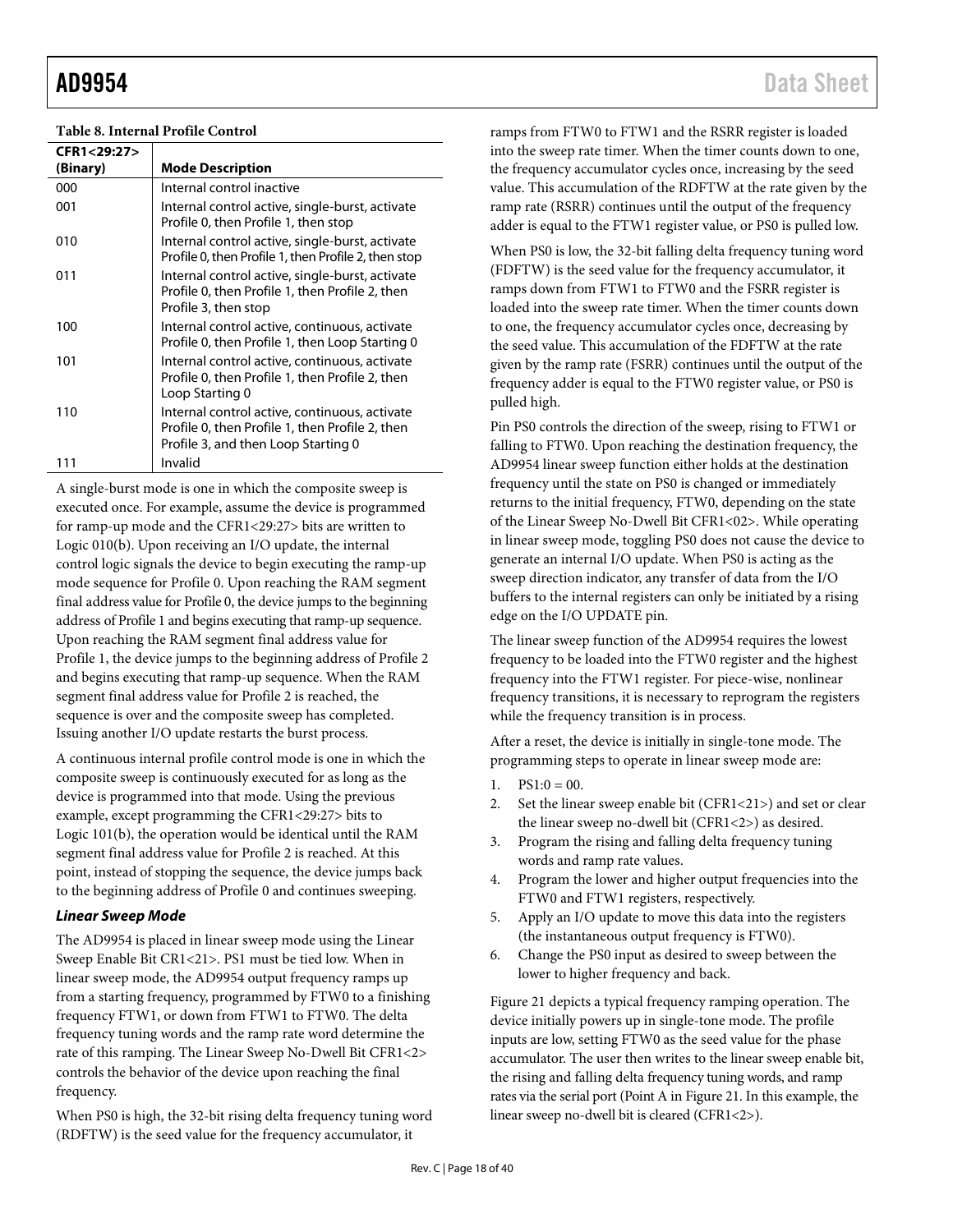<span id="page-18-0"></span>

<span id="page-18-1"></span>**Linear Sweep No-Dwell Feature**

See CFR1<2> in the register maps (see [Table 12](#page-25-0) and [Table 13\)](#page-27-0) for general details of the no-dwell mode[. Figure 22](#page-18-1) depicts the linear sweep mode operation when the linear sweep no-dwell bit is set. The Label A points indicate where a rising edge on PS0 is detected; the Label B points indicate where the AD9954 has determined f<sub>OUT</sub> has reached the terminal frequency and automatically returns to the starting frequency. Note that in this mode, only sweeps from FTW0 to FTW1 using the positive linear sweep control word are supported. Toggling PS0 from 1 to 0 neither initiates a falling sweep when the no-dwell bit is set, nor interrupts a positive sweep already underway.

#### **Resetting the Ramp Rate Timer**

The ramp timer can be reset before reaching a count of 1 by three methods.

Method one is by changing the PS0 input pin. When the PS0 input pin toggles from 0 to 1, the RSRRW value is loaded into the ramp rate timer, which then proceeds to countdown as normal. When the PS0 input pin toggles from 0 to 1, the falling sweep ramp rate word (FSRRW) value is loaded into the ramp rate timer, which then proceeds to countdown as normal.

The second method uses the LOAD SRR @ I/O UD bit (CFR1<15>), se[e Table 12](#page-25-0) for details.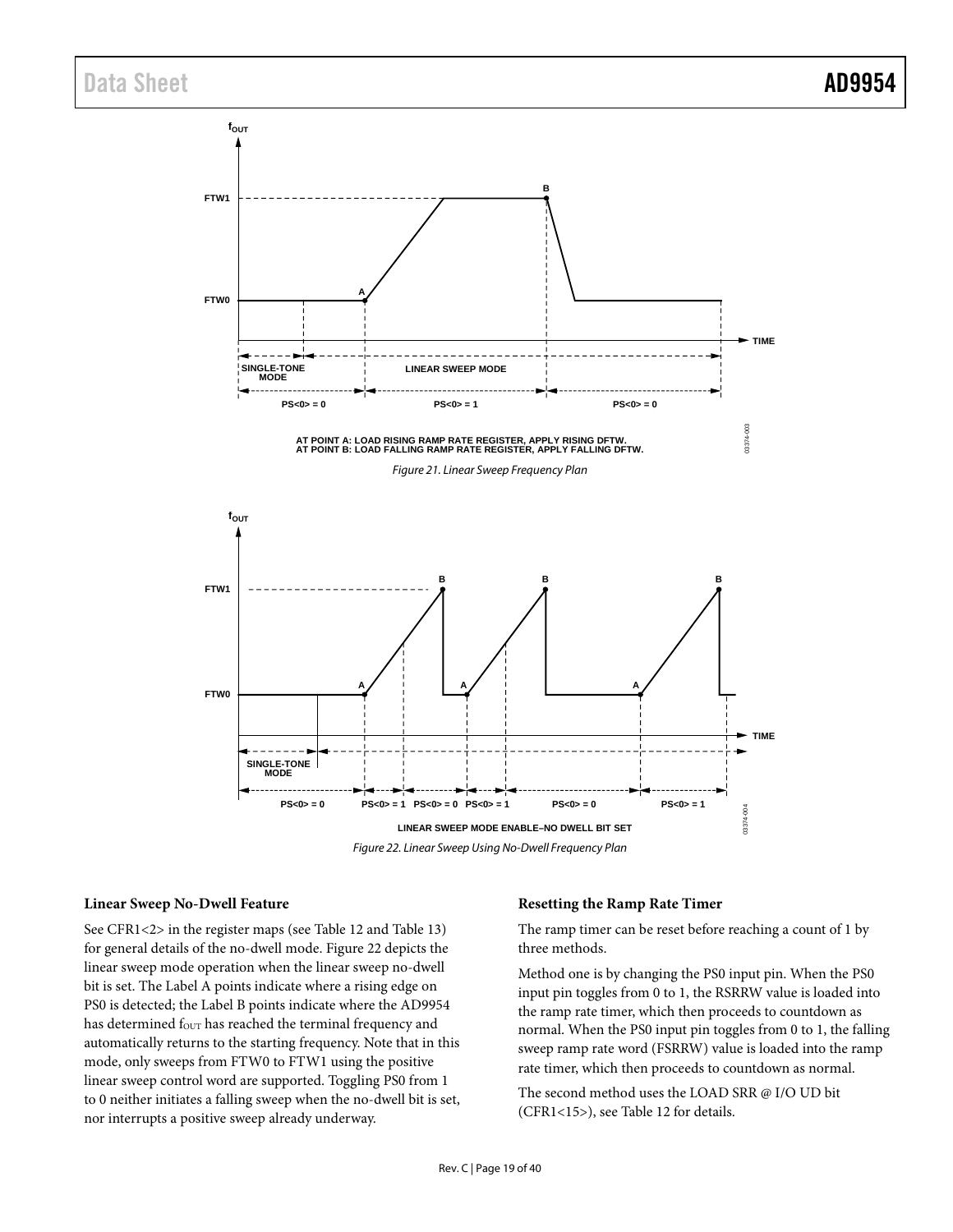The last method in which the sweep ramp rate timer can be reset is changing from inactive linear sweep mode to active linear sweep mode using the linear sweep enable bit (CFR1<21>).

For methods two and three, the ramp rate timer loads a value determined by the state of PS0  $(0 = FSRRW, 1 = RSRRW)$ .

# *Power-Down Functions of the AD9954*

The AD9954 supports an externally controlled (or hardware) power-down feature as well as software-programmable powerdown bits capable of individually powering down specific unused circuit blocks.

Software-controlled power-down enables individual powering down of the DAC, comparator, PLL, input clock circuitry, and

the digital logic (CFR1<7:4>). With the exception of CFR1<6>, these bits are superseded when the externally controlled powerdown pin (PWRDWNCTL) is high. External power-down control is supported on the AD9954 via the PWRDWNCTL input pin. When the PWRDWNCTL input pin is high, the AD9954 enters a power-down mode based on the CFR1<3> bit. When the PWRDWNCTL input pin is low, it operates normally. See CFR1<3> in [Table 12](#page-25-0) for details.

[Table 9](#page-19-1) details the logic level for each power-down bit that drives out of the AD9954 core logic to the analog section and the digital clock generation section of the chip for the external power-down operation.

### <span id="page-19-1"></span>**Table 9. Power-Down Control Functions**

<span id="page-19-0"></span>

| Control                              | <b>Mode Active</b>                                 | <b>Description</b>                                                                                                                     |
|--------------------------------------|----------------------------------------------------|----------------------------------------------------------------------------------------------------------------------------------------|
| PWRDWNCTL = $0$ , CFR1<3> don't care | Software control                                   | Digital power-down = CFR1<7><br>Comparator power-down = CFR1<6><br>DAC power-down = $CFR1 < 5$<br>Clock input power-down = $CFR1 < 4>$ |
| $PWRDWNCTL = 1$ , $CFR1 < 3 > 0$     | External control, fast recovery<br>power-down mode | Digital power-down = $1/b1$<br>Comparator power-down = 1'b0 or CFR1<6><br>DAC power-down $= 1/b0$<br>Clock input power-down = $1/b0$   |
| $PWRDWNCTL = 1$ , $CFR1 < 3 > 1$     | External control, full power-down<br>mode          | Digital power-down = $1/b1$<br>Comparator power-down = $1/b1$<br>DAC power-down $= 1/b1$<br>Clock input power-down = $1/b1$            |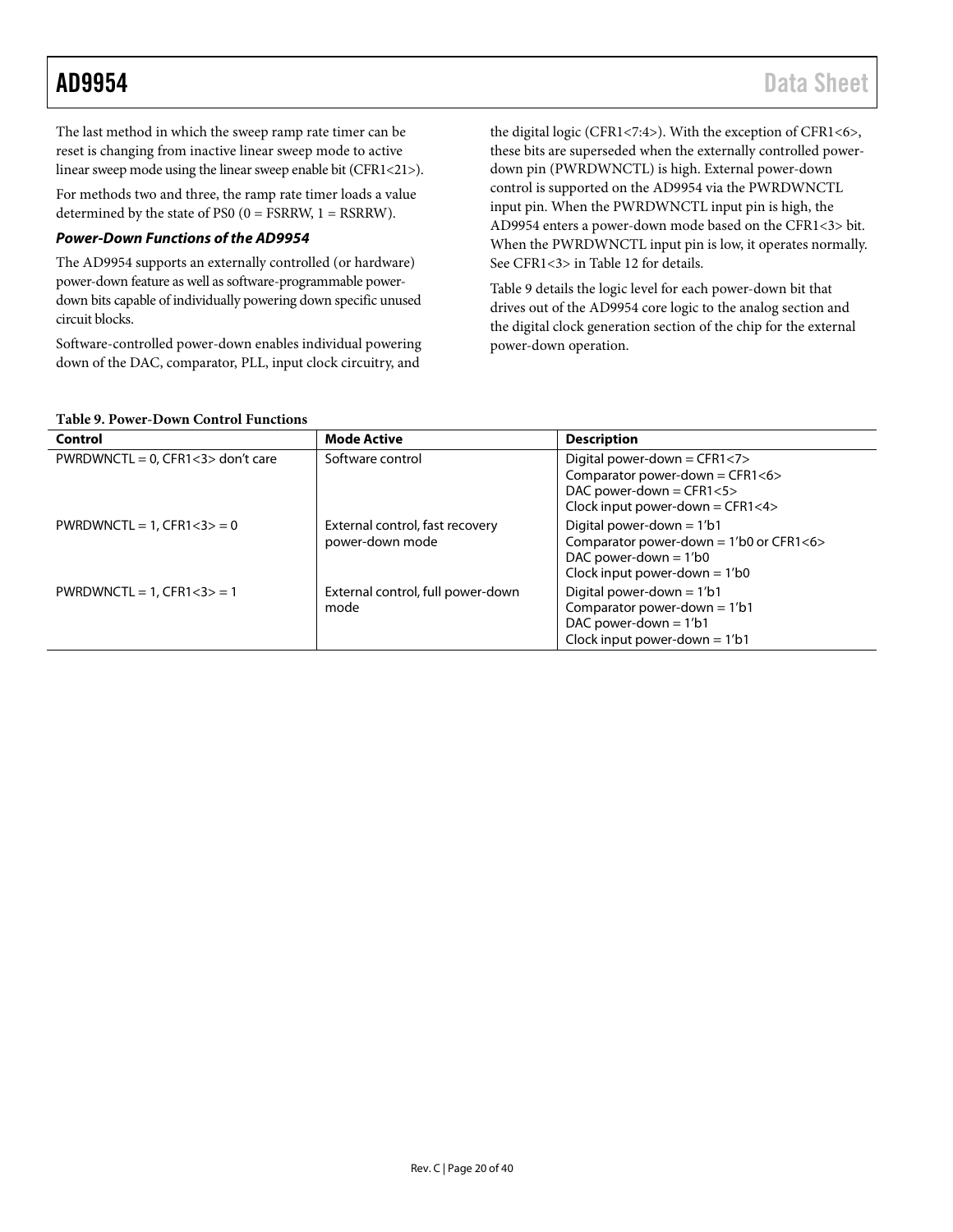# <span id="page-20-0"></span>**SYNCHRONIZATION—REGISTER UPDATES (I/O UPDATE)**

# <span id="page-20-1"></span>*Functionality of the SYNC\_CLK and I/O UPDATE*

Data into the AD9954 is synchronous to the SYNC\_CLK signal (supplied externally to the user on the SYNC\_CLK pin). The I/O UPDATE pin is sampled on the rising edge of the SYNC\_CLK.

Internally, SYSCLK is fed to a divide-by-four frequency divider to produce the SYNC\_CLK signal. The SYNC\_CLK signal is made available to the system on the SYNC\_CLK pin. This enables synchronization of external hardware with the device's internal clocks. This is accomplished by providing the SYNC\_CLK signal as an output that external hardware can then use to synchronize against.

The I/O update signal coupled with SYNC\_CLK is used to transfer internal buffer contents into the control registers. The combination of the SYNC\_CLK pin and the I/O UPDATE pin provides the user with constant latency relative to SYSCLK and ensures phase continuity of the analog output signal when a new tuning word or phase offset value is asserted.

[Figure 23](#page-20-2) an[d Figure 24](#page-20-3) demonstrate an I/O update timing cycle and synchronization.

Synchronization logic notes include the following:

**SYNC\_CLK**

- The I/O update signal is edge detected to generate a singlecycle clock signal that drives the register bank flops. The I/O update signal has no constraints on duty cycle. The minimum low time on I/O update is one SYNC\_CLK clock cycle.
- The I/O UPDATE pin is set up and held around the rising edge of SYNC\_CLK. Setup and hold time specifications can be found i[n Table 2.](#page-6-0)

<span id="page-20-2"></span>

<span id="page-20-3"></span>*Figure 24. I/O Synchronization Timing Diagram*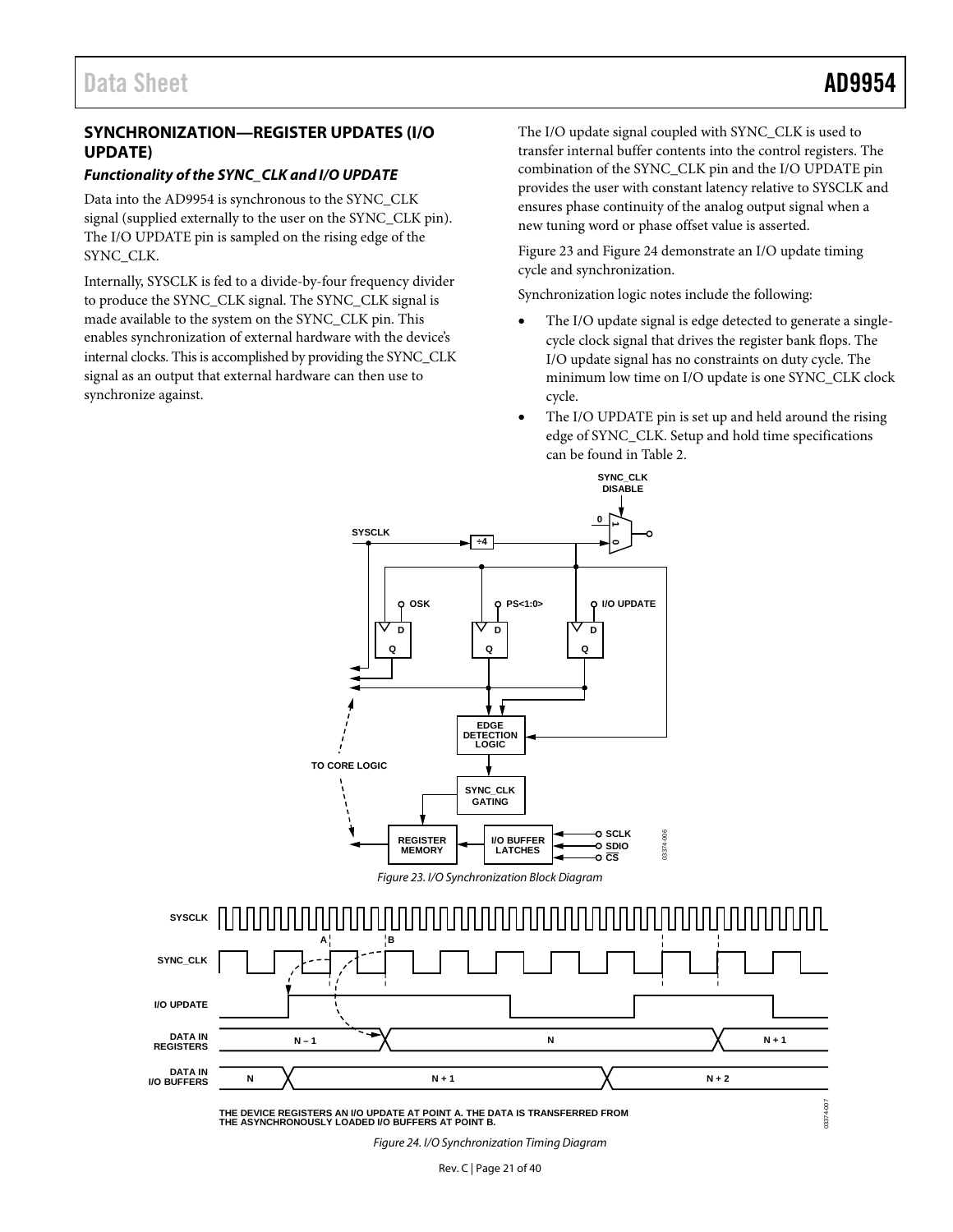## <span id="page-21-0"></span>*Synchronizing Multiple AD9954s*

There are three modes of synchronization available to the user: an automatic synchronization mode, a software-controlled manual synchronization mode, and a hardware-controlled manual synchronization mode. The following requirements apply to all modes. First, all units must share a common clock source. Trace lengths and path impedance of the clock tree must be designed to keep the phase delay of the different clock branches as closely matched as possible. Second, the I/O update signal's rising edge must be provided synchronously to all devices being synchronized. Finally, the DVDD\_I/O supply should be set to 3.3 V for all devices that are to be synchronized. AVDD and DVDD should be left at 1.8 V.

In automatic synchronization mode, one device is chosen as a master, the other device(s) is slaved to this master. All slaves automatically synchronize their internal clocks to the SYNC\_CLK output signal of the master device. Use the automatic synchronization bit (CFR1<23>) to configure each slave. Connect the SYNC\_IN input(s) to the master SYNC\_CLK output. Slave devices continuously update the phase relationship of their SYNC\_CLK until it is in phase with the SYNC\_IN input. The high speed sync enhancement enable bit (CFR2<11>) must be programmed correctly.

In software manual synchronization mode, the user can force the device to advance the SYNC\_CLK rising edge one SYSCLK cycle (¼ SYNC\_CLK period). Manual synchronization mode is established using the slave device's software manual synchronization bit (CFR1<22>). See the bit description in [Table 12](#page-25-0) for more details.

In hardware manual synchronization mode, the SYNC\_IN input pin is configured such that it now advances the rising edge of the SYNC\_CLK signal each time the device detects a rising edge on the SYNC\_IN pin. Hardware manual synchronization mode is established using the hardware manual synchronization bit (CFR2<10>). See the bit description i[n Table 12](#page-25-0) for more details.

## *Using a Single Crystal to Drive Multiple AD9954 Clock Inputs*

The AD9954 crystal oscillator output signal is available on the CRYSTAL OUT pin, enabling one crystal to drive multiple AD9954s. To drive multiple AD9954s with one crystal, the CRYSTAL OUT pin of the AD9954 using the external crystal should be connected to the REFCLK input of the other AD9954.

The CRYSTAL OUT pin must be enabled using the CRYSTAL OUT Pin Active Bit CFR2<9>. The drive strength of the CRYSTAL OUT pin is fairly low; therefore, the signal should be buffered if multiple loads are being driven.

#### *RAM*

The AD9954 incorporates a block of SRAM. The RAM is a bidirectional single port. Read and write operations cannot occur simultaneously. Write operations to the serial I/O port take precedence; therefore, if an attempt to write to RAM is made during a read operation, the read operation is halted. The RAM is configurable using the RAM Segment Control Word<7:5> and data in the control function register.

Using the RAM enable bit (CFR1<31>), the RAM output can be enabled to drive the input to either the phase accumulator or the phase offset adder; the RAM destination bit (CFR1<30>) sets the routing. When the RAM output drives the phase accumulator, the phase offset word (POW, Address 0x05) drives the phase-offset adder. Conversely, when the RAM output drives the phase-offset adder, the frequency tuning word (FTW, Address 0x04) drives the phase accumulator. When CFR1<31> disables the RAM, it is inactive unless being written to via the serial port. The RAM is mapped into one of four profiles determined by the PS1 and PS0 input pins. Note that these profiles may overlap. For example, Profile 0 may use RAM Address Location 0 to Address Location 12, and Profile 1 may use RAM Address Location 5 to Address Location 20, and so forth.

All RAM write or read operations to/from the RAM are controlled by the PS1 and PS0 input pins and the respective RAM segment control word. To write to the RAM, a RAM segment must be defined in a RAM segment control word. The RAM segment that was defined must then be selected by use of the profile select pins, PS0 and PS1. With the correct RAM segment selected, the special instruction byte of 0xB0 should be sent. When the instruction byte to write to the RAM is sent to the part, the serial port controller immediately polls the corresponding RAM segment control word. From this register, the serial port controller makes note of the start address and the stop address. It then calculates how many entries there are in the segment, and how many bytes of data to expect. After sending the special instruction byte of 0xB0, the user must send all RAM entries for the currently selected profile to the part.

For example, consider a case where RAM Segment 2 begins at Address 21 and ends at Address 120. First, write to RAM Segment Control Word 2 with a starting address of 21, with a stop address of 120, and specify a ramp rate and a mode of operation. Next, set PS1 to 1 and PS0 to 0 to select RAM Segment 2 and then send the instruction byte of 0xB0. The part is now ready to put the first 32-bit word into the RAM at Address 21, to expect 100 32-bit words, and to store the last one at Address 120. It automatically controls sending the data from the serial port to the correct RAM address. Therefore, precede sending 100 32-bit words of data to the part. After the 3200th SCLK cycle, the write operation is complete, and all 100 words are stored in the RAM, from Address 21 to Address 120.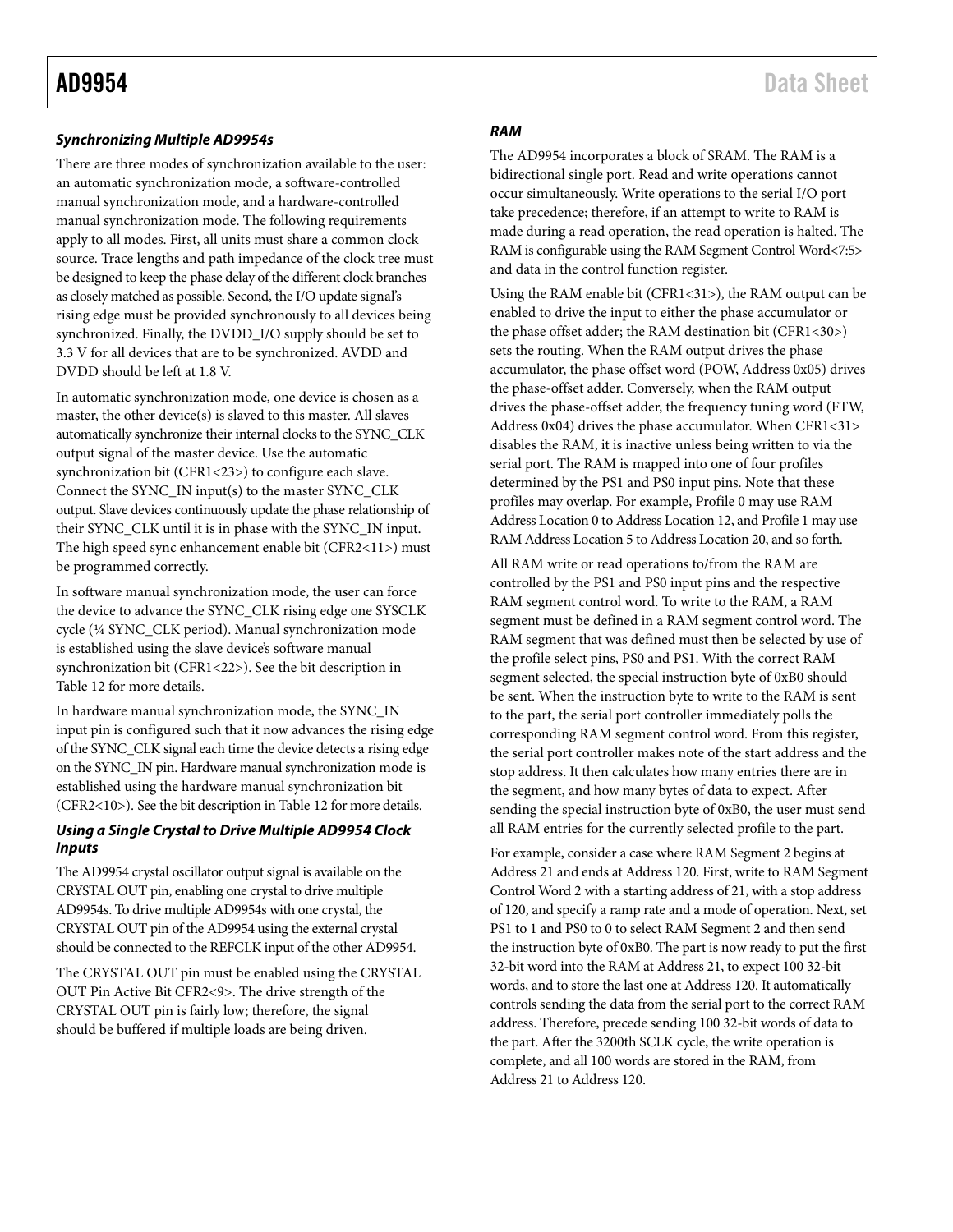# *Serial I/O Port*

The AD9954 serial port is a flexible, synchronous, serial communications port that easily interfaces to many industrystandard microcontrollers and microprocessors. The serial I/O port is compatible with most synchronous transfer formats, including both the Motorola 6905/11 SPI® and Intel® 8051 SSR protocols.

The interface accesses all registers that configure the AD9954. MSB first and LSB first transfer formats are supported. In addition, the AD9954's serial interface port can be configured as a single pin I/O (SDIO), which allows a 2-wire interface, or two unidirectional pins for in/out (SDIO/SDO), which enables a 3-wire interface. Two optional pins, IOSYNC and  $\overline{\text{CS}}$ , provide further flexibility for system design with the AD9954.

# <span id="page-22-0"></span>**SERIAL PORT OPERATION**

With the AD9954, the instruction byte specifies read/write operation and register address. Serial operations on the AD9954 only occur at the register level, they do not occur on the byte level. For the AD9954, the serial port controller recognizes the instruction byte register address and automatically generates the proper register byte address. In addition, the controller expects to access all bytes of that register. It is a requirement that all bytes of a register be accessed during serial I/O operations, with one exception; the IOSYNC function can be used to abort an I/O operation, thereby allowing less than all bytes to be accessed.

There are two phases to a communication cycle with the AD9954. Phase 1 is the instruction cycle, which is the writing of an instruction byte into the AD9954, coincident with the first eight SCLK rising edges. The instruction byte provides the AD9954 serial port controller with information regarding Phase 2, the data transfer cycle. The instruction byte defines whether the upcoming data transfer is a read or a write and the serial address of the register being accessed.

The first eight SCLK rising edges of each communication cycle are used to write the instruction byte into the AD9954. The remaining SCLK edges are for Phase 2 of the communication cycle. Phase 2 is the actual data transfer between the AD9954 and the system controller. The number of bytes transferred during Phase 2 of the communication cycle is a function of the register being accessed. For example, when accessing the Control Function Register 2, which is three bytes wide, Phase 2 requires that three bytes be transferred. If accessing the frequency tuning word, which is four bytes wide, four bytes must be transferred. After transferring all data bytes per the instruction byte, the communication cycle is complete.

At the completion of any communication cycle, the AD9954 serial port controller expects the next eight rising SCLK edges to be the instruction byte of the next communication cycle. All data input to the AD9954 is registered on the rising edge of SCLK. All data is driven out of the AD9954 on the falling edge of SCLK[. Figure 25](#page-22-1) through [Figure 28](#page-23-3) are provided to aid in understanding the general operation of the AD9954 serial port.

<span id="page-22-1"></span>

*Figure 27. Serial Port Write Timing–Clock Stall High*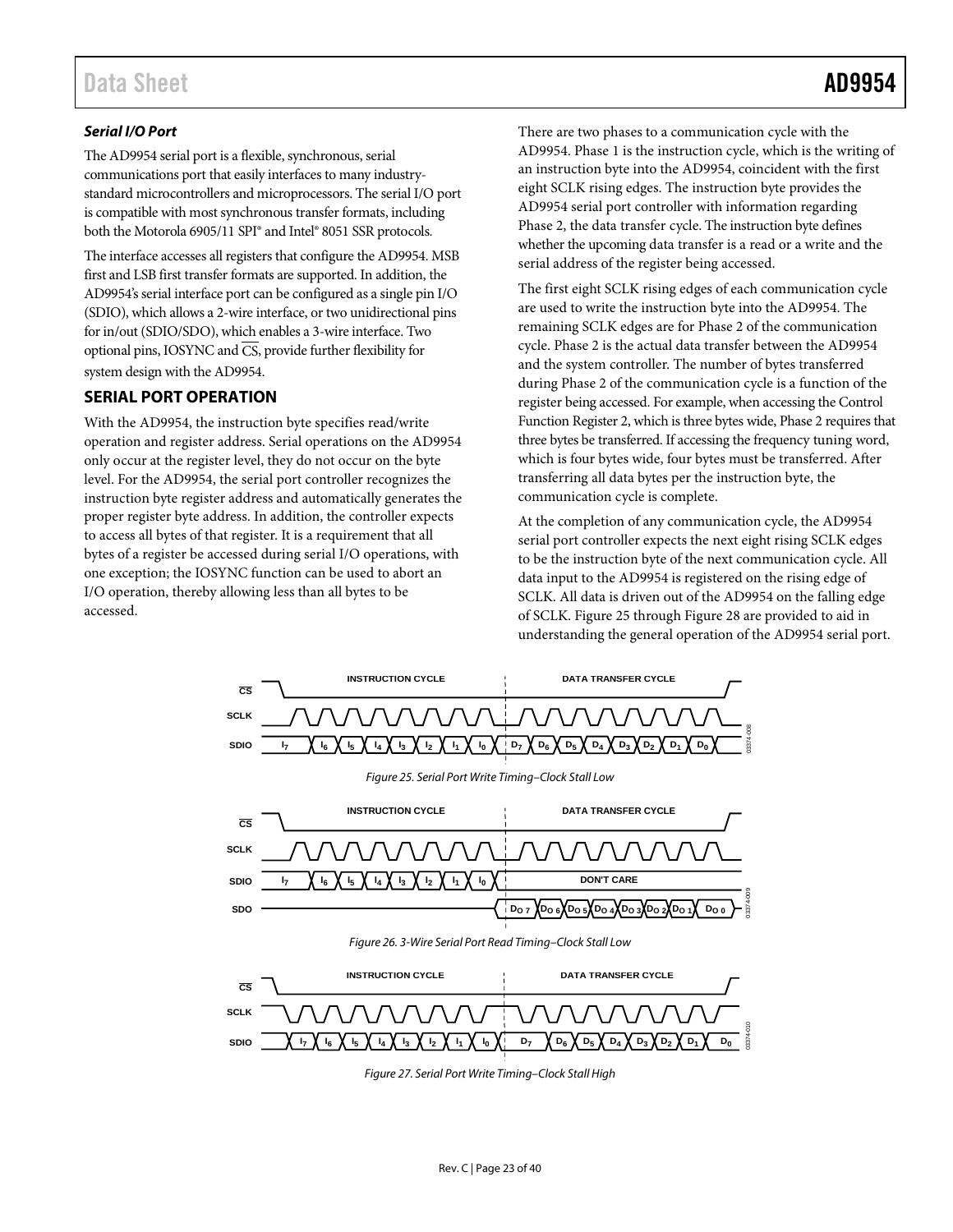



# <span id="page-23-3"></span><span id="page-23-0"></span>**SERIAL INTERFACE PORT PIN DESCRIPTIONS**

SCLK—Serial Clock. The serial clock pin is used to synchronize data to and from the AD9954 and to run internal state machines. SCLK maximum frequency is 25 MHz.

 $\overline{\text{CS}}$ —Chip Select.  $\overline{\text{CS}}$  is an active low input that enables devices sharing a serial communications line to be individually programmed. The SDO and SDIO pins go to a high impedance state when this input is high. If driven high during any communications cycle, that cycle is suspended until CS is reactivated low. Chip select can be tied low if it is not needed.

SDIO —Serial Data I/O. Data written to the AD9954 must be sent to this pin. However, this pin can be used as a bidirectional data line. CFR1<9> controls the configuration of this pin.

SDO—Serial Data Out. Data is read from this pin for protocols that use separate lines for transmitting and receiving data. When in 2-wire serial programming mode, this pin is set to a high impedance state.

IOSYNC—synchronizes the I/O port state machines without affecting the addressable registers contents. An active high input on the IOSYNC pin aborts the current communication cycle. After IOSYNC returns low (Logic 0), another communication cycle may begin, starting with the instruction byte write.

# <span id="page-23-1"></span>**MSB/LSB TRANSFERS**

The AD9954 serial port can support either MSB first or LSB first data formats. This functionality is controlled by the LSB First Bit CFR1<8>.

For MSB first operation, the serial port controller generates the most significant byte (of the specified register) address first followed by the next lesser significant byte addresses until the I/O operation is complete. All data written to (read from) the AD9954 must be in MSB first order.

If the LSB mode is active, the serial port controller generates the least significant byte address first followed by the next greater significant byte addresses until the I/O operation is complete. All data written to (read from) the AD9954 must be in LSB first order.

## **Example Operation**

As an example, consider the case of writing the amplitude scale factor (ASF) register to a value of 0.5 full scale. First, calculate the binary equivalent of 0.5. As the ASF is 16 bits wide, the hexadecimal equivalent is 0x80. Next, for MSB first format, transmit an instruction byte of 0x02 (serial address of ASF is 00010(b)). From this instruction, the internal controller polls

the register at this memory location and notes that the ASF is 2 bytes wide. The serial port controller's state machines sets to 16 and awaits 16 rising edges on the SCLK and 16 bits of data on the SDIO line. Send 16 rising edges on SCLK, and the binary data 10000000 00000000 on the SDIO line.

To write the amplitude scale factor register in LSB first format, the process is the same as in MSB first; however, the data is bit wise inverted on a word-by-word basis. The instruction byte is 0x40. The binary data for the ASF is 00000000 00000001.



Figure 30. Timing Diagram for Data Read to AD9954

# <span id="page-23-2"></span>**RAM I/O VIA SERIAL PORT**

Accessing the RAM via the serial port is identical to any other serial I/O operation except that the number of bytes transferred is determined by the address space between the beginning address and the final address as specified in the current RAM segment control word (RSCW). The final address describes the most significant word address for all I/O transfers and the beginning address specifies the least significant address.

RAM I/O supports MSB/LSB first operation as set using the LSB First Bit CFR1<8>. When in MSB first mode, the first data byte is for the most significant byte of the memory address described by the final address with the remaining three bytes making up the lesser significant bytes of that address. The remaining bytes come in most significant to least significant, destined for RAM addresses generated in descending order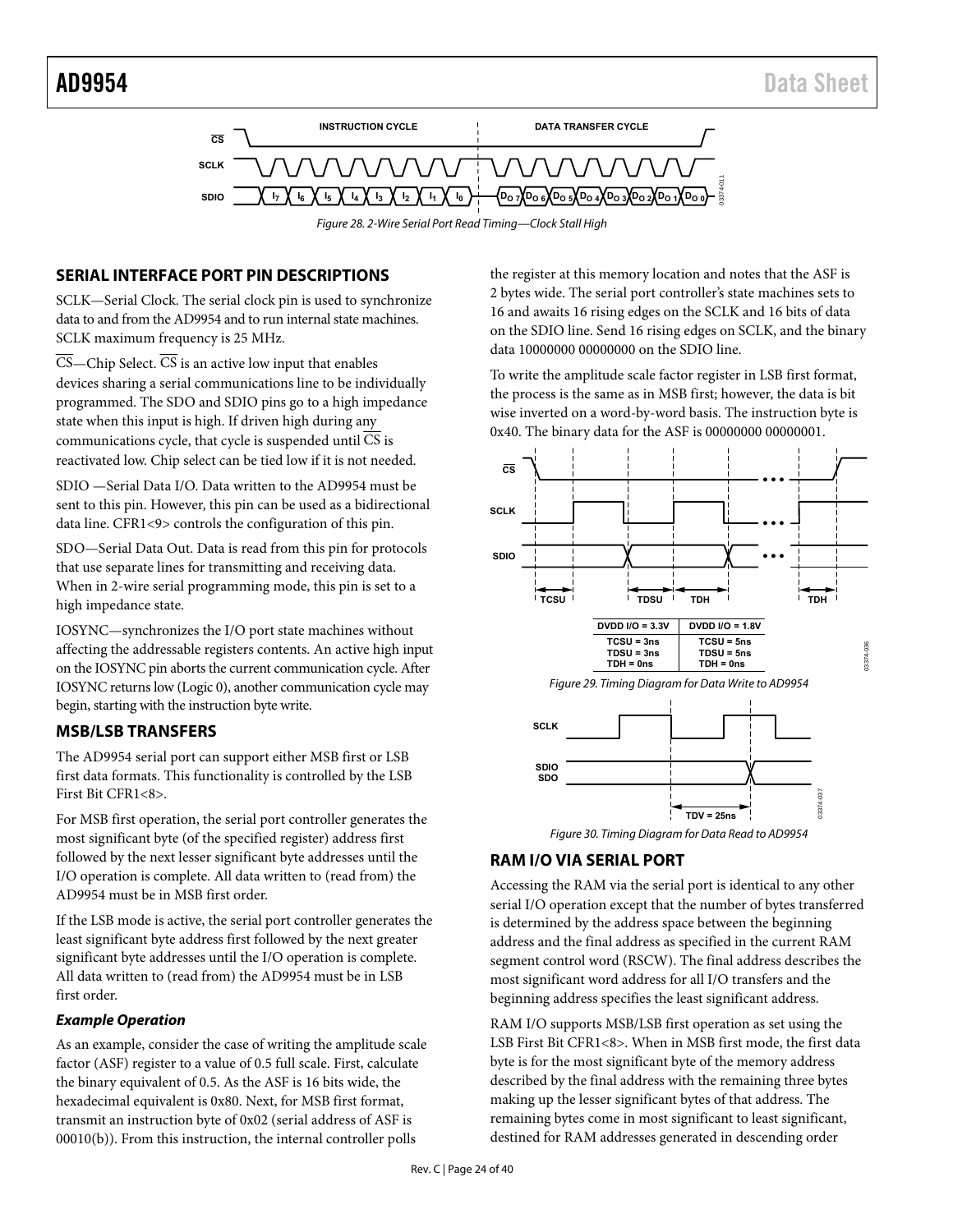# Data Sheet **AD9954**

until the final four bytes are written into the address specified as the beginning address. When in LSB first mode, the first data byte is for the least significant byte of the memory (specified by the beginning address) with the remaining three bytes making up the greater significant bytes of that address. The remaining bytes come in least significant to most significant, destined for RAM addresses generated in ascending order until the final four bytes are written into the memory address described by the final address.

The RAM uses Serial Address 01011(b); therefore, the instruction byte to write the RAM is 0x0B, in MSB first notation. As previously mentioned, the RAM addresses generated are specified by the beginning and final address of the RSCW currently selected by Pin PS1 and Pin PS0.

Notes on serial port operation

- The configuration changes made using CFR1<9:8> are implemented immediately upon writing to this register. For multibyte transfers, writing to this register may occur during the middle of a communication cycle. Care must be taken to compensate for this new configuration for the remainder of the current communication cycle.
- The system must maintain synchronization with the AD9954 or the internal control logic cannot recognize further instructions. For example, if the system sends an instruction byte that describes writing a 2-byte register, and then pulses the SCLK pin for a 3-byte write (24 additional SCLK rising edges), communication synchronization is lost. In this case, the first 16 SCLK rising edges after the instruction cycle properly write the first two data bytes into the AD9954, but the next eight rising SCLK edges are interpreted as the next instruction byte. In the case where synchronization is lost between the system and the AD9954, the IOSYNC pin enables the user to reset the AD9954 serial port controller state machine. Any information that is written to the AD9954 registers during a valid communication cycle prior to loss of synchronization and assertion of the IOSYNC pin remain intact.
- Reading a RAM profile requires that the profile select pins, Pin PS1 and Pin PS0, be configured to select the desired profile. When reading a register that resides in one of the profiles, the register address acts as an offset to select one of the registers among the group of registers defined by the profile, while the profile select pins select the appropriate register group.

# <span id="page-24-0"></span>**INSTRUCTION BYTE**

The instruction byte contains the following information.

| Table 10. |  |
|-----------|--|
|-----------|--|

| $\vert$ MSB $\vert$ D6 $\vert$ D5 $\vert$ D4 $\vert$ D3 $\vert$ D2 $\vert$ D1 |  |  |                   | <b>LSB</b> |  |
|-------------------------------------------------------------------------------|--|--|-------------------|------------|--|
| R/W                                                                           |  |  | A4   A3   A2   A1 | A0         |  |

R/W—Bit 7 of the instruction byte defines whether a read or write data transfer occurs after the instruction byte write. Logic High indicates read operation. Logic 0 indicates a write operation.

X, X—Bit 6 and Bit 5 of the instruction byte are don't care.

A4, A3, A2, A1, A0—Bit 4, Bit 3, Bit 2, Bit 1, Bit 0 of the instruction byte determine which register is accessed during the data transfer portion of the communications cycle. Addresses for registers can be found in the first column of the register maps (see [Table 12](#page-25-0) an[d Table 13\)](#page-27-0).

# <span id="page-24-1"></span>**REGISTER MAPS AND DESCRIPTIONS**

The register maps are listed in [Table 12](#page-25-0) and [Table 13.](#page-27-0) The active register map depends on the state of the linear sweep enable bit; certain registers are remapped depending on which mode the part is operating in. Specifically, Register 0x07, Register 0x08, Register 0x09, and Register 0x0A are affected. Because the linear sweep operation takes precedence over RAM operations, Analog Devices, Inc. recommends that the RAM be disabled using Bit CFR1<31> when linear sweep is enabled by Bit CFR1<21> to conserve power. The serial address numbers associated with each of the registers are in hexadecimal format. Angle brackets <> are used to reference specific bits or ranges of bits. For example, <3> designates Bit 3 and <7:3> designates the range of bits from Bit 7 to Bit 3, inclusive.

#### **Table 11. Register Mapping Based on Linear Sweep Enable Bit**

| <b>Linear Sweep Enable Bit</b><br>(CFR1 < 21) | <b>Register Map</b>               |
|-----------------------------------------------|-----------------------------------|
| Cleared $(= 0)$                               | RAM Segment Control Words Active  |
| Set $(= 1)$                                   | Linear Sweep Control Words Active |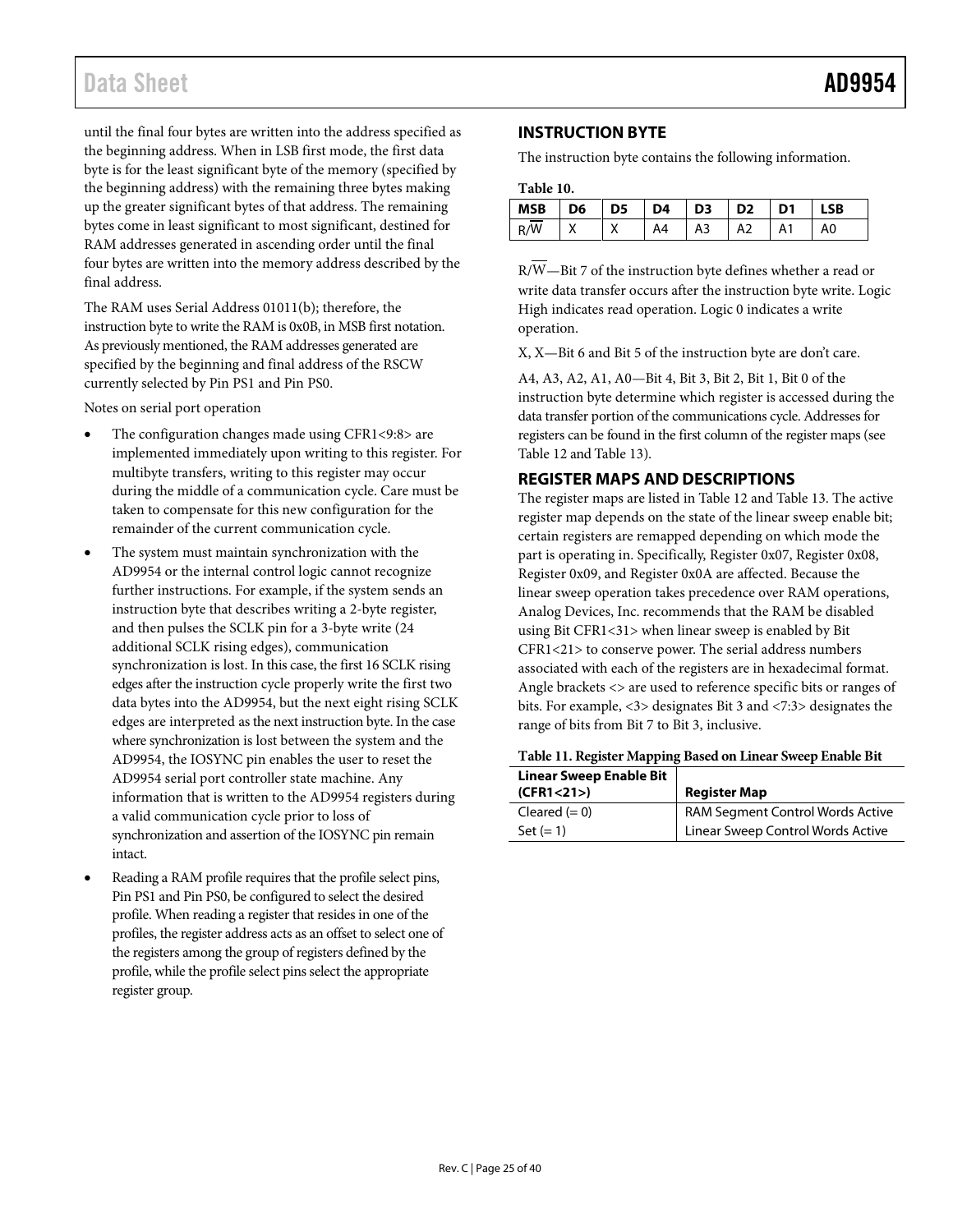# <span id="page-25-0"></span>**Table 12. Register Map—When Linear Sweep Enable Bit Is False (CFR1<21> = 0)**

Note that the RAM Enable Bit CFR1<31> only activates the RAM itself, not the RAM segment control words.

| Register<br><b>Name</b><br>(Serial<br><b>Address)</b>              | <b>Bit</b><br>Range | (MSB)<br>Bit 7                                                                                                                                   | Bit 6                                                      | Bit 5                        | Bit 4                                 | Bit 3                              | Bit 2                                | Bit 1                        | (LSB)<br>Bit 0                      | <b>Default</b><br><b>Value Or</b><br>Profile |  |
|--------------------------------------------------------------------|---------------------|--------------------------------------------------------------------------------------------------------------------------------------------------|------------------------------------------------------------|------------------------------|---------------------------------------|------------------------------------|--------------------------------------|------------------------------|-------------------------------------|----------------------------------------------|--|
| Control<br><b>Function</b><br>Register<br>No.1<br>(CFR1)<br>(0x00) | <7:0>               | Digital<br>Power-<br>Down                                                                                                                        | Comp<br>Power-<br>Down                                     | <b>DAC</b><br>Power-<br>Down | Clock<br>Input<br>Power-<br>Down      | External<br>Power-<br>Down<br>Mode | Linear<br>Sweep<br>No-<br>Dwell      | SYNC_CLK<br><b>Disable</b>   | Not<br>Used                         | 0x00                                         |  |
|                                                                    | <15:8>              | <b>SRR Load</b><br>Enable                                                                                                                        | AutoClr<br>Freq<br>Accum                                   | AutoClr<br>Phase<br>Accum    | Sine/<br>Cosine<br>Select             | Clear<br>Freq<br>Accum             | Clear<br>Phase<br>Accum              | <b>SDIO</b><br>Input<br>Only | <b>LSB First</b>                    | 0x00                                         |  |
|                                                                    | $<$ 23:16 $>$       | Automatic<br>Sync<br>Enable                                                                                                                      | Software<br>Manual<br>Sync                                 | Linear<br>Sweep<br>Enable    | Not Used                              | <b>Not</b><br>Used                 | Not Used                             | Not Used                     | Not<br>Used                         | 0x00                                         |  |
|                                                                    | $<$ 31:24 $>$       | <b>RAM</b><br>Enable                                                                                                                             | Internal Profile Control<2:0><br><b>RAM</b><br>Destination |                              |                                       |                                    | Load ARR<br>Control                  | OSK<br>Enable                | Auto<br><b>OSK</b><br>Enable        | 0x00                                         |  |
| Control<br>Function<br>Register<br>No. 2<br>(CFR2)<br>(0x01)       | <7:0>               | VCO<br><b>REFCLK Multiplier</b><br>Charge Pump<br>Current<1:0><br>Range                                                                          |                                                            |                              |                                       |                                    |                                      |                              |                                     | 0x00                                         |  |
|                                                                    | <15:8>              | <b>XTAL</b><br>Not Used<br>High<br>Hardware<br><b>Not</b><br><b>OUT</b><br>Speed<br>Manual<br>Used<br>Enable<br>Sync<br>Sync<br>Enable<br>Enable |                                                            |                              |                                       |                                    |                                      |                              |                                     | 0x00                                         |  |
|                                                                    | $<$ 23:16 $>$       | Not Used<br>0x18                                                                                                                                 |                                                            |                              |                                       |                                    |                                      |                              |                                     |                                              |  |
| Amplitude<br>Scale<br>Factor (ASF)<br>(0x02)                       | <7:0>               | Amplitude Scale Factor Register<7:0>                                                                                                             |                                                            |                              |                                       |                                    |                                      |                              |                                     | 0x00                                         |  |
|                                                                    | <15:8>              | Auto Ramp Rate<br>Amplitude Scale Factor Register<13:8><br>Speed Control<1:0>                                                                    |                                                            |                              |                                       |                                    |                                      |                              | 0x00                                |                                              |  |
| Amplitude<br>Ramp Rate<br>(ARR)<br>(0x03)                          | <7:0>               | Amplitude Ramp Rate Register<7:0><br>0x00                                                                                                        |                                                            |                              |                                       |                                    |                                      |                              |                                     |                                              |  |
| Frequency                                                          | <7:0>               | Frequency Tuning Word No. 0<7:0><br>0x00                                                                                                         |                                                            |                              |                                       |                                    |                                      |                              |                                     |                                              |  |
| Tuning<br>Word                                                     | <15:8>              | Frequency Tuning Word No. 0<15:8>                                                                                                                |                                                            |                              |                                       |                                    |                                      |                              |                                     |                                              |  |
| (FTWO)                                                             | $<$ 23:16 $>$       | Frequency Tuning Word No. 0<23:16><br>0x00                                                                                                       |                                                            |                              |                                       |                                    |                                      |                              |                                     |                                              |  |
| (0x04)                                                             | $<$ 31:24 $>$       | Frequency Tuning Word No. 0<31:24><br>0x00                                                                                                       |                                                            |                              |                                       |                                    |                                      |                              |                                     |                                              |  |
| Phase                                                              | <7:0>               | Phase Offset Word No. 0<7:0><br>0x00                                                                                                             |                                                            |                              |                                       |                                    |                                      |                              |                                     |                                              |  |
| Offset Word<br>(POWO)<br>(0x05)                                    | <15:8>              | Not Used<1:0><br>Phase Offset Word No. 0<13:8>                                                                                                   |                                                            |                              |                                       |                                    |                                      |                              |                                     | 0x00                                         |  |
| Frequency                                                          | <7:0>               | Frequency Tuning Word No. 1<7:0><br>0x00                                                                                                         |                                                            |                              |                                       |                                    |                                      |                              |                                     |                                              |  |
| Tuning                                                             | <15:8>              | Frequency Tuning Word No. 1<15:8><br>0x00                                                                                                        |                                                            |                              |                                       |                                    |                                      |                              |                                     |                                              |  |
| Word<br>(FTW1)                                                     | $<$ 23:16 $>$       |                                                                                                                                                  |                                                            |                              | Frequency Tuning Word No. 1<23:16>    |                                    |                                      |                              |                                     | 0x00                                         |  |
| (0x06)                                                             | $<$ 31:24 $>$       | Frequency Tuning Word No. 1<31:24>                                                                                                               |                                                            |                              |                                       |                                    |                                      |                              |                                     | 0x00                                         |  |
| Profile 0<br><b>RAM</b>                                            | <7:0>               |                                                                                                                                                  | RAM Segment 0 Mode<br>Control<2:0>                         |                              | No-Dwell<br>Active                    |                                    | RAM Segment 0 Beginning Address<9:6> |                              |                                     | $PSO = 0$<br>$PS1 = 0$                       |  |
| Segment<br>Control                                                 | <15:8>              |                                                                                                                                                  |                                                            |                              | RAM Segment 0 Beginning Address<5:0>  |                                    |                                      |                              | RAM Segment 0<br>Final Address<9:8> | $PSO = 0$<br>$PS1 = 0$                       |  |
| Word No. 0<br>(RSCWO)                                              | $<$ 23:16 $>$       |                                                                                                                                                  |                                                            |                              | RAM Segment 0 Final Address<7:0>      |                                    |                                      |                              |                                     | $PSO = 0$<br>$PS1 = 0$                       |  |
| (0x07)                                                             | $<$ 31:24 $>$       |                                                                                                                                                  |                                                            |                              | RAM Segment 0 Address Ramp Rate<15:8> |                                    |                                      |                              |                                     | $PSO = 0$<br>$PS1 = 0$                       |  |
|                                                                    | $<$ 39:32 $>$       | RAM Segment 0 Address Ramp Rate<7:0>                                                                                                             |                                                            |                              |                                       |                                    |                                      |                              |                                     |                                              |  |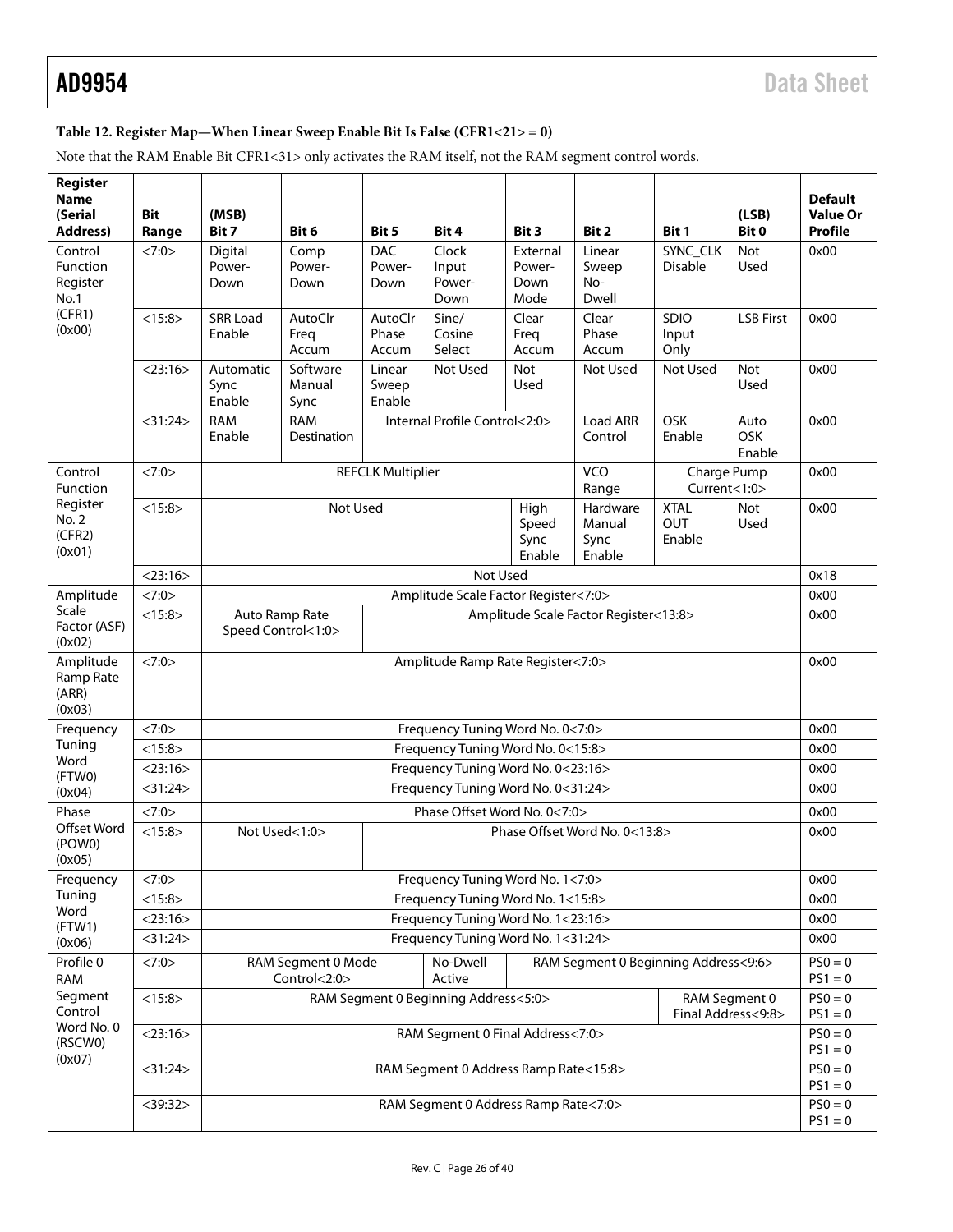# Data Sheet **AD9954**

| Register<br><b>Name</b><br>(Serial<br>Address)        | <b>Bit</b><br>Range | (MSB)<br>Bit 7                                                                                     | Bit 6 | Bit 5 | Bit 4                                | Bit 3 | Bit 2 | Bit 1 | (LSB)<br>Bit 0         | <b>Default</b><br><b>Value Or</b><br><b>Profile</b> |  |
|-------------------------------------------------------|---------------------|----------------------------------------------------------------------------------------------------|-------|-------|--------------------------------------|-------|-------|-------|------------------------|-----------------------------------------------------|--|
| Profile 1<br><b>RAM</b>                               | <7:0>               | RAM Segment 1 Beginning Address<9:6><br>RAM Segment 1 Mode<br>No-Dwell<br>Control<2:0><br>Active   |       |       |                                      |       |       |       | $PSO = 1$<br>$PS1 = 0$ |                                                     |  |
| Segment<br>Control                                    | <15:8>              | RAM Segment 1 Beginning Address<5:0><br>RAM Segment 1<br>Final Address<9:8>                        |       |       |                                      |       |       |       |                        |                                                     |  |
| Word No. 1<br>(RSCW1)<br>(0x08)                       | $<$ 23:16 $>$       | RAM Segment 1 Final Address<7:0>                                                                   |       |       |                                      |       |       |       |                        |                                                     |  |
|                                                       | $<$ 31:24 $>$       | RAM Segment 1 Address Ramp Rate<15:8>                                                              |       |       |                                      |       |       |       |                        |                                                     |  |
|                                                       | $<$ 39:32 $>$       | RAM Segment 1 Address Ramp Rate<7:0>                                                               |       |       |                                      |       |       |       |                        |                                                     |  |
| Profile 2<br><b>RAM</b>                               | <7:0>               | No-Dwell<br>RAM Segment 2 Beginning Address<9:6><br>RAM Segment 2 Mode<br>Control<2:0><br>Active   |       |       |                                      |       |       |       | $PSO = 0$<br>$PS1 = 1$ |                                                     |  |
| Segment<br>Control                                    | <15:8>              | RAM Segment 2 Beginning Address <5:0><br>RAM Segment 2<br>Final Address<9:8>                       |       |       |                                      |       |       |       |                        | $PSO = 0$<br>$PS1 = 1$                              |  |
| Word No. 2<br>(RSCW2)                                 | $<$ 23:16 $>$       | RAM Segment 2 Final Address<7:0>                                                                   |       |       |                                      |       |       |       |                        | $PSO = 0$<br>$PS1 = 1$                              |  |
| (0x09)                                                | $<$ 31:24 $>$       | RAM Segment 2 Address Ramp Rate<15:8>                                                              |       |       |                                      |       |       |       |                        |                                                     |  |
|                                                       | $<$ 39:32 $>$       | RAM Segment 2 Address Ramp Rate<7:0>                                                               |       |       |                                      |       |       |       |                        | $PSO = 0$<br>$PS1 = 1$                              |  |
| Profile 3<br><b>RAM</b>                               | <7:0>               | RAM Segment 3 Mode<br>No-Dwell<br>RAM Segment 3 Beginning Address<9:6><br>Control < 2:0><br>Active |       |       |                                      |       |       |       | $PSO = 1$<br>$PS1 = 1$ |                                                     |  |
| Segment<br>Control<br>Word No. 3<br>(RSCW3)<br>(0x0A) | <15:8>              | RAM Segment 3 Beginning Address<5:0><br>RAM Segment 3<br>Final Address <9:8>                       |       |       |                                      |       |       |       | $PSO = 1$<br>$PS1 = 1$ |                                                     |  |
|                                                       | $<$ 23:16 $>$       | RAM Segment 3 Final Address<7:0>                                                                   |       |       |                                      |       |       |       |                        | $PSO = 1$<br>$PS1 = 1$                              |  |
|                                                       | $<$ 31:24 $>$       | RAM Segment 3 Address Ramp Rate<15:8>                                                              |       |       |                                      |       |       |       |                        | $PSO = 1$<br>$PS1 = 1$                              |  |
|                                                       | $<$ 39:32 $>$       |                                                                                                    |       |       | RAM Segment 3 Address Ramp Rate<7:0> |       |       |       |                        | $PSO = 1$<br>$PS1 = 1$                              |  |
| RAM (0x0B)                                            |                     | RAM [1023:0]<31:0> (Read Instructions Write Out RAM Signature Register Data)                       |       |       |                                      |       |       |       |                        |                                                     |  |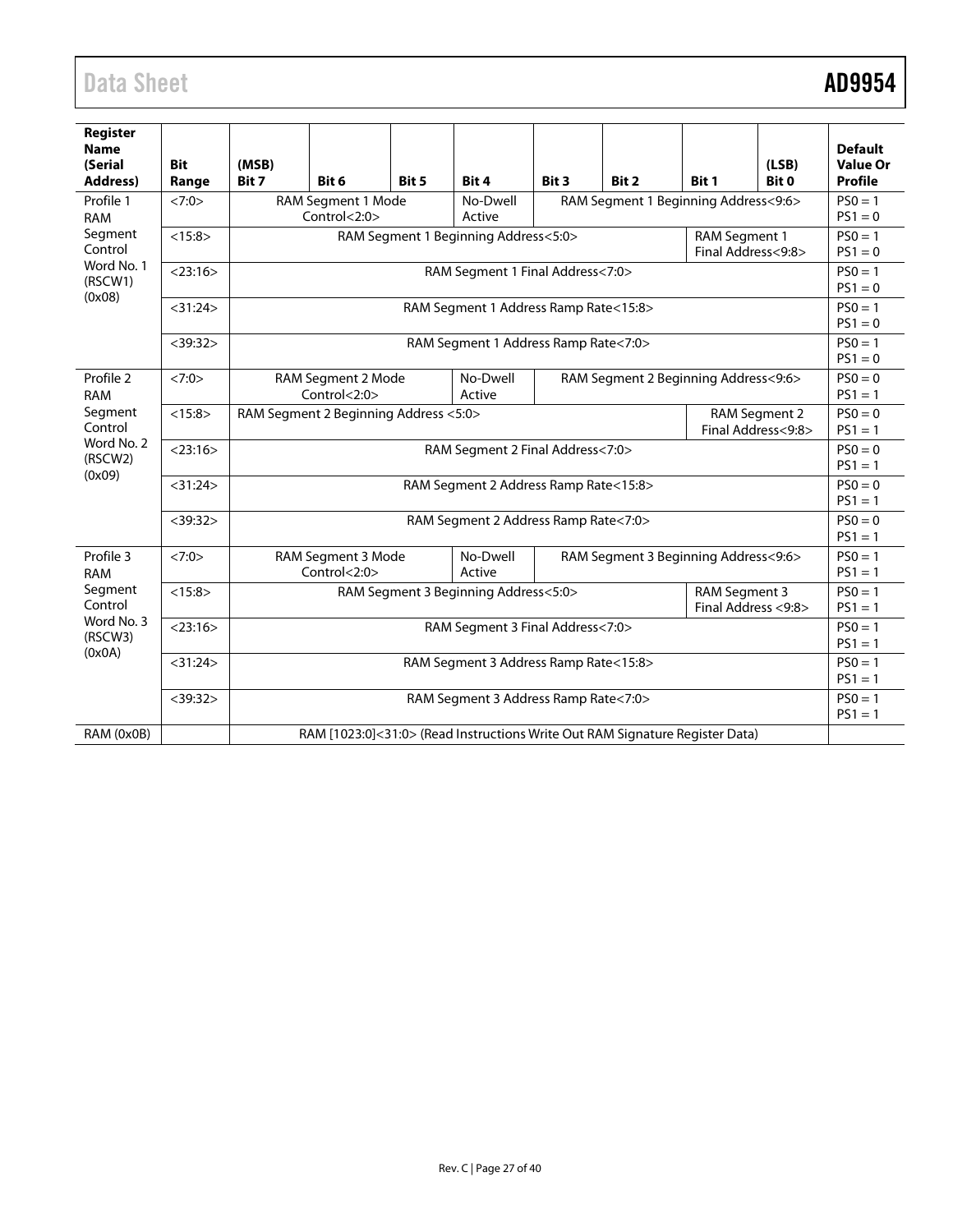# <span id="page-27-0"></span>**Table 13. Register Map—When Linear Sweep Enable Bit Is True (CFR1<21> = 1)**

Note that the RAM Enable Bit CFR1<31> only activates the RAM itself, not the RAM segment control words.

| <b>Register Name</b><br>(Serial Address)                         | <b>Bit</b><br>Range | (MSB)<br>Bit 7                                                                | Bit 6                                                                                                                                     | Bit 5                        | Bit 4                                      | Bit 3                              | Bit 2                       | Bit 1                       | (LSB)<br>Bit 0        | <b>Default</b><br><b>Value Or</b><br><b>Profile</b> |  |  |
|------------------------------------------------------------------|---------------------|-------------------------------------------------------------------------------|-------------------------------------------------------------------------------------------------------------------------------------------|------------------------------|--------------------------------------------|------------------------------------|-----------------------------|-----------------------------|-----------------------|-----------------------------------------------------|--|--|
| Control<br><b>Function</b><br>Register No. 1<br>(CFR1)<br>(0x00) | <7:0>               | Digital<br>Power-<br>Down                                                     | Comp<br>Power-<br>Down                                                                                                                    | <b>DAC</b><br>Power-<br>Down | Clock<br>Input<br>Power<br>Down            | External<br>Power-<br>Down<br>Mode | Linear<br>Sweep<br>No Dwell | SYNC_CLK<br><b>Disable</b>  | <b>Not</b><br>Used    | 0x00                                                |  |  |
|                                                                  | <15:8>              | <b>SRR Load</b><br>Enable                                                     | AutoClr<br>Freq<br>Accum                                                                                                                  | AutoClr<br>Phase<br>Accum    | Sine/<br>Cosine<br>Select                  | Clear<br>Freq<br>Accum             | Clear<br>Phase<br>Accum     | SDIO<br>Input<br>Only       | <b>LSB</b><br>First   | 0x00                                                |  |  |
|                                                                  | $<$ 23:16 $>$       | Automatic<br>Sync<br>Enable                                                   | Software<br>Manual<br>Sync                                                                                                                | Linear<br>Sweep<br>Enable    | Not<br>Used                                | <b>Not</b><br>Used                 | Not Used                    | Not Used                    | Not<br>Used           | 0x00                                                |  |  |
|                                                                  | $<$ 31:24 $>$       | <b>RAM</b><br>Enable                                                          | <b>RAM</b><br>Destination                                                                                                                 |                              | Internal Profile Control<2:0>              |                                    | Load ARR<br>Control         | OSK<br>Enable               | Auto<br>OSK<br>Enable | 0x00                                                |  |  |
| Control<br>Function                                              | <7:0>               |                                                                               |                                                                                                                                           | <b>REFCLK Multiplier</b>     |                                            |                                    | VCO<br>Range                | Charge Pump<br>Current<1:0> |                       | 0x00                                                |  |  |
| Register<br>No. 2 (CFR2)<br>(0x01)                               | <15:8>              |                                                                               | <b>XTAL</b><br>Not<br>Not Used<br>High<br>Hardware<br><b>OUT</b><br>Speed<br>Manual<br>Used<br>Sync<br>Sync<br>Enable<br>Enable<br>Enable |                              |                                            |                                    |                             |                             |                       |                                                     |  |  |
|                                                                  | $<$ 23:16 $>$       |                                                                               | Not Used<br>0x18                                                                                                                          |                              |                                            |                                    |                             |                             |                       |                                                     |  |  |
| Amplitude<br><b>Scale Factor</b>                                 | <7:0><br>(0x07)     | Amplitude Scale Factor Register<7:0>                                          |                                                                                                                                           |                              |                                            |                                    |                             |                             |                       |                                                     |  |  |
| (ASF)(0x02)                                                      | <15:8>              | Auto Ramp Rate<br>Amplitude Scale Factor Register<13:8><br>Speed Control<1:0> |                                                                                                                                           |                              |                                            |                                    |                             |                             |                       |                                                     |  |  |
| Amplitude<br>Ramp Rate<br>$(ARR)$ $(0x03)$                       | <7:0>               | Amplitude Ramp Rate Register<7:0>                                             |                                                                                                                                           |                              |                                            |                                    |                             |                             |                       |                                                     |  |  |
| Frequency                                                        | <7:0>               | Frequency Tuning Word No. 0<7:0><br>0x00                                      |                                                                                                                                           |                              |                                            |                                    |                             |                             |                       |                                                     |  |  |
| Tuning                                                           | <15:8>              | Frequency Tuning Word No. 0<15:8>                                             |                                                                                                                                           |                              |                                            |                                    |                             |                             |                       |                                                     |  |  |
| Word<br>(FTWO)                                                   | $<$ 23:16 $>$       | Frequency Tuning Word No. 0<23:16>                                            |                                                                                                                                           |                              |                                            |                                    |                             |                             |                       |                                                     |  |  |
| (0x04)                                                           | $<$ 31:24 $>$       | Frequency Tuning Word No. 0<31:24>                                            |                                                                                                                                           |                              |                                            |                                    |                             |                             |                       |                                                     |  |  |
| Phase Offset                                                     | <7:0>               | Phase Offset Word No. 0<7:0><br>0x00                                          |                                                                                                                                           |                              |                                            |                                    |                             |                             |                       |                                                     |  |  |
| Word (POW0)<br>(0x05)                                            | <15:8>              | Open<1:0><br>Phase Offset Word No. 0<13:8>                                    |                                                                                                                                           |                              |                                            |                                    |                             |                             | 0x00                  |                                                     |  |  |
| Frequency                                                        | <7:0>               | Frequency Tuning Word No. 1<7:0>                                              |                                                                                                                                           |                              |                                            |                                    |                             |                             |                       |                                                     |  |  |
| Tuning                                                           | <15:8>              | Frequency Tuning Word No. 1<15:8>                                             |                                                                                                                                           |                              |                                            |                                    |                             |                             |                       |                                                     |  |  |
| Word (FTW1)<br>(0x06)                                            | $<$ 23:16 $>$       | Frequency Tuning Word No. 1<23:16>                                            |                                                                                                                                           |                              |                                            |                                    |                             |                             |                       |                                                     |  |  |
|                                                                  | $<$ 31:24 $>$       |                                                                               |                                                                                                                                           |                              | Frequency Tuning Word No. 1<31:24>         |                                    |                             |                             |                       |                                                     |  |  |
| Negative                                                         | <7:0>               |                                                                               |                                                                                                                                           |                              | Falling Delta Frequency Tuning Word<7:0>   |                                    |                             |                             |                       | $PSO = 0$                                           |  |  |
| Linear                                                           | <15:8>              |                                                                               |                                                                                                                                           |                              | Falling Delta Frequency Tuning Word<15:8>  |                                    |                             |                             |                       | $PSO = 0$                                           |  |  |
| Sweep<br>Control                                                 | $<$ 23:16 $>$       |                                                                               |                                                                                                                                           |                              | Falling Delta Frequency Tuning Word<23:16> |                                    |                             |                             |                       | $PSO = 0$                                           |  |  |
| Word (NLSCW)                                                     | $<$ 31:24 $>$       |                                                                               |                                                                                                                                           |                              | Falling Delta Frequency Tuning Word<31:24> |                                    |                             |                             |                       | $PSO = 0$                                           |  |  |
| (0x07)                                                           | $<$ 39:32 $>$       |                                                                               |                                                                                                                                           |                              | Falling Sweep Ramp Rate Word<7:0>          |                                    |                             |                             |                       | $PSO = 0$                                           |  |  |
| Positive                                                         | <7:0>               |                                                                               |                                                                                                                                           |                              | Rising Delta Frequency Tuning Word<7:0>    |                                    |                             |                             |                       | $PSO = 1$                                           |  |  |
| Linear                                                           | <15:8>              |                                                                               |                                                                                                                                           |                              | Rising Delta Frequency Tuning Word<15:8>   |                                    |                             |                             |                       | $PSO = 1$                                           |  |  |
| Sweep<br>Control                                                 | $<$ 23:16 $>$       |                                                                               |                                                                                                                                           |                              | Rising Delta Frequency Tuning Word<23:16>  |                                    |                             |                             |                       | $PSO = 1$                                           |  |  |
| Word (PLSCW)                                                     | $<$ 31:24 $>$       |                                                                               |                                                                                                                                           |                              | Rising Delta Frequency Tuning Word <31:24> |                                    |                             |                             |                       | $PSO = 1$                                           |  |  |
| (0x08)                                                           | $<$ 39:32 $>$       | Rising Sweep Ramp Rate Word<7:0>                                              |                                                                                                                                           |                              |                                            |                                    |                             |                             |                       |                                                     |  |  |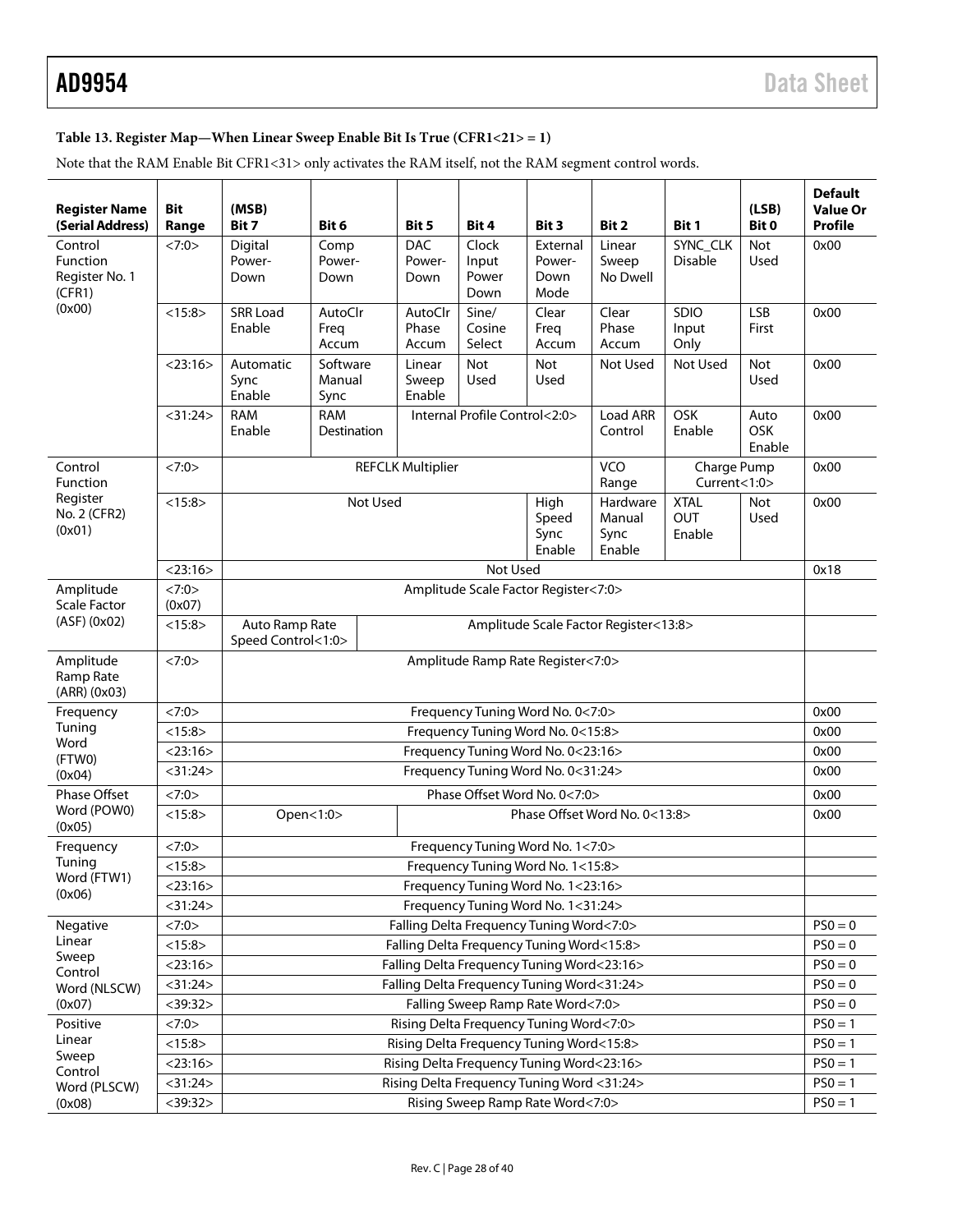<span id="page-28-0"></span>The CFR1 is used to control the various functions, features, and modes of the AD9954. The functionality of each bit follows.

### **CFR1<31>: RAM Enable Bit**

 $CFR1 < 31 > 0$  (default). The RAM is disabled for operation. Either single-tone mode of operation or linear sweep mode of operation is enabled.

 $CFR1 < 31$  = 1. The RAM is enabled for operation. Access control for normal operation is controlled via the mode control bits of the RSCW for the current profile.

### **CFR1<30>: RAM Destination Bit**

If CFR1<31> is cleared, CFR1<30> is ignored.

 $CFR1<30>0$  (default). If CFR1<31> is set, the RAM output drives the phase accumulator (provides the FTW).

 $CFR1 < 30$  = 1. If  $CFR1 < 31$  is set, the RAM output drives the phase-offset adder (POW).

### **CFR1<29:27>: Internal Profile Control Bits**

These bits cause the profile bits to be ignored when the RAM is being used and puts the AD9954 into an automatic profile loop sequence that allows the user to implement a frequency/phase composite sweep that runs without external inputs. See the [Internal Profile Control](#page-16-0) section for more details.

## **CFR1<26>: Load Amplitude Ramp Rate Control Bit**

 $CFR1<26>0$  (default). The amplitude ramp rate timer is loaded only upon timeout (timer == 1); it is not loaded due to an I/O update input signal.

CFR1<26> = 1. The amplitude ramp rate timer is loaded upon either timeout (timer == 1) or at the time of an I/O update input signal.

## **CFR1<25>: Shaped On-Off Keying Enable Bit**

CFR1<25> = 0 (default). Shaped on-off keying is bypassed.

CFR1<25> = 1. Shaped on-off keying is enabled. See also CFR1<24>.

## **CFR1<24>: Autoshaped On-Off Keying Enable Bit**

If CFR1<25> is cleared, CFR1<24> is ignored.

 $CFR1 < 24$  = 0 (default). Manual shaped on-off keying operation. See the [Shaped On-Off Keying](#page-14-2) section for details.

CFR1<24> = 1. Autoshaped on-off keying operation. See the [Shaped On-Off Keying](#page-14-2) section for details.

#### **CFR1<23>: Automatic Synchronization Enable Bit**

 $CFR1 < 23$  = 0 (default). The automatic synchronization feature of multiple AD9954s is inactive.

 $CFR1 < 23$  = 1. The automatic synchronization feature of multiple AD9954s is active. See the [Synchronizing Multiple](#page-21-0)  [AD9954s](#page-21-0) section for details.

# **CFR1<22>: Software Manual Synchronization of Multiple AD9954s**

 $CFR1 < 22 > 0$  (default). The manual synchronization feature is inactive.

 $CFR1 < 22$  = 1. The software-controlled manual synchronization feature is executed. The SYNC\_CLK rising edge is advanced by one SYNC\_CLK cycle, and this bit is autocleared. To advance the rising edge multiple times, this bit needs to be set once for each advance.

#### **CFR1<21>: Linear Frequency Sweep Enable**

 $CFR1 < 21$  = 0 (default). The linear frequency sweep capability of the AD9954 is inactive.

 $CFR1 < 21$  = 1. The linear frequency sweep capability of the AD9954 is enabled. See th[e Linear Sweep Mode](#page-17-1) section for details.

#### **CFR1<20:16>: Not Used, Leave Clear**

#### **CFR1<15>: Linear Sweep Ramp Rate Load Control Bit**

 $CFR1<15>0$  (default). The linear sweep ramp rate timer is loaded only upon timeout (timer == 1); it is not loaded due to an I/O update input signal.

 $CFR1 < 15$  = 1. The linear sweep ramp rate timer is loaded either upon timeout (timer  $== 1$ ) or at the time of an I/O update input signal.

#### **CFR1<14>: Autoclear Frequency Accumulator Bit**

 $CFR1<14>0$  (default). The current state of the frequency accumulator is not impacted by receipt of an I/O update signal.

 $CFR1<14>=1$ . The frequency accumulator is automatically and synchronously cleared for one cycle upon receipt of an I/O UPDATE signal.

### **CFR1<13>: Autoclear Phase Accumulator Bit**

 $CFR1<13>0$  (default). The current state of the phase accumulator is not impacted by receipt of an I/O update signal.

 $CFR1<13>=1$ . The phase accumulator is automatically and synchronously cleared for one cycle upon receipt of an I/O update signal.

### **CFR1<12>: Sine/Cosine Select Bit**

 $CFR1<12>0$  (default). The angle-to-amplitude conversion logic employs a cosine function.

 $CFR1<12>=1$ . The angle-to-amplitude conversion logic employs a sine function.

## **CFR1<11>: Clear Frequency Accumulator**

 $CFR1 < 11$  = 0 (default). The frequency accumulator functions as normal.

 $CFR1 < 11$  = 1. The frequency accumulator memory elements are cleared and held clear until this bit is cleared.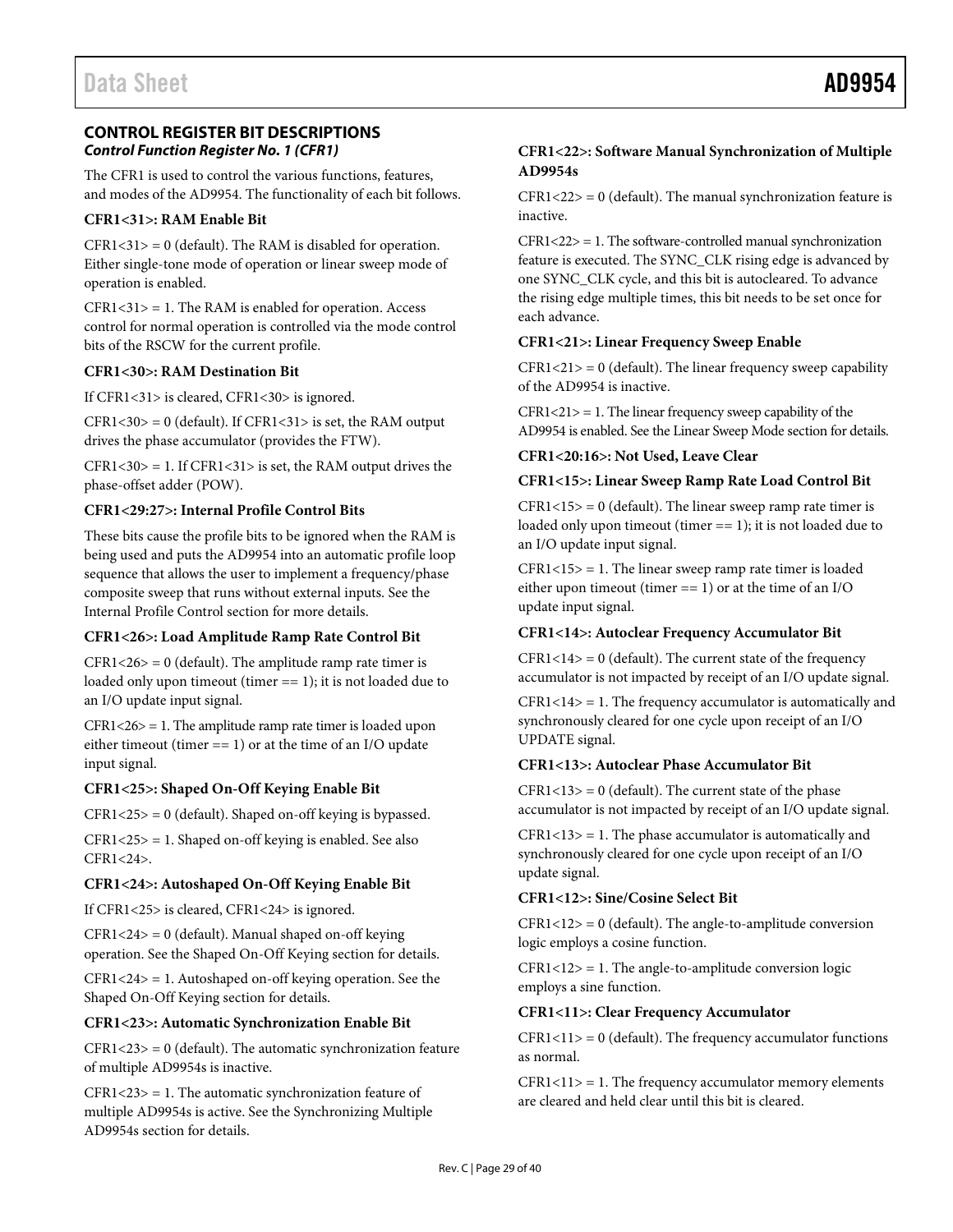### **CFR1<10>: Clear Phase Accumulator**

 $CFR1<10>0$  (default). The phase accumulator functions as normal.

 $CFR1<10>=1$ . The phase accumulator memory elements are cleared and held clear until this bit is cleared.

### **CFR1<9>: SDIO Input Only**

 $CFR1<9>0$  (default). The SDIO pin is bidirectional (2-wire serial programming mode).

 $CFR1<9>$  = 1. The SDIO is configured as an input-only pin (3-wire serial programming mode).

#### **CFR1<8>: LSB First**

 $CFR1<8>0$  (default). MSB first format is active.

 $CFR1<8>$  = 1. LSB first format is active.

### **CFR1<7>: Digital Power-Down Bit**

 $CFR1 < 7 > 0$  (default). All digital functions and clocks are active.

CFR1<7> = 1. All non-I/O digital functionality is suspended, lowering the power significantly.

#### **CFR1<6>: Comparator Power-Down Bit**

 $CFR1 < 6$  = 0 (default). The comparator is enabled for operation.

 $CFR1 < 6$  = 1. The comparator is disabled and is in its lowest power dissipation state.

### **CFR1<5>: DAC Power-Down Bit**

 $CFR1 < 5$  = 0 (default). The DAC is enabled for operation.

 $CFR1 < 5$  = 1. The DAC is disabled and is in its lowest power dissipation state.

#### **CFR1<4>: Clock Input Power-Down Bit**

 $CFR1<4>0$  (default). The clock input circuitry is enabled for operation.

 $CFR1<4>$  = 1. The clock input circuitry is disabled and the device is in its lowest power dissipation state.

#### **CFR1<3>: External Power-Down Mode**

 $CFR1<3>0$  (default). The external power-down mode selected is the rapid recovery power-down mode. In this mode, when the PWRDWNCTL input pin is high, the digital logic and the DAC digital logic are powered down. The DAC bias circuitry, PLL, oscillator, and clock input circuitry are not powered down. CFR1<6> determines whether the comparator is powered down. CFR1<7>, and CFR1<5:4> are ignored.

CFR1<3> = 1. The external power-down mode selected is the full power-down mode. In this mode, when the PWRDWNCTL input pin is high, all functions are powered down. This includes the DAC and PLL, which take a significant amount of time to power up. CFR1<7:4> are all ignored.

### **CFR1<2>: Linear Sweep No-Dwell Bit**

If CFR1<21> is clear, this bit is a don't care (ignored).

 $CFR1<2>0$  (default). The linear sweep no-dwell function is inactive. If the no-dwell mode is inactive when the sweep completes, sweeping does not restart until an I/O update or change in profile initiates another sweep as previously described. The output frequency holds at the final value in the sweep.

 $CFR1<2>$  = 1. The linear sweep no-dwell function is active. If the no-dwell mode is active when the sweep completes, the phase accumulator is cleared. The phase accumulator remains cleared until another sweep is initiated via an I/O update input or change in profile.

### **CFR1<1>: SYNC\_CLK Disable Bit**

 $CFR1<1>0$  (default). The SYNC\_CLK pin is active.

 $CFR1<1>$  = 1. The SYNC\_CLK pin assumes a static Logic 0 state to minimize noise generated by the digital circuitry. The synchronization circuitry remains active internally to maintain normal device timing.

### **CFR1<0>: Not Used, Leave Clear**

### *Control Function Register No. 2 (CFR2)*

The CFR2 is used to control the various functions, features, and modes of the AD9954, primarily related to the analog sections of the chip.

#### **CFR2<23:12>: Not Used, Leave Clear**

#### **CFR2<11>: High Speed Sync Enable Bit**

 $CFR2<11>0$  (default). The high speed sync enhancement is off.

 $CFR2 < 11 > = 1$ . The high speed sync enhancement is on. This bit should be set when using the autosynchronization feature for SYNC\_CLK > 50 MHz (SYSCLK > 200 MSPS).

#### **CFR2<10>: Hardware Manual Sync Enable Bit**

 $CFR2<10>0$  (default). The hardware manual sync function is off.

 $CFR2<10>=1$ . The hardware manual sync function is enabled. While this bit is set, a rising edge on the SYNC\_IN pin causes the device to advance the SYNC\_CLK rising edge by one REFCLK cycle. This bit does not self-clear.

#### **CFR2<9>: CRYSTAL OUT Enable Bit**

CFR2<9> = 0 (default). The CRYSTAL OUT pin is inactive.

CFR2<9> = 1. The CRYSTAL OUT pin is active. The crystal oscillator circuitry output drives the CRYSTAL OUT pin, which can be used as a reference frequency for additional devices.

#### **CFR2<8>: Not Used, Leave Clear**

#### **CFR2<7:3>: Reference Clock Multiplier Control Bits**

This 5-bit word controls the multiplier value out of the clockmultiplier (PLL) block. See th[e Clock Multiplier](#page-12-6) section for more details.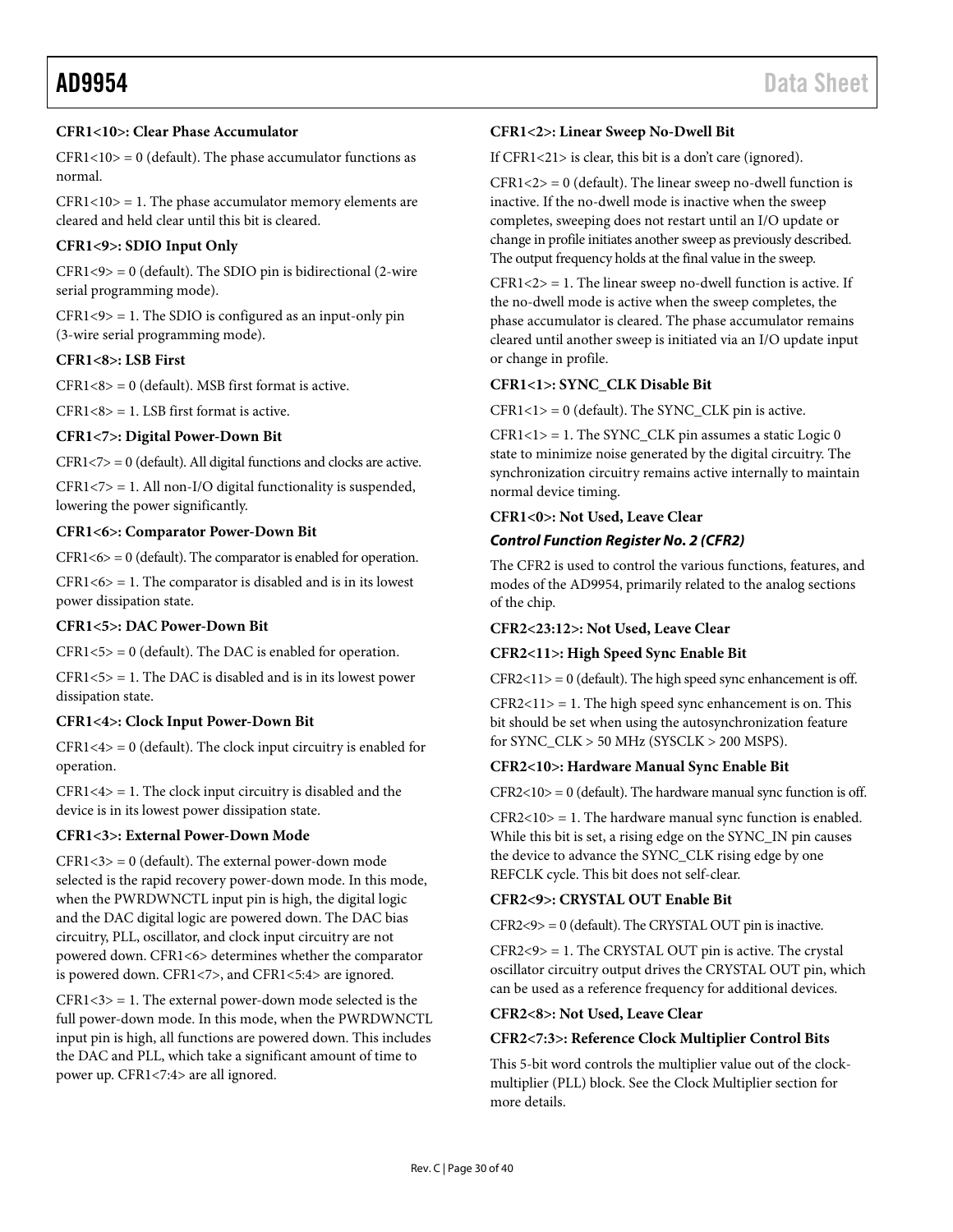# **CFR2<2>: VCO Range Control Bit**

CFR2<2> = 0 (default), VCO operates between 100 MHz and 250 MHz.

 $CFR2 < 2$  = 1, VCO operates between 250 MHz and 400 MHz.

# **CFR2<1:0>: Charge Pump Current Control Bits**

These bits are used to control the current setting on the charge pump. The default setting, CFR2<1:0>, sets the charge pump current to the default value of 75 µA. For each bit added, 25 µA of current is added to the charge pump current:  $01 = 100 \mu$ A,  $10 = 125 \mu$ A, and  $11 = 150 \mu$ A.

# <span id="page-30-0"></span>**OTHER REGISTER DESCRIPTIONS**

# *Amplitude Scale Factor (ASF)*

The ASF register stores the 2-bit auto ramp rate speed value and the 14-bit amplitude scale factor used in the output shaped keying (OSK) operation. In auto-OSK operation, ASF<15:14> tells the OSK block how many amplitude steps to take for each increment or decrement. ASF<13:0> sets the maximum value achievable by the OSK internal multiplier. In manual OSK mode, ASF<15:14> has no effect. ASF<13:0> provide the output scale factor directly. If the OSK is disabled using CFR1<25>, this register has no effect on device operation.

## *Amplitude Ramp Rate (ARR)*

The ARR register stores the 8-bit amplitude ramp rate used in the auto-OSK mode. See th[e Amplitude Control Options](#page-14-3) section for details.

## *Frequency Tuning Word 0 (FTW0)*

The frequency tuning word is a 32-bit register that controls the rate of accumulation in the phase accumulator of the DDS core. Its specific role is dependent on the device mode of operation.

## *Phase Offset Word (POW)*

The phase offset word is a 14-bit register that stores a phase offset value. See th[e Phase Offset Word Mux](#page-13-0) section for additional details.

## *Frequency Tuning Word 1 (FTW1)*

The frequency tuning word is a 32-bit register that sets the upper frequency in a linear sweep operation.

Register 0x07 and Register 0x08 are multifunctional registers.

### *Negative and Positive Linear Sweep Control Word (NLSCW and PLSCW)*

When linear sweep bit is enabled, Register 0x07 provides the negative linear sweep control word (NLSCW) and Register 0x08 provides the positive linear sweep control word (PLSCW). Each of the linear sweep control words contains a 32-bit delta frequency tuning word (FDFTW and RDFTW) and an 8-bit sweep ramp rate word (FSRRW and RSRRW). See th[e Modes of Operation](#page-15-0) section for more details.

# *RAM Segment Control Words (RSCW0, RSCW1, RSCW2, and RSCW3)*

When linear sweep is disabled, Register 0x07, Register 0x08, Register 0x09, and Register 0x0A act as the RAM segment control words for each of the RAM segments. Each of the RAM segment control words is comprised of a RAM segment address ramp rate, a final address value, a beginning address value, a RAM segment mode control, and a no-dwell bit. Note the discontinuities of the address registers, since they may make programming a little more challenging.

### **RAM Segment Address Ramp Rate, RSCW<39:24>**

For RAM modes that step through address values, such as ramping, this 16-bit word defines the number of SYNC\_CLK cycles the RAM controller dwells at each address. A value of 0 is invalid. Any other value from 1 to 65,535 can be used.

### **RAM Segment Final Address RSCW<9:8>, RSCW<23:16>**

This discontinuous 10-bit sequence defines the final address value for the given RAM segment. The order in which the bits are previously listed is MSB first: RSCW<9> is the MSB and RSCW<16> is the LSB of the final address value.

### **RAM Segment Beginning Address RSCW<3:0>, RSCW <15:10>**

This discontinuous 10-bit sequence defines the final address value for the given RAM segment. The order in which the bits are previously listed is MSB first: RSCW<3> is the MSB and RSCW<10> is the LSB of the final address value.

#### **RAM Segment No-Dwell Bit RSCW<4>**

This bit sets the no-dwell feature of sweeping profiles. In profiles that sweep from a defined beginning to a defined end, the RAM controller can either dwell at the final address until the next profile is selected or, when this bit is set, the RAM controller returns to the beginning address and dwells there until the next profile is selected.

## **RAM Segment Mode Control RSCW<7:5>**

This 3-bit sequence determines the RAM segment's mode of operation. There are only five possible RAM modes, so only values of 0 to 4 are valid (see [Table 7\)](#page-15-1).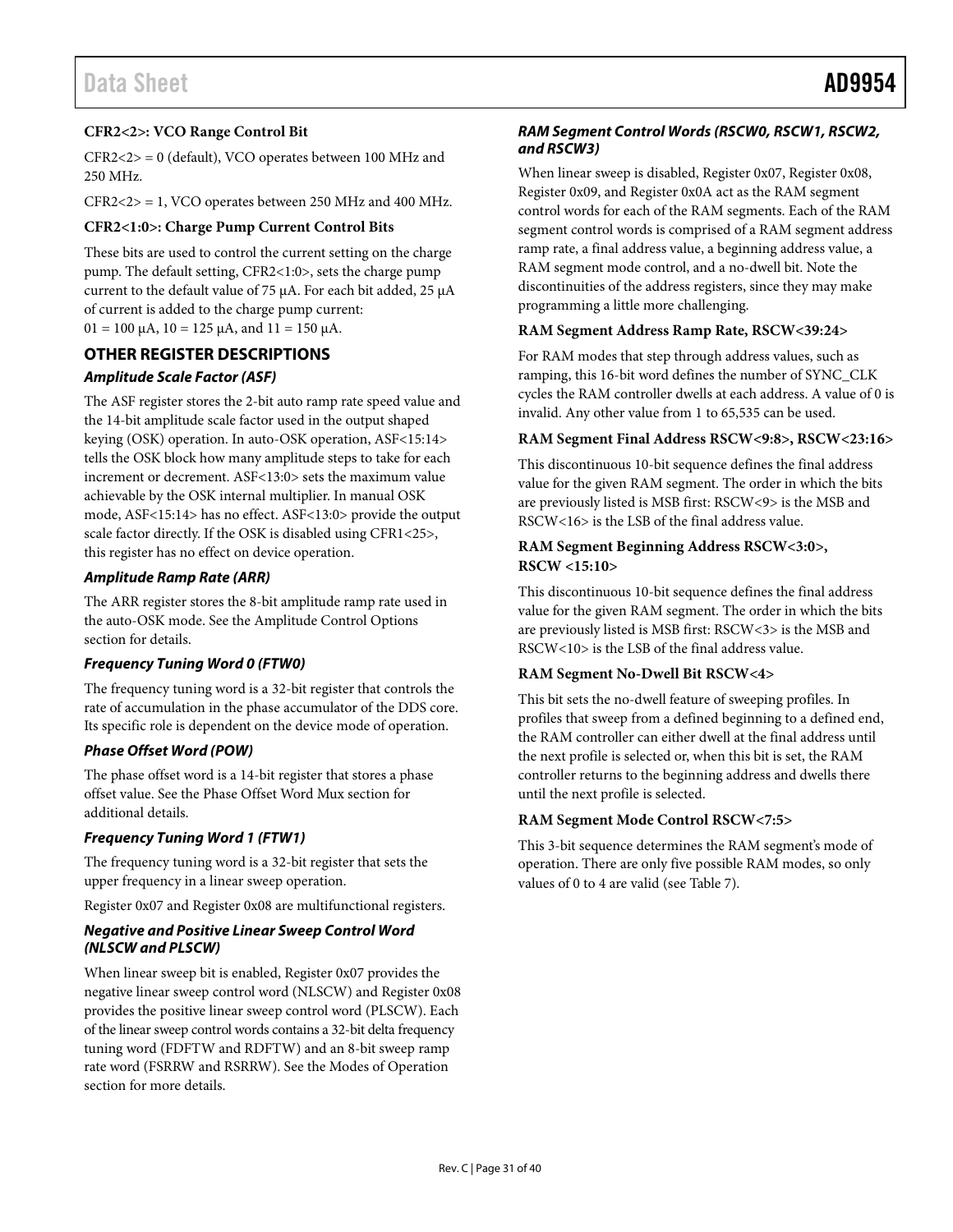# <span id="page-31-0"></span>**LAYOUT CONSIDERATIONS**

For the best performance, the following layout guidelines should be observed. Always separate the analog power supply (AVDD) and the digital power supply (DVDD), even if just from two different voltage regulators driven by a common supply. Likewise, the ground connections (AGND and DGND) should be kept separate as far back to the source as possible (for example, separate the ground planes on a localized board, even if the grounds connect to a common point in the system). Bypass capacitors should be placed as close to device pins as possible. Usually a multitiered bypassing scheme consisting of a small high frequency capacitor (100 pF) placed close to the supply pin and progressively larger capacitors (0.1  $\mu$ F and 10  $\mu$ F) further back to the actual supply source works best.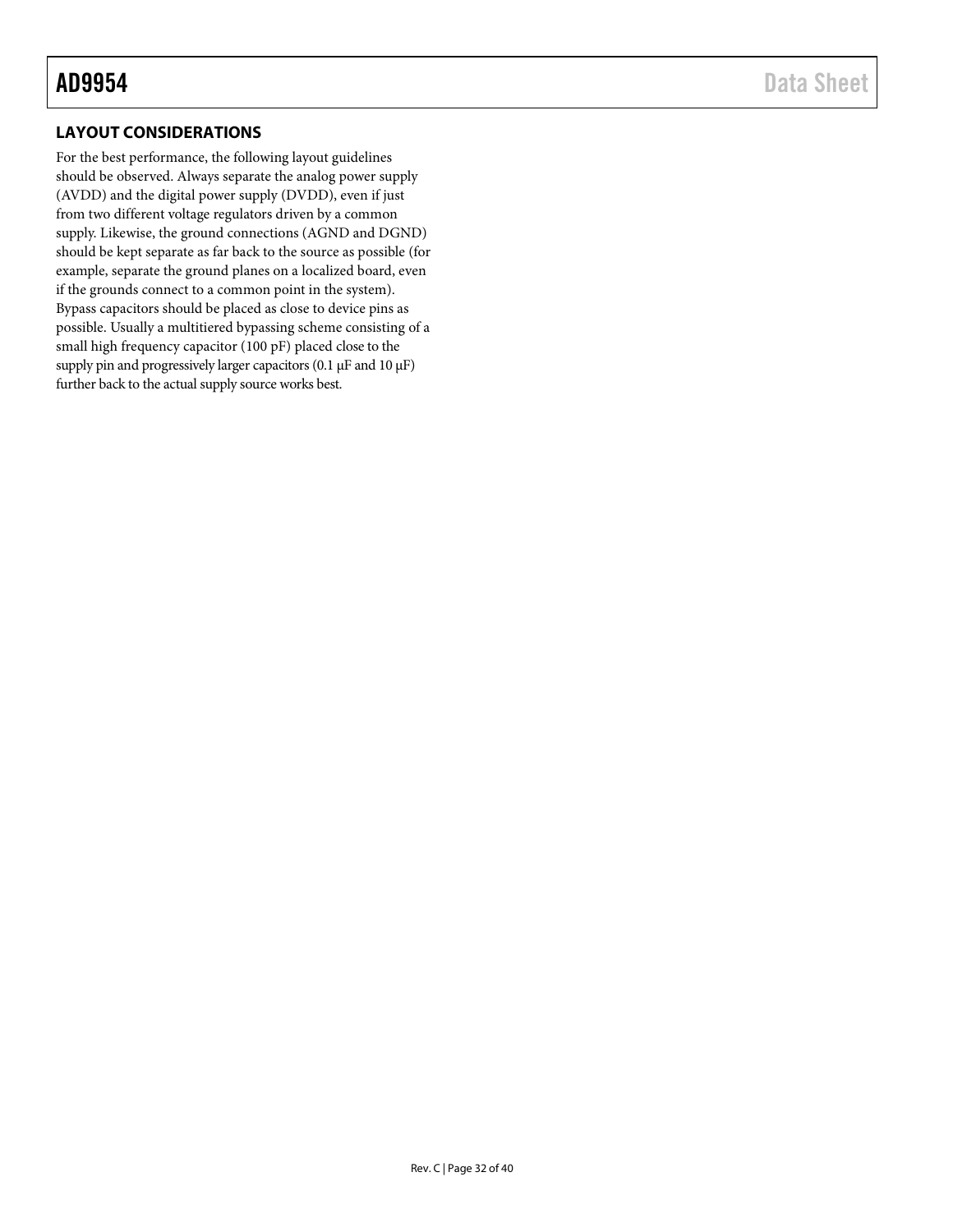# <span id="page-32-0"></span>DETAILED PROGRAMMING EXAMPLES **SINGLE-TONE MODE**

- <span id="page-32-1"></span>1. Write to Control Register 1 instructing the part to autoclear the phase accumulator whenever the phase offset word changes and issues an I/O update. Set Bit 13 in the CFR1 register. The address for CFR1 is 0; therefore, an instruction byte of 0x00 is sent and 0x00 00 00 20 for data. Note that users must write to all four bytes of the register.
- 2. Write to Control Register 2 setting the clock multiplier value to 20, and the VCO range bit to its upper value. In CFR2, Bit 7 to Bit 3 control the multiply value. To get a multiplied value of 20 from 5 bits, the binary value is 10100. As previously mentioned, also send Bit 2 to put the VCO into its upper range (to get 400 MHz). Therefore, the instruction byte is 0x01 and 0x00 00 A4 for data.
- 3. Calculate the tuning word to generate a 122 MHz output from a 400 MSPS clock, load it into FTW0, and latch the data written to the I/O buffers into their respective registers. The frequency tuning word equation becomes (122 MHz/ 400 MHz)  $\times$  2<sup>32</sup>, which yields 0x4E 14 7A E1. Send the Instruction Byte 0x04 and four data bytes of 0x4E 14 7A E1. Issue an I/O update, which transfers the data into the part.

Whenever a phase change is desired, calculate and write the phase offset word to the part and issue an I/O update. For example, if the first value is 45°, the phase offset word is (45/360)  $\times$  2<sup>14</sup>, or in decimal, 2048. Therefore, write an instruction byte of 0x05 and Data Byte 0x0800. When an I/O update is issued, the phase accumulator clears, which starts it from a known phase of 0°. It again accumulates at a 122 MHz rate, except now phase shifting each and every sample by 45°.

In this example, the part is programmed to output a 122 MHz single-tone carrier, the device is clocked with a 20 MHz crystal oscillator, and the clock multiplier is used to push the internal system clock up to 400 MHz. Phase offsets are then added to the carrier.

The programming steps include the following:

# <span id="page-32-2"></span>**LINEAR SWEEP MODE**

In this example, the part is programmed to generate a chirp from 61.53 MHz to 62.73 MHz. The chirp up is in 1.20  $\mu$ s, the chirp down is in 1.8 µs, and the chirp is made as finely linearized as possible. Therefore, users must calculate and program:

- FTW0 for 61.53 MHz (the start frequency)
- FTW1 for 62.73 MHz (the stop frequency)
- CFR1 to put the part into linear sweep mode
- The positive linear sweep control word (PLSCW), to make as linearized a chirp in 1.20 µs
- The negative linear sweep control word (NLSCW), to make as linearized a chirp in 1.80 µs

The last example programmed the clock multiplier; therefore, start with a 400 MSPS clock. FTW0 is  $(61.53/400) \times 2^{32}$  or  $0x27611340$ , and FTW1 is  $(62.73/400) \times 2^{32}$  or  $0x2825AEE6$ . To turn the linear sweep on, set CFR1<21>.

The PLSCW and NLSCW are five bytes wide: one byte for the ramp rate and four bytes for the incremental frequency value. To begin, calculate the ramp rate, and cover 1.2 MHz on both sweeps. The ramp rate tells the part how many SYNC\_CLK cycles (for SYSCLK cycles) to send at each incremental value. When the shortest time possible is spent at each incremental frequency, the most linearized sweep is achieved; therefore, the part should only spend one SYNC\_CLK period at each incremental frequency, which ensures that the smallest frequency steps possible are taken. For a 400 MSPS SYSCLK, the result is a 100 MHz SYNC\_CLK rate or a 10 ns SYNC\_CLK period. This means on the finest resolution, 120 incremental steps squeeze into the rising sweep (1.2 μs/10 ns) and 180 on the falling sweep (1.8 μs/10 ns).

For the rising delta frequency, a 1.2 MHz/120 steps is calculated, which means each step is approximately 10 kHz for the rising delta frequency and approximately 666.6666 Hz for the falling delta frequency. The logic in the linear sweep block ensures that FTW1 on a rising sweep or FTW0 on a falling sweep is not exceeded. If the exact incremental tuning word is not achieved using the 32-bit resolution, round up, not down, to ensure the entire range during the sweep is covered. To calculate the rising delta frequency word, simply calculate (10 K/400 M)  $\times 2^{32}$  = 0x0001A36F. Combining the rising ramp rate, first byte, and the rising delta frequency, the second byte to fifth byte yields the PLSCW: 0x010001A36F. Likewise, the NLSCW works out to 0x0100001BF4[. Table 14](#page-32-4) is a summary table of instruction and data bytes to write to.

#### <span id="page-32-4"></span>**Table 14. Linear Sweep Example Write Instructions**

| <b>Register</b>  | <b>Instruction Byte</b> | <b>Data Byte</b> |
|------------------|-------------------------|------------------|
| CFR <sub>1</sub> | 0x00                    | 0x00200000       |
| <b>FTWO</b>      | 0x04                    | 0x27611340       |
| FTW1             | 0x06                    | 0x2825AEE6       |
| <b>NLSCW</b>     | 0x07                    | 0x0100001BF4     |
| <b>RISCW</b>     | 0x08                    | 0x010001A36F     |

# <span id="page-32-3"></span>**RAM MODE**

This example programs the RAM. Use the RAM on the AD9954 to simulate the nonlinear filter shape of a Gaussian filter response on the FSK data. Begin by plotting the filter response from F0 to F1 and from F1 to F0. The transition time specification (see [Table 1\)](#page-3-1) tells how long it takes to transition from F0 to F1 and from F1 to F0, either as an actual time value or as a fraction of the symbol rate. Both ways show how long it can take to change symbols, and for this application, it is 100 ns. To program the RAM, decide how many RAM segments to use, program the RAM segment control word for each of those segments, and load the RAM data for each of those segments.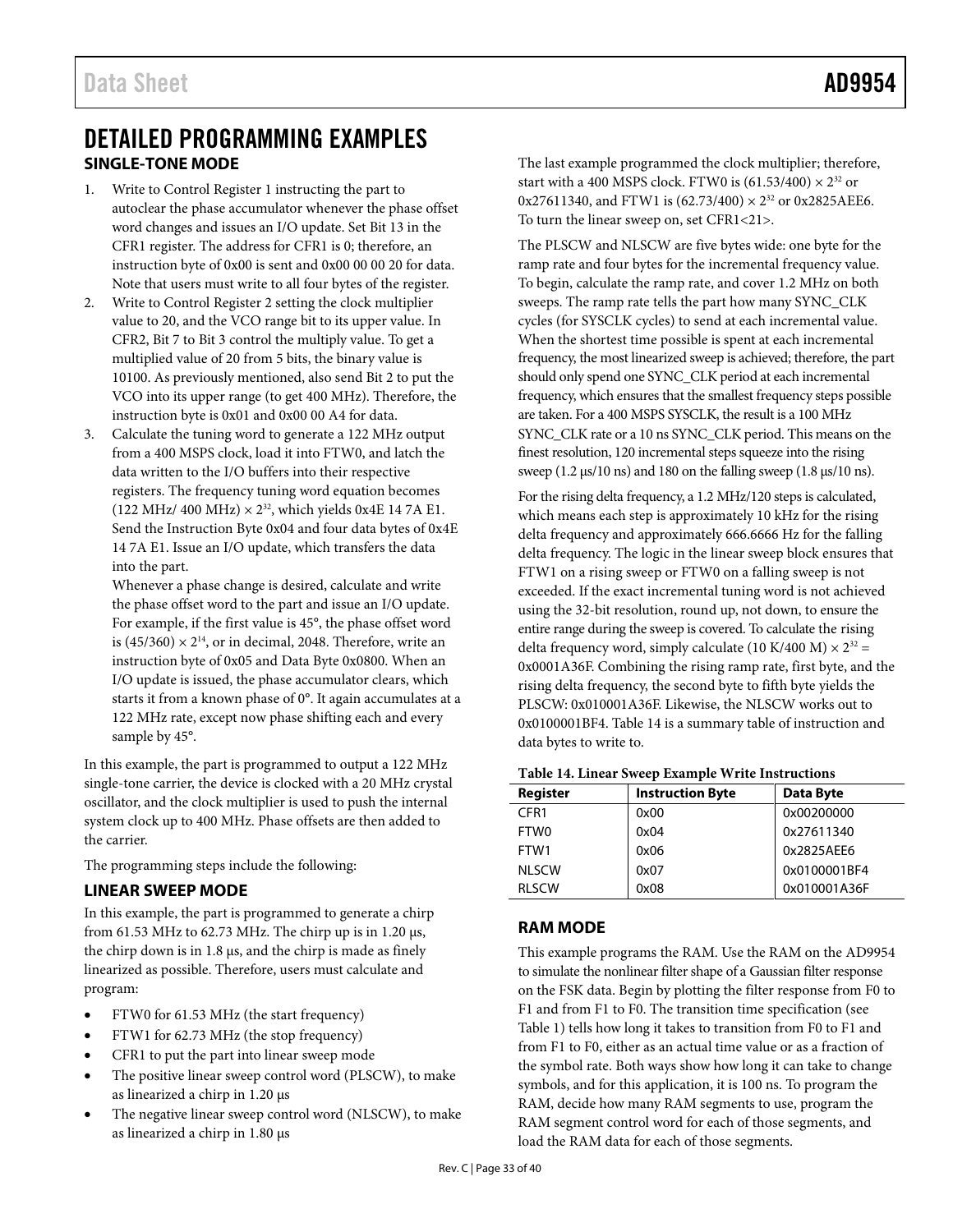Because there is a ramp-up, but no ramp-down, RAM mode, two RAM segments are generated; one for the transition from F0 to F1, and one for the transition from F1 to F0. Step through the intermediary frequencies as quickly as possible, because the faster the steps, the less the output frequency deviates from the ideal frequency response of the filter. The fastest the AD9954 can step through the values in the RAM is at the SYNC\_CLK rate, or ¼ of the SYSCLK rate, which works out to 10 ns, assuming the maximum SYSCLK rate of 400 MSPS. Dividing the total transition time of 100 ns by the time for each transition, 100 steps can be taken. The intermediary frequencies are solved by looking at the instantaneous frequency on the curve every 10 ns and by recording that value. This gives 200 frequency values, 100 representing the change from F0 to F1 and 100 representing the change from F1 to F0. This is the information needed to program the RAM.

Begin by programming CFR1 to set the RAM enable bit. Calculate and program RSCW0 and RSCW1. Each of the RAM segment control words has an address ramp rate (16 bits), a final address (10 bits), a beginning address (10 bits), a mode control value (3 bits), and a no-dwell flag. Stepping through the intermediary frequencies as quickly as possible was previously discussed; therefore, the ramp rate for each word is 0x0000. Define RAM Segment 0 to occupy the RAM space from Address 0 to Address 99, which gives 100 values. Define RAM Segment 1 to occupy Address 100 to Address 199 (also 100 values). Look at the modes of operation choice and recognize that the ramp-up mode is used to step through each of the addresses and then holds the final value in the profile. Therefore, for each RSCW, the mode control bits are b'001. Because staying at the last value is recommended, the no-dwell bit is 0. To form the data for each RSCW, combine these values. For RSCW0, it is 0x0100630020. For RSCW1, it is 0x0100C79021. Because the words that comprise the RSCW are not contiguous, care must be taken in calculating the RSCW. Make a chart of each of the subwords in order: address ramp rate, final address, beginning address, mode, and no dwell. Write the binary values for each subword, and then, with a copy of the register map printed out, write each of the binary bits into the map. When this is completed, the individual bytes can be read from the map. For example[, Table 15](#page-33-0) shows how RSCW1 would appear.

| Table 19. Krim mode Register Table octtings       |               |                                                         |                                                                                                        |                                            |                                                            |  |  |  |
|---------------------------------------------------|---------------|---------------------------------------------------------|--------------------------------------------------------------------------------------------------------|--------------------------------------------|------------------------------------------------------------|--|--|--|
| <b>RAM</b><br>Segment<br>Control<br>Word<br>No. 1 | <7:0>         | <b>RAM</b><br>Segment 1<br>Mode Control<br><2:0><br>001 | $No-$<br>Dwell<br>Active<br>0                                                                          |                                            | <b>RAM Segment 1</b><br>Beginning<br>Address <9:6><br>0001 |  |  |  |
| (RSCW1)<br>(0x08)                                 | <15:8>        | RAM Segment 1<br>Beginning<br>Address $< 5:0$<br>100100 |                                                                                                        | RAM Segment 1<br>Final Address <9:8><br>00 |                                                            |  |  |  |
|                                                   | $<$ 23:16 $>$ |                                                         | RAM Segment 1 Final Address <7:0><br>11000111<br>RAM Segment 1 Address Ramp Rate<br>$<$ 15:8> 00000000 |                                            |                                                            |  |  |  |
|                                                   | $<$ 31:24 $>$ |                                                         |                                                                                                        |                                            |                                                            |  |  |  |
|                                                   | $<$ 39:32 $>$ |                                                         | RAM Segment 1 Address Ramp Rate<br>$<$ 7:0 $>$ 00010000                                                |                                            |                                                            |  |  |  |

<span id="page-33-0"></span>

|  |  |  |  |  | <b>Table 15. RAM Mode Register Table Settings</b> |
|--|--|--|--|--|---------------------------------------------------|
|--|--|--|--|--|---------------------------------------------------|

The RSCW0 and RSCW1 values must be loaded into their registers before attempting to write data to RSCW0 and RSCW1; therefore, issue an I/O update.

The next step is to convert each of the intermediary frequencies into a frequency tuning word according to

$$
ftw = \frac{fi}{SYSCLK} \times 2^{32}
$$

where:

*fi* is the desired intermediary frequency.

*SYSCLK* is the system clock rate.

Once this is complete, the result for each profile should be a vector of 100 32-bit words. To write RAM Segment 0, select Profile  $0$  (PS0 = 0, PS1 = 0), and then write the instruction byte b'00001011, which indicates a RAM write operation is going to be performed. The serial port I/O controller recognizes this and polls the profile select pins, thus determining that Profile 0 is the target storage location for the data out of RSCW0 previously entered. It now knows to put the first word at Address 0, the last word at Address 99, and that there are 100 words in total. Proceed to load all 100 32-bit frequency words into the RAM. When this is done, write the data to RAM Segment 1. First, change to Profile 1 (PS0 = 1, PS1 = 0), and then write the RAM instruction byte again. The device now knows to write the first word at Address 100, the last word at Address 199, and again that there are 100 words in total. Write all 100 32-bit words of RAM Segment 1 and issue an I/O update. Whenever the PS0 pin is toggled (from 0 to 1), the part steps through the RAM segment, which is the Gaussian-shaped pattern programmed into the RAM.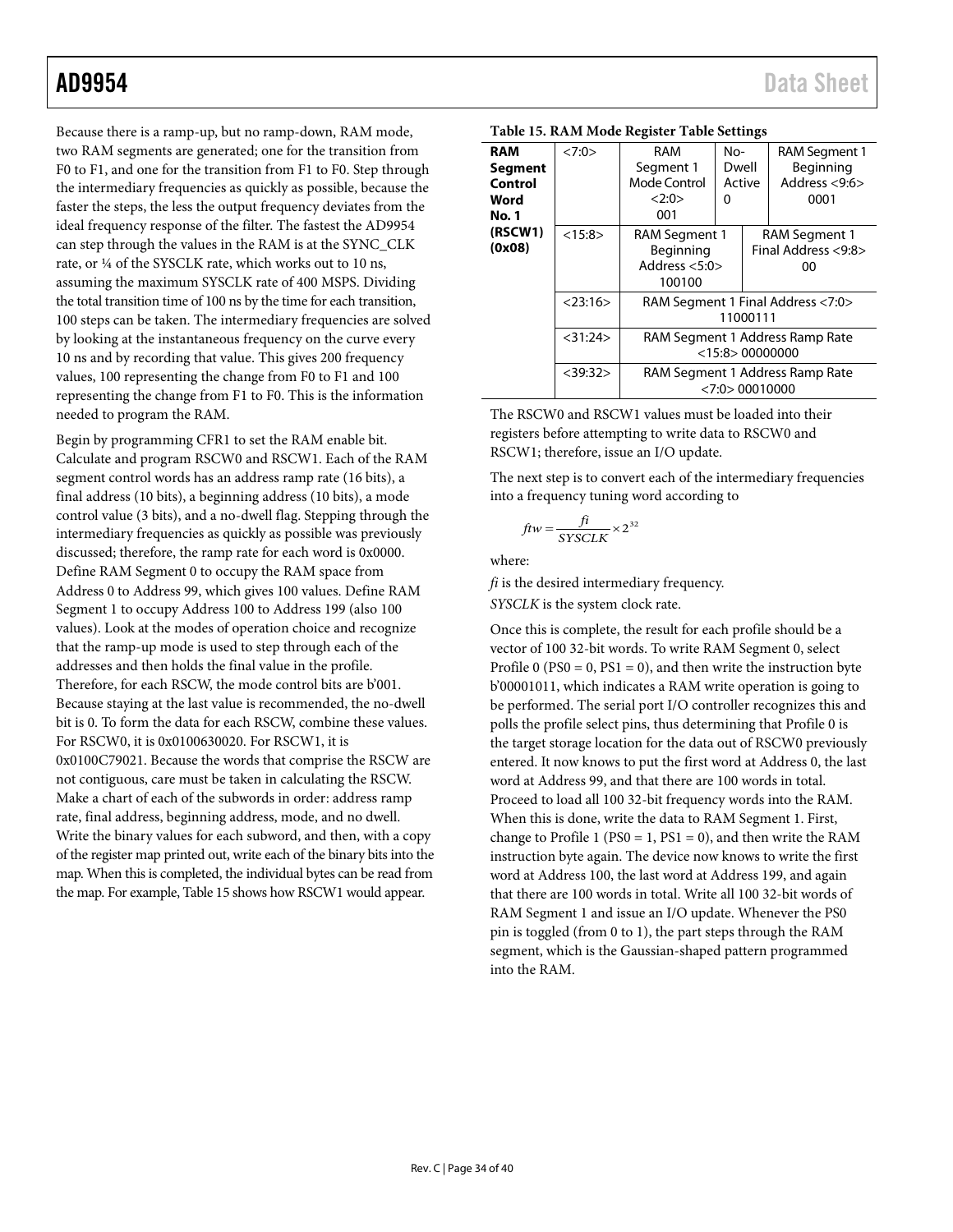# <span id="page-34-0"></span>SUGGESTED APPLICATION CIRCUITS



*Figure 31. Synchronized LO for Upconversion/Downconversion*



*Figure 32. Digitally Programmable Divide-by-N Function in PLL*



*Figure 33. Frequency Agile Clock Generator*



*Figure 34. Two AD9954s Synchronized to Provide I and Q Carriers with Independent Phase Offsets for Nulling*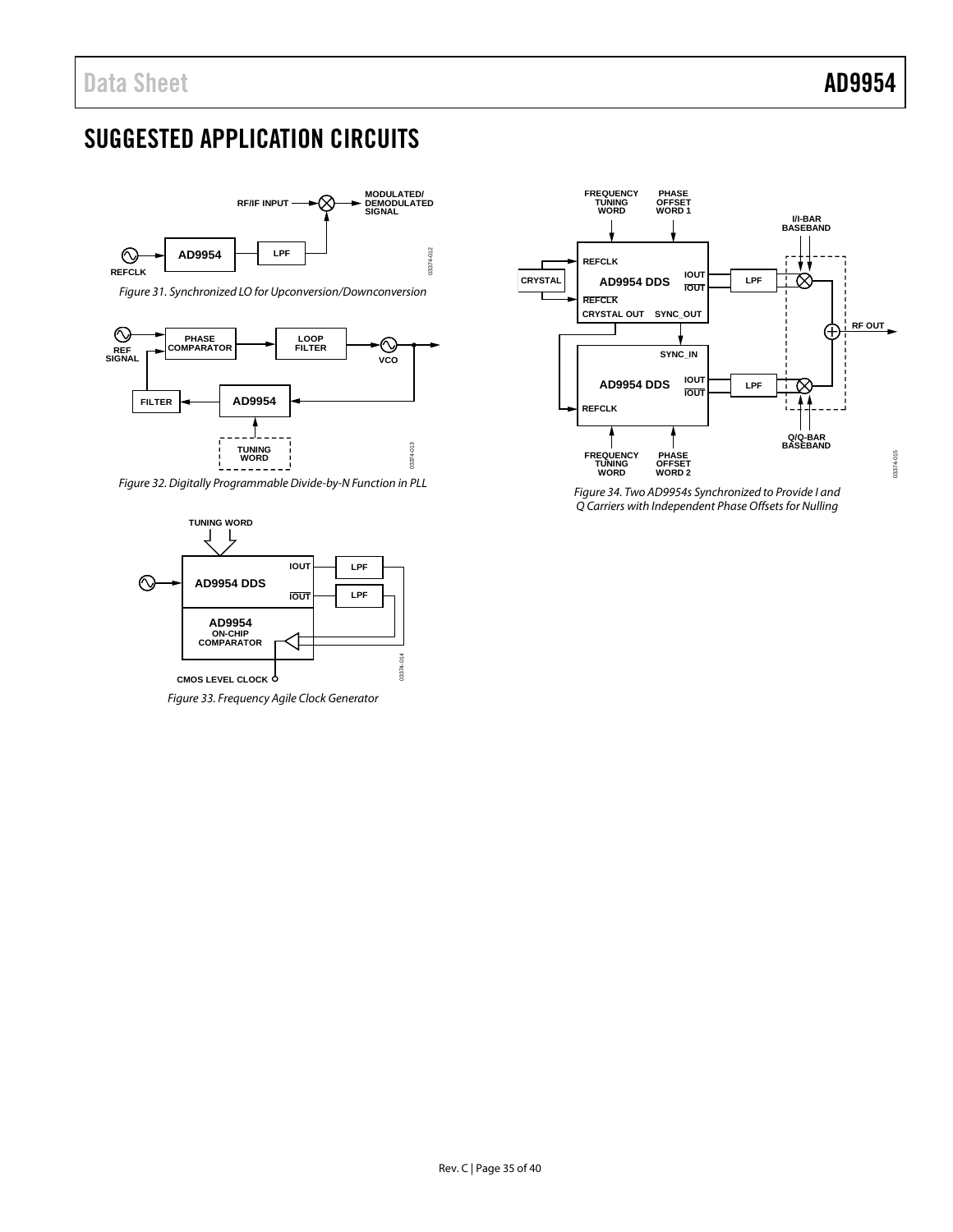# <span id="page-35-0"></span>EVALUATION BOARD SCHEMATICS

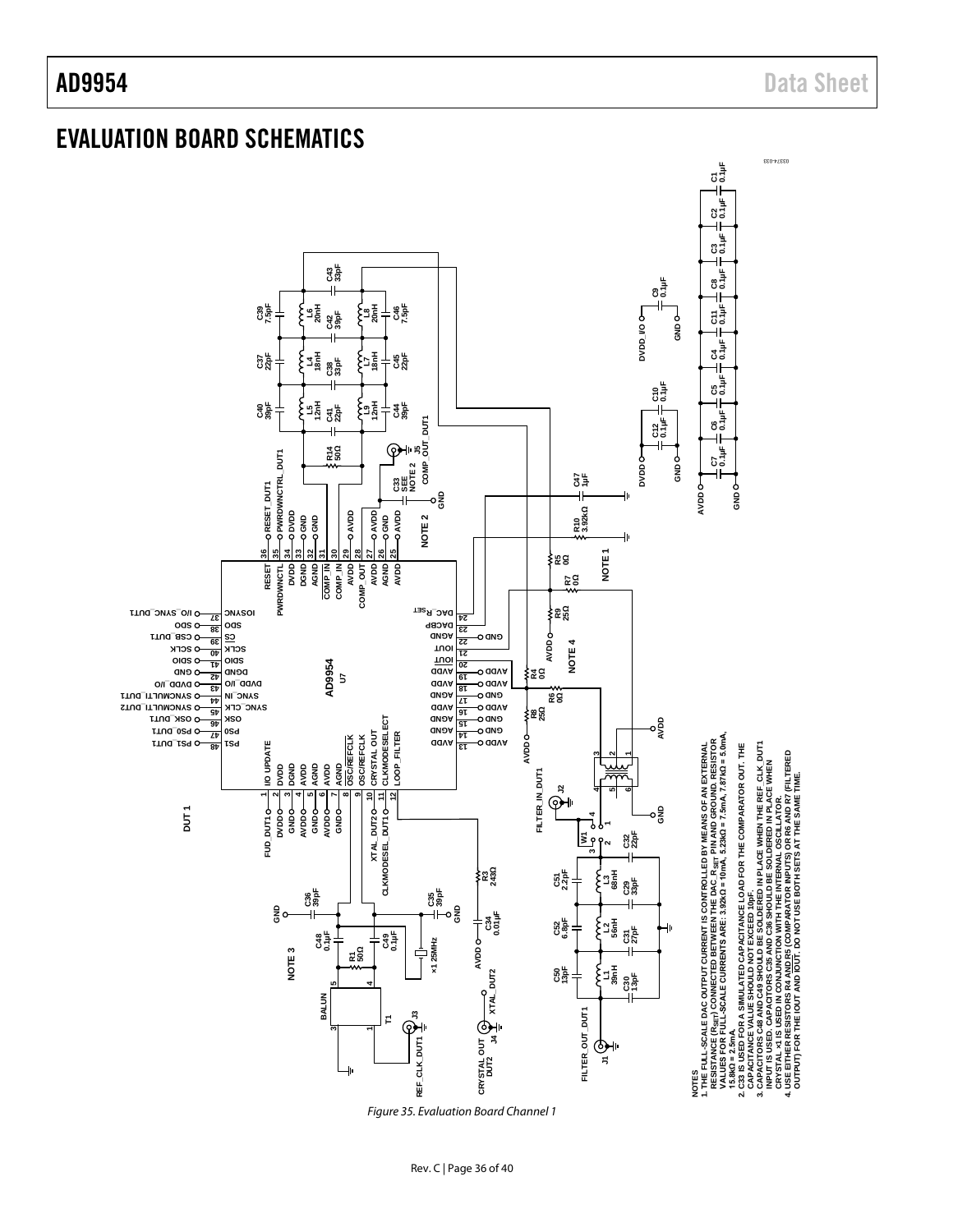

*Figure 36. Evaluation Board Channel 2*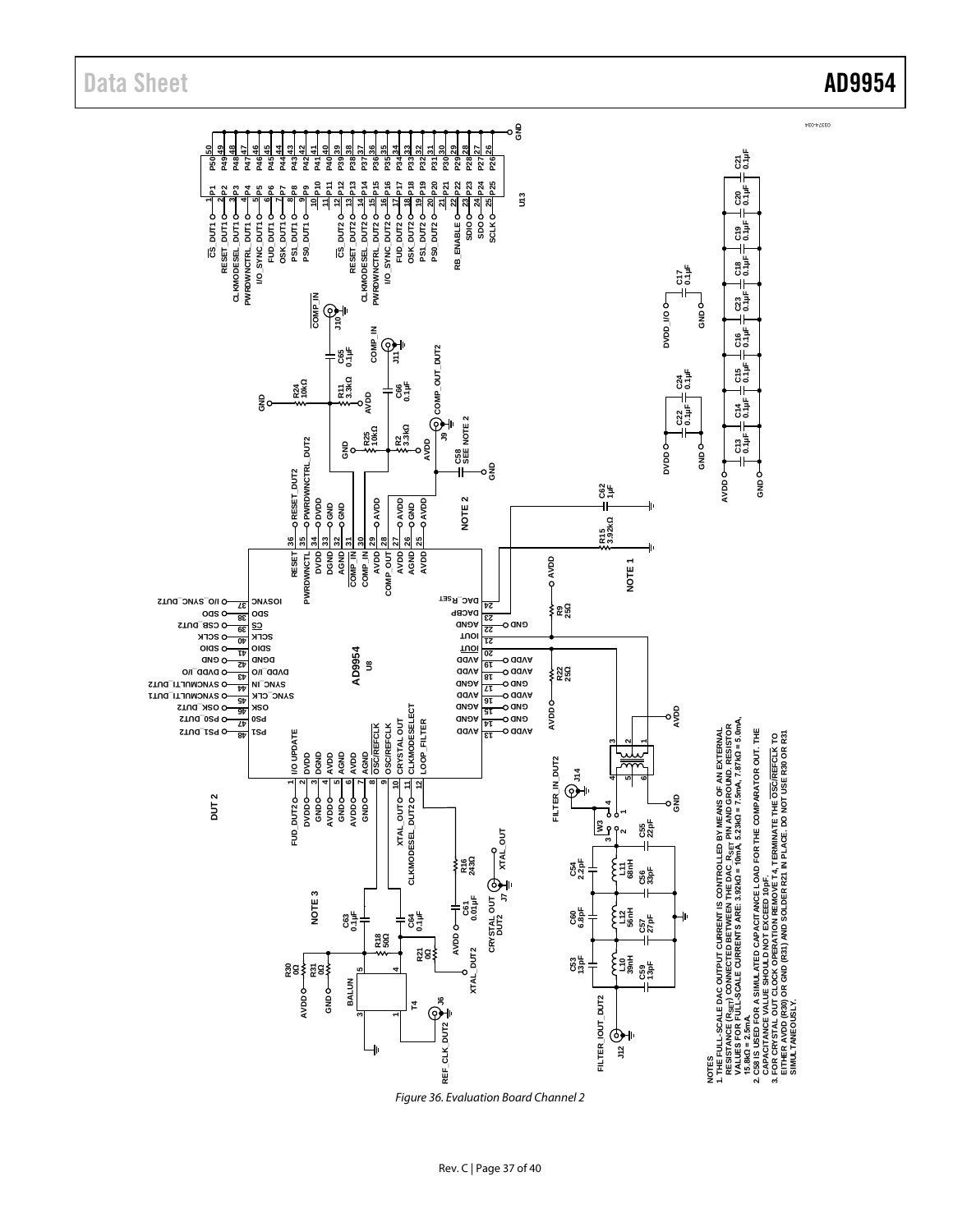

*Figure 37. Evaluation Board Interface Logic*

AD9954 Data Sheet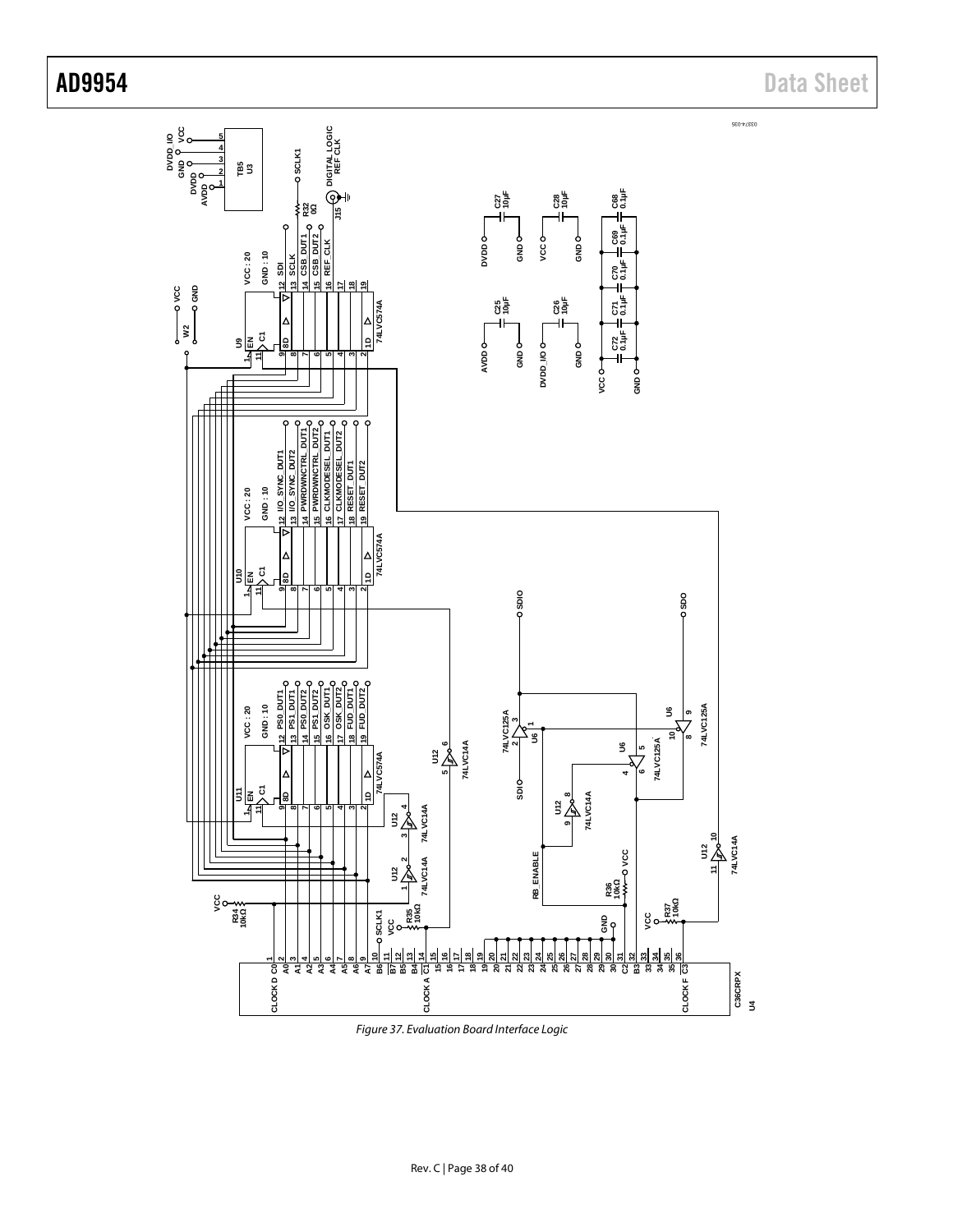# <span id="page-38-0"></span>OUTLINE DIMENSIONS



*Figure 38. 48-Lead Thin Quad Flat Package, Exposed Pad [TQFP\_EP] (SV-48-4) Dimensions shown in millimeters*

# <span id="page-38-1"></span>**ORDERING GUIDE**

|                    | <b>Temperature</b>                  |                                                       | Ordering        | Package       |
|--------------------|-------------------------------------|-------------------------------------------------------|-----------------|---------------|
| Model <sup>1</sup> | Range                               | <b>Package Description</b>                            | <b>Quantity</b> | <b>Option</b> |
| AD9954YSVZ         | $-40^{\circ}$ C to $+105^{\circ}$ C | 48-Lead Thin Quad Flat Package, Exposed Pad [TQFP_EP] |                 | SV-48-4       |
| AD9954YSVZ-REEL7   | $-40^{\circ}$ C to $+105^{\circ}$ C | 48-Lead Thin Quad Flat Package, Exposed Pad [TQFP EP] | 500             | SV-48-4       |
| AD9954/PCBZ        |                                     | Evaluation Board                                      |                 |               |

 $1 Z =$  RoHS Compliant Part.